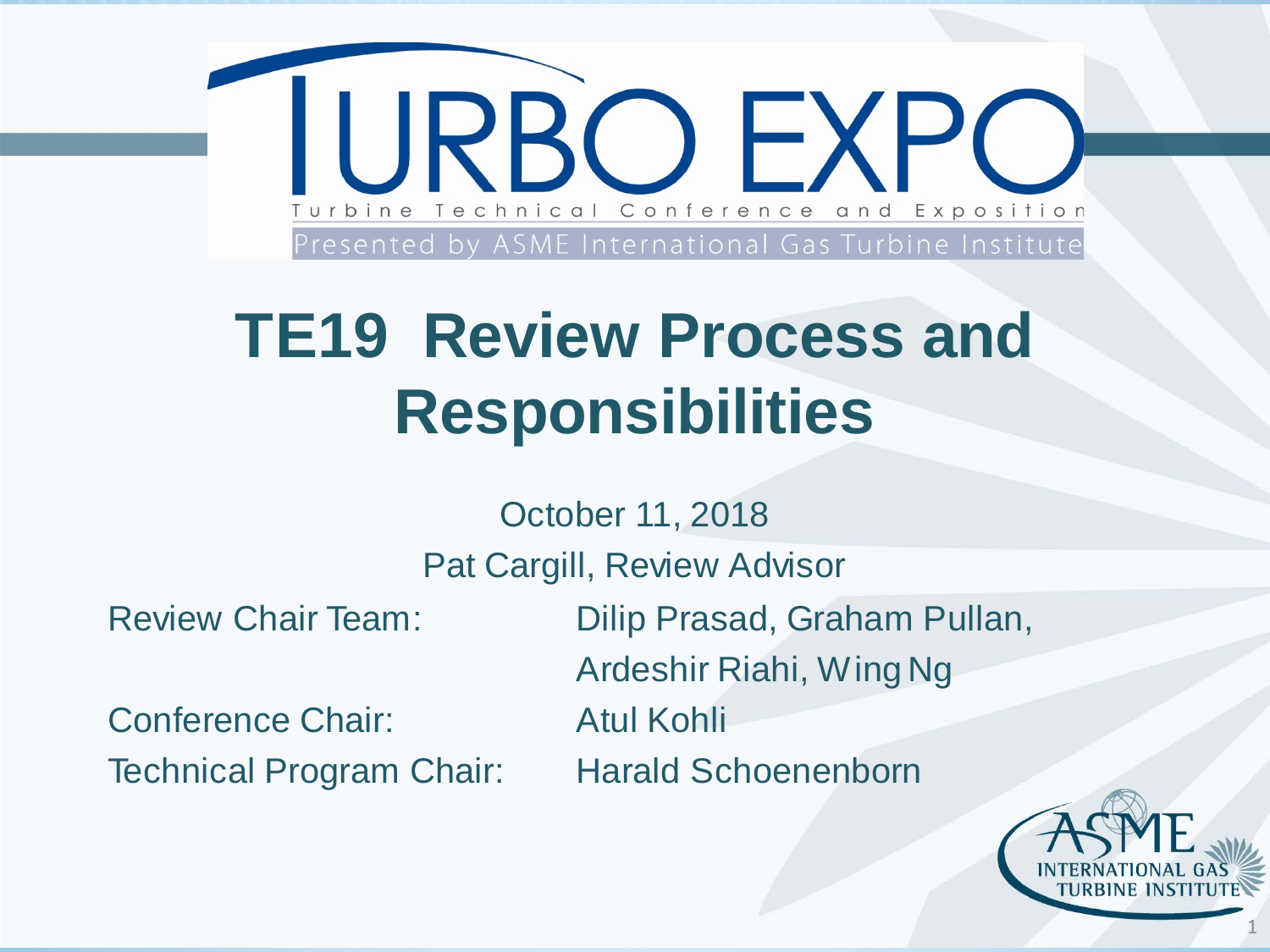### **Contents**

- Goals of the review process
- Resources on the webtool
- Review chain who does what
- Review chair team assignments to committees
- Schedule
- Tasks for each role
- Conflicts of interest
- Reviewer selection requirements
- iThenticateguidelines
- Reviewer tasks
- Paper quality initiative continuing process from TE18
- Decision trees for SO recommendations
- Detail for recommendations, with example SO comments
- Close

Reviewers: see pages 33-37 for reviewer specific information

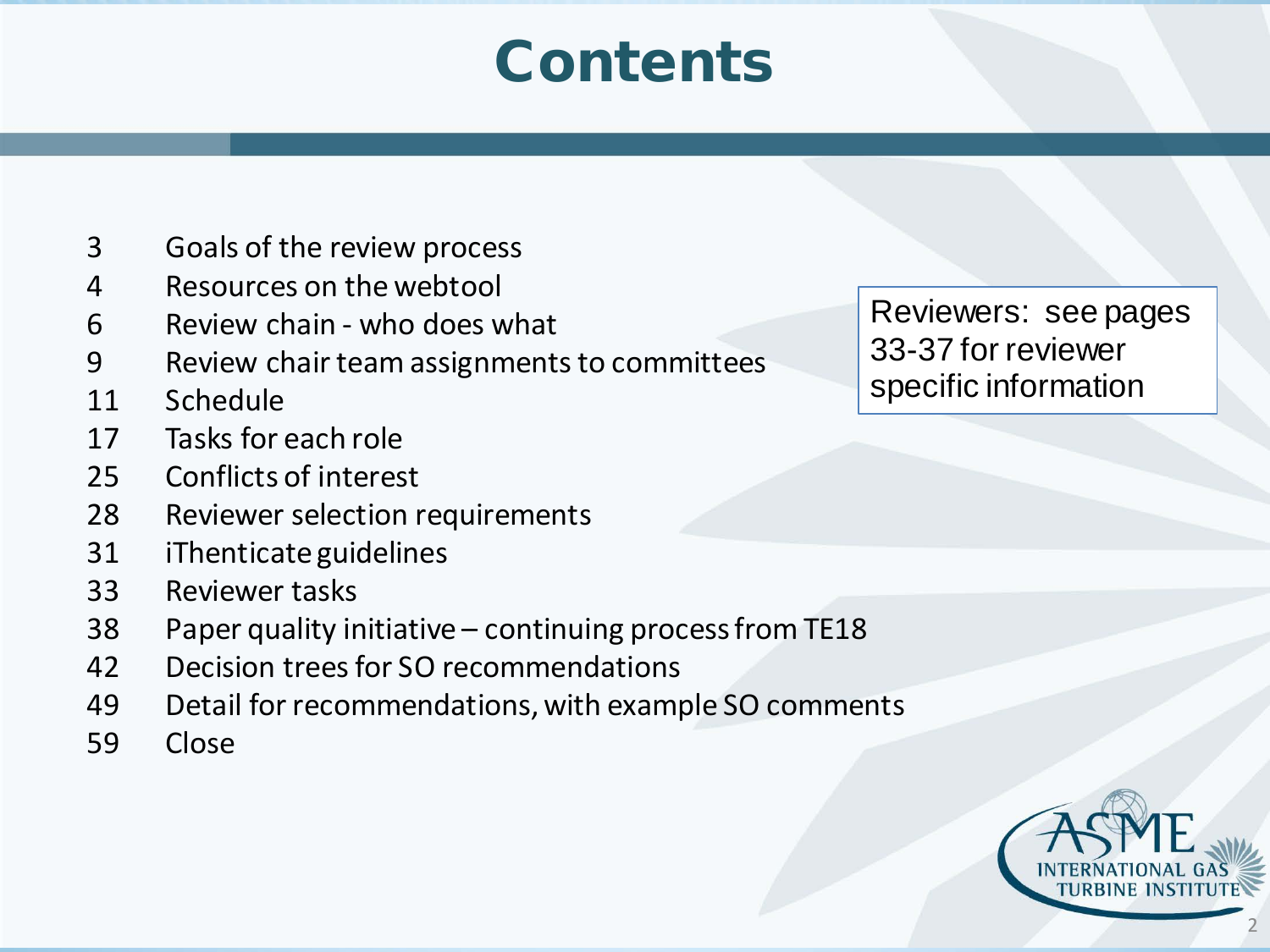### Review Process Goals

High publication standards – intent of ASME / IGTI to present and publish **high quality** papers

- Effective communication and interaction between authors, reviewers and session organizers
- Shared responsibility of reviewers and session organizers
- Review chain is the key to paper quality
- Timely actions are important staying on schedule makes it easier to maintain quality standards and remedy any problems

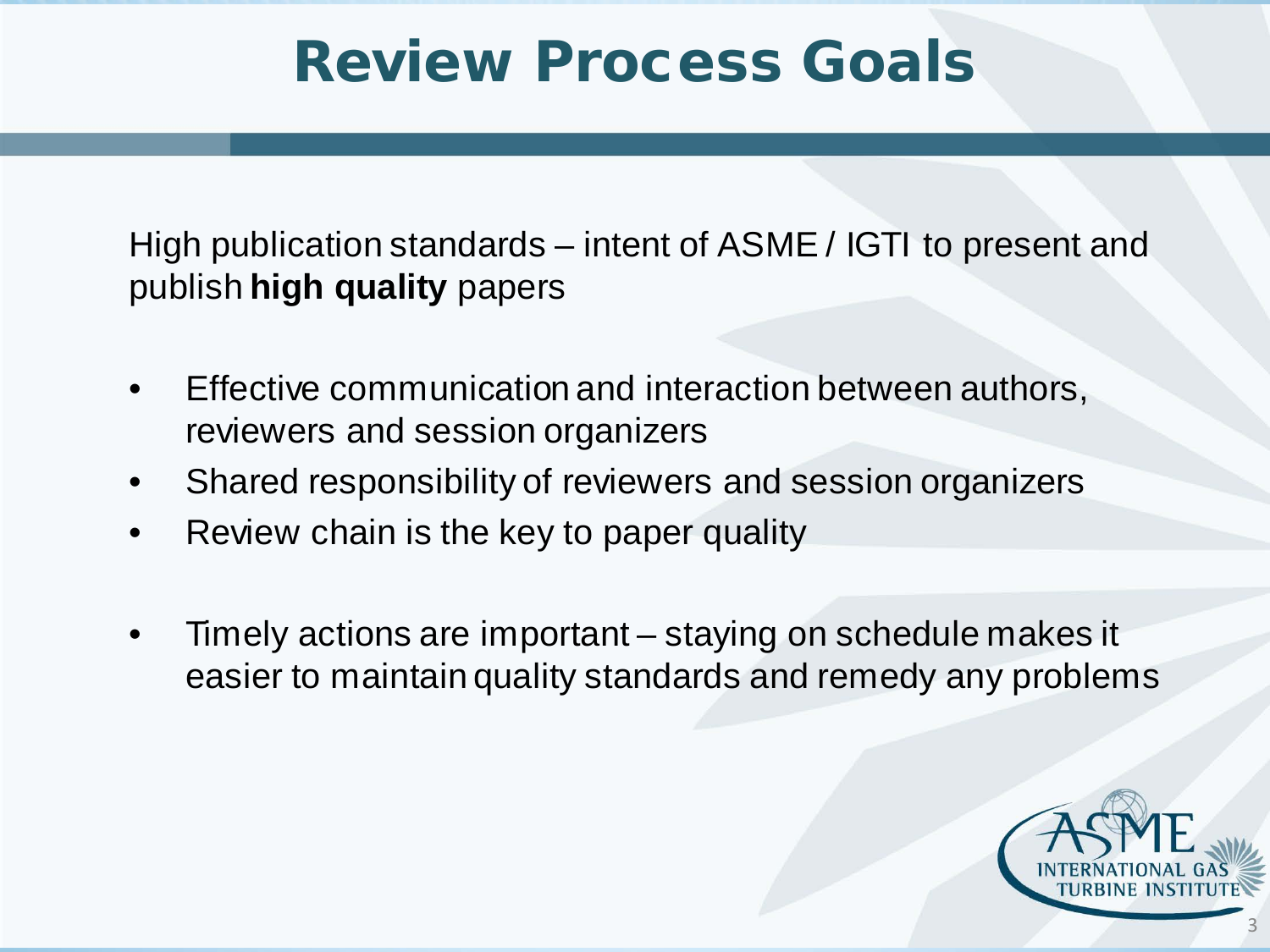### Resources on the Webtool

| <b>Home</b>                  |  |
|------------------------------|--|
| Login                        |  |
| <b>View Abstracts</b>        |  |
| <b>Submit Student Poster</b> |  |
| <b>Submit Draft Paper</b>    |  |
| <b>Paper Status</b>          |  |
| <b>Author Resources</b>      |  |
| <b>Organizer Resources</b>   |  |
| Indexing                     |  |
| <b>Organizers</b>            |  |
| <b>Help</b>                  |  |

#### **Conference ToolBox Help**

We have created this section in order to aide you in the use of the conference planning tool. Please navigate through the menu below to find the type of help you need!

#### Forgot Your Password?

Need to change or reset your password? Enter your email address and click on continue, then click on the appropriate link to change or reset your password.

#### **Frequently Asked Questions**

Have a question? We have the answers! Before you contact us, please review the frequently asked questions, as a majority of the answers are already available!

#### Conference ToolBox Help Manual: Authors

A complete guide to all author functions of the web tool. Learn how to complete every phase of the conference publications process from submitting your initial abstract to completing your final paper for production and publication in the conference proceedings.

#### Conference ToolBox Help Manual: Organizers/Administrators

A complete quide to the administrative functions of the web tool. The manual will assist you inorganizing your portion of the conference, from creating conference organizer roles/accounts and accepting abstracts to building sessions and assigning reviewers.

#### Lots of good info here:

#### **Overview, Guidelines & Information**

- Overview of the Paper Flow Process
- Administrative Roles/Responsibilities



4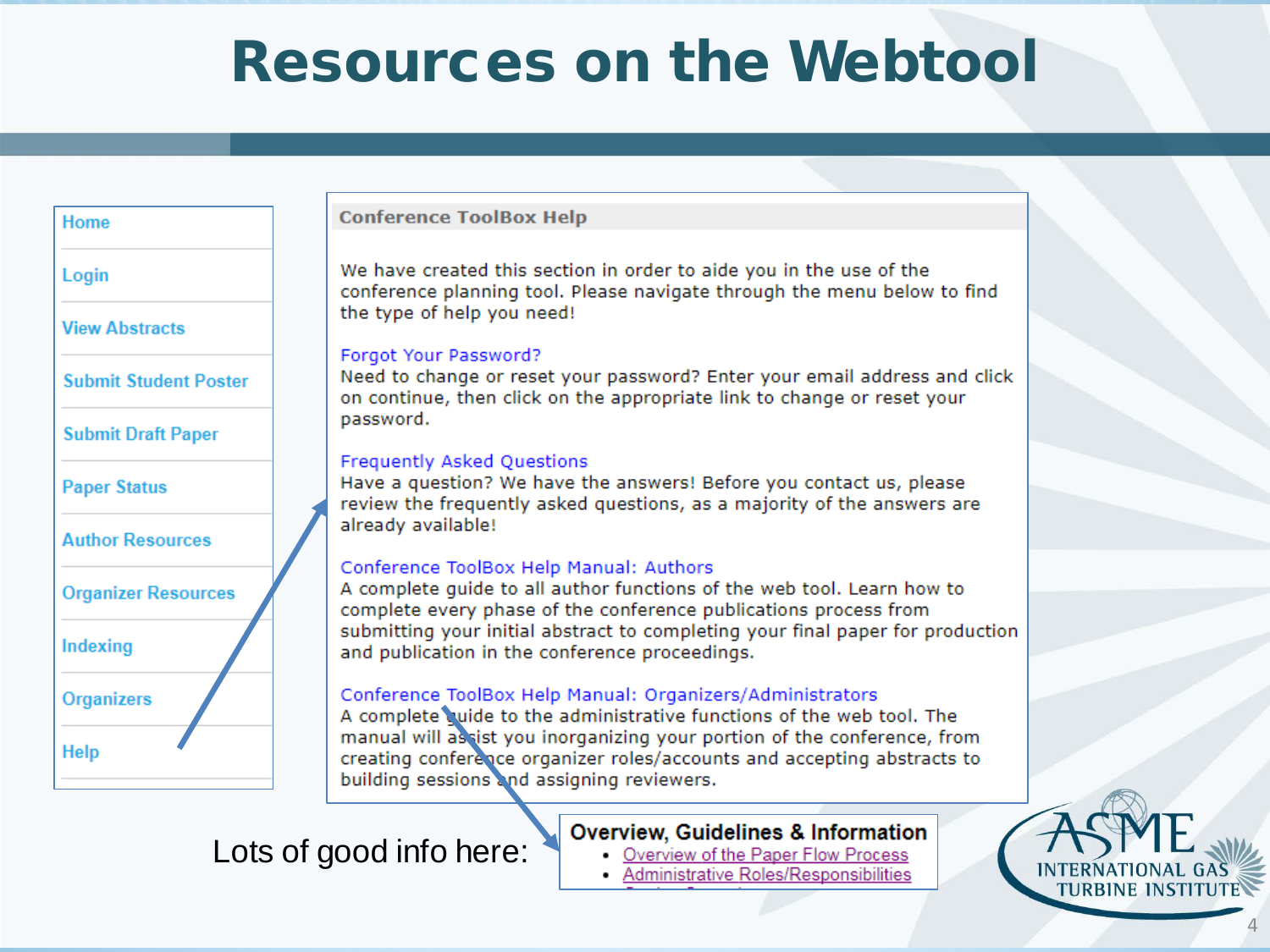### Resources on the Webtool

| Home                         | <b>Organizer Resources</b>                                                                                                                                                            |  |
|------------------------------|---------------------------------------------------------------------------------------------------------------------------------------------------------------------------------------|--|
| Login                        | ASME Plagiarism Screening (iThenticate)<br>Information on ASME's plagiarism screening                                                                                                 |  |
| <b>View Abstracts</b>        | <b>ASME Presenter Attendance Policy</b>                                                                                                                                               |  |
| <b>Submit Student Poster</b> | Information on ASME's presenter attendance policy                                                                                                                                     |  |
| <b>Submit Draft Paper</b>    | <b>Publication Schedule</b><br>A listing of critical publication deadlines to follow in order for technical content<br>to be considered for publication in the conference proceedings |  |
| <b>Paper Status</b>          | IGTI Journal and Best Paper Standards<br>information on journal quality and best paper standards for a Turbo Expo paper.                                                              |  |
| <b>Author Resources</b>      | Turbo Expo Paper Quality Standards                                                                                                                                                    |  |
| <b>Organizer Resources</b>   | Information on quality standards for a Turbo Expo paper.                                                                                                                              |  |
| Indexing                     | Review Chair Assignments for TE18 Tracks<br>Information on the roles and responsibilities of Turbo Expo organizers.                                                                   |  |
| <b>Organizers</b>            | <b>Reviewer Conflicts of Interest</b><br>Guidelines for conflicts of interest during the review process.                                                                              |  |
| <b>Help</b>                  | Appeal Process for the Journal of Turbomachinery                                                                                                                                      |  |
|                              | Appeal Process for the Journal of Engineering for Gas Turbines and Power                                                                                                              |  |
|                              |                                                                                                                                                                                       |  |



5

Will add webinar charts (this package)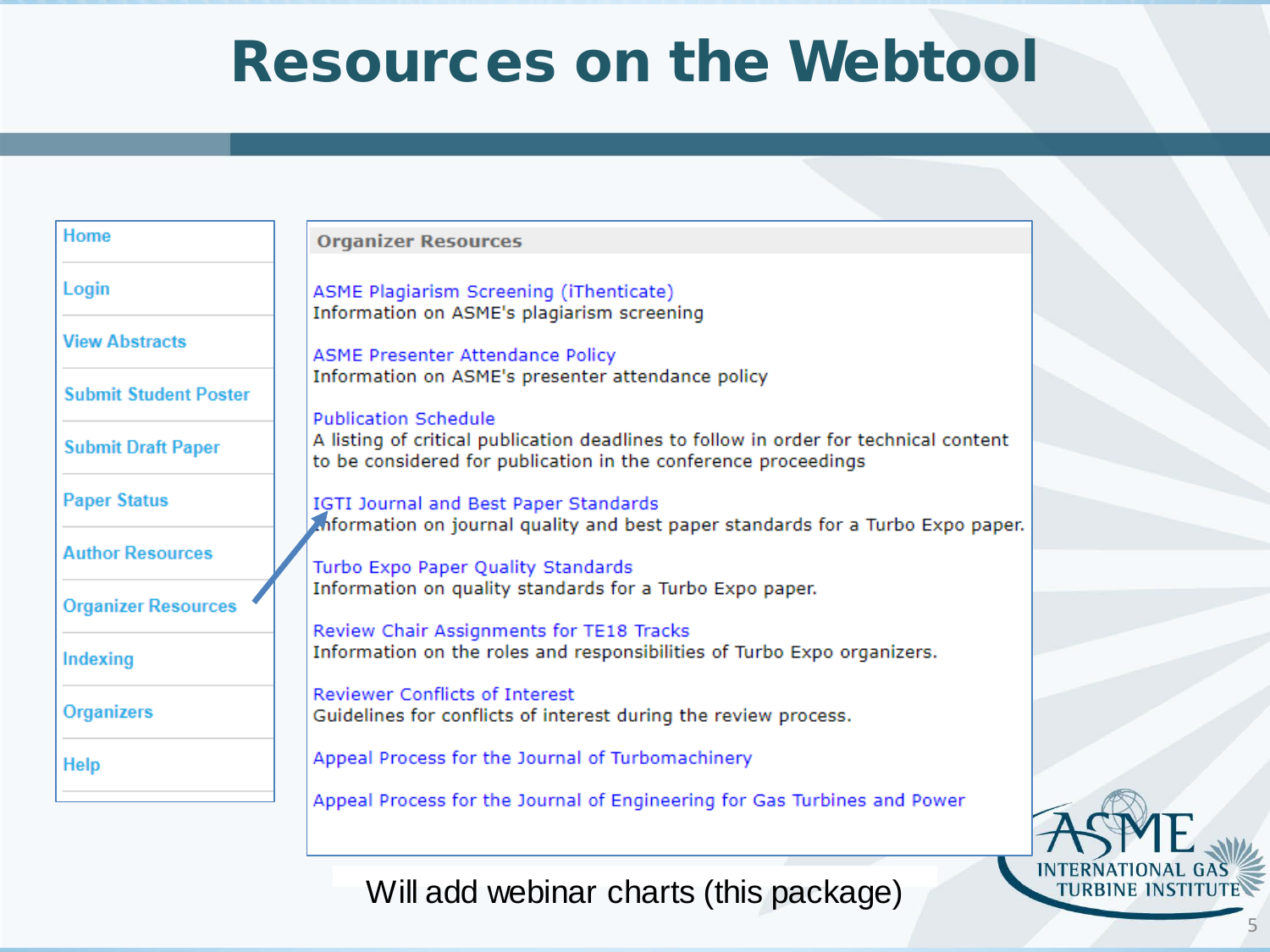### Review Chain – Decisions

| Journal       | <b>Review</b> | <b>Technical</b>    | <b>Point</b>        | <b>Vanguard</b> | <b>Session</b>    | <b>Reviewers</b> |
|---------------|---------------|---------------------|---------------------|-----------------|-------------------|------------------|
| <b>Editor</b> | <b>Chair</b>  | <b>Committee</b>    | <b>Contact (PC)</b> | (V)             | <b>Organizers</b> | (R)              |
| (JE)          | (RC)          | <b>Chairs (TCC)</b> |                     |                 | (SO)<br>SO        | R)               |

- Session Organizers (possibly in consultation with RCs, PCs, and Vs) make **recommendation** for conference **and** journal publication based on Reviewer input
- Review Chair makes **final decision** on conference publication
- Review Chair makes **final recommendation** for journal publication to Journal Editor
- Journal Editor makes **final decision** on journal publication
- Journal decisions can be appealed to the editors **after** the conference. Process is posted on the website under Author Resources.

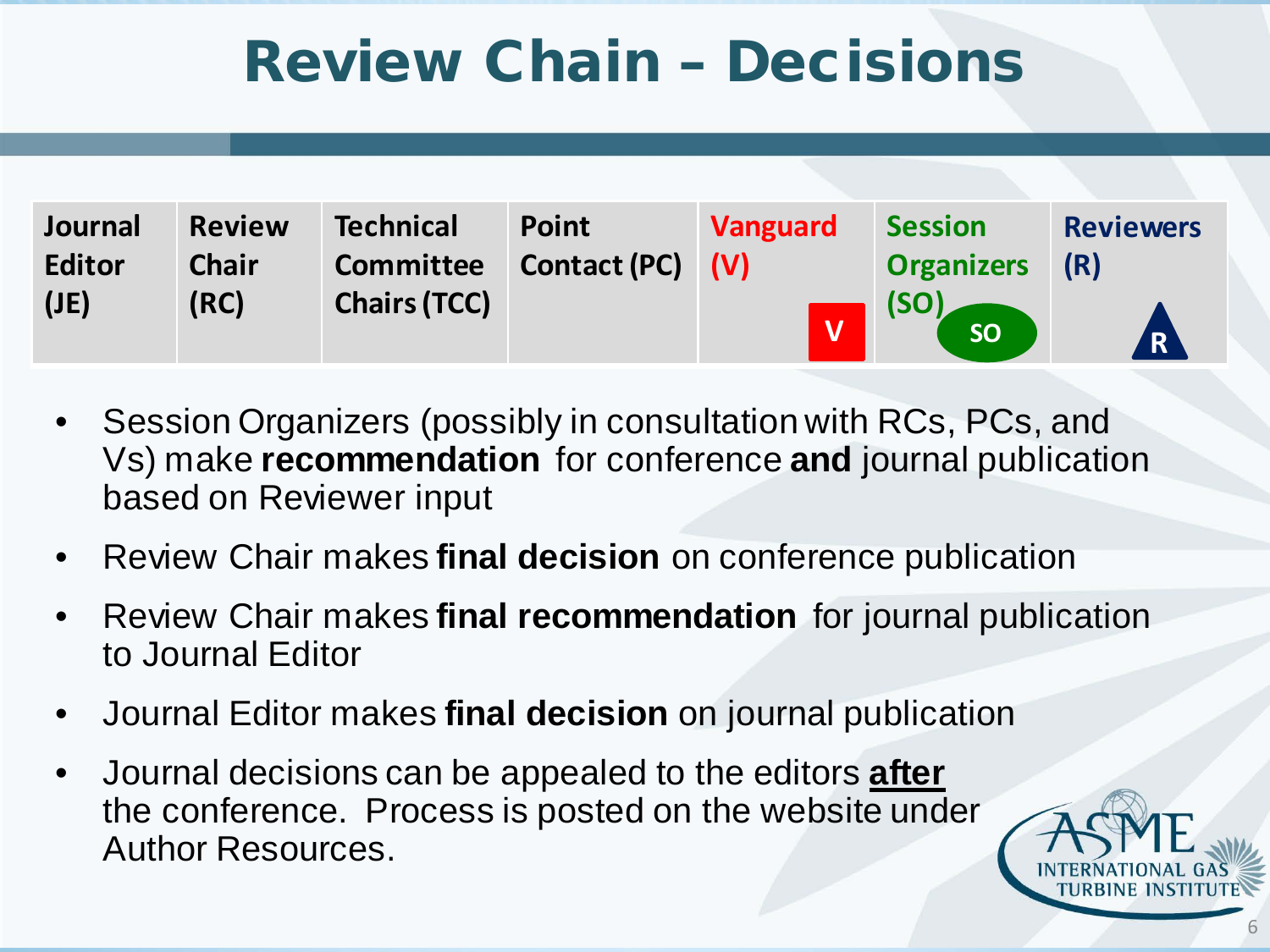### Review Chain – Organizing

| Journal       | <b>Review</b> | <b>Technical</b>    | <b>Point</b>        | <b>Vanguard</b> | <b>Session</b>    | <b>Reviewers</b> |
|---------------|---------------|---------------------|---------------------|-----------------|-------------------|------------------|
| <b>Editor</b> | <b>Chair</b>  | <b>Committee</b>    | <b>Contact (PC)</b> | (V)             | <b>Organizers</b> | (R)              |
| (JE)          | (RC)          | <b>Chairs (TCC)</b> |                     |                 | (SO)<br>SO        | <b>R</b>         |

- Point Contact organizes all the tracks and abstracts for a committee.
- Vanguard organizes all the sessions and papers for a track.
- Session organizers organize individual sessions.



7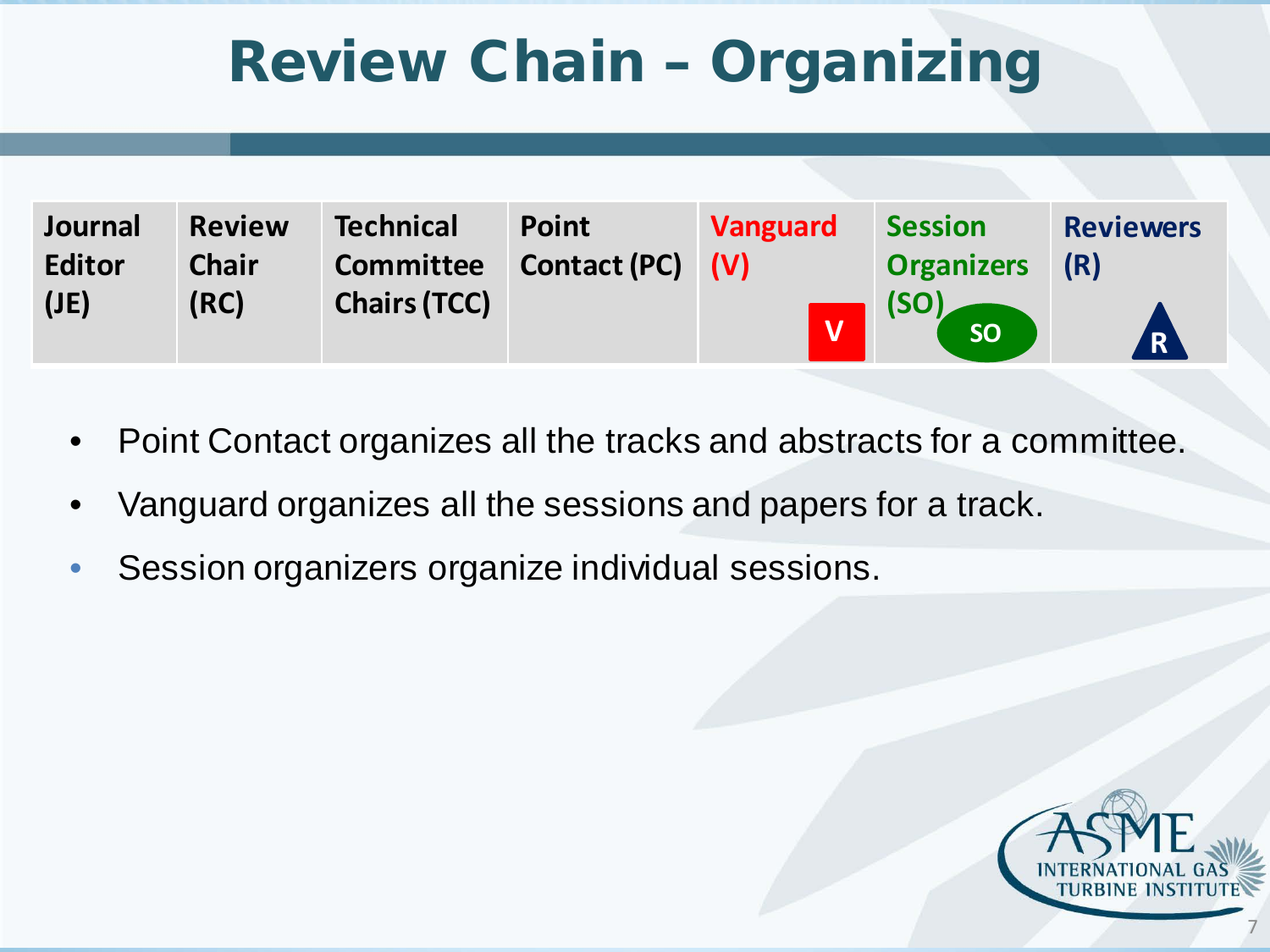### Review Chain – Examples

#### Large committee with multiple tracks Small committee with one track

**Heat Transfer Technical Committee** Chair: Phil Ligrani Vice Chair: John Blanton Point Contact: Bijay Sultanian

**Track 10: Heat Transfer: Conjugate Heat Transfer** Vanguard: Tom Shih

**Session 10-1: Conjugate Heat Transfer I** Session Organizer: GD Lock Session Co-organizer: Todd Ebert

**Education Technical Committee** Chair: Sabri Deniz Vice Chair: Devin O'Dowd Point Contact: Sabri Deniz

**Track 7: Education** Vanguard: Devin O'Dowd

**Session 7-1: Education Issues** Session Organizer: Devin O'Dowd Session Co-organizer: Sabri Deniz

All roles should be filled: Point Contact, Vanguard, Session Organizer (helps the process and communication) **One person can fill multiple roles**

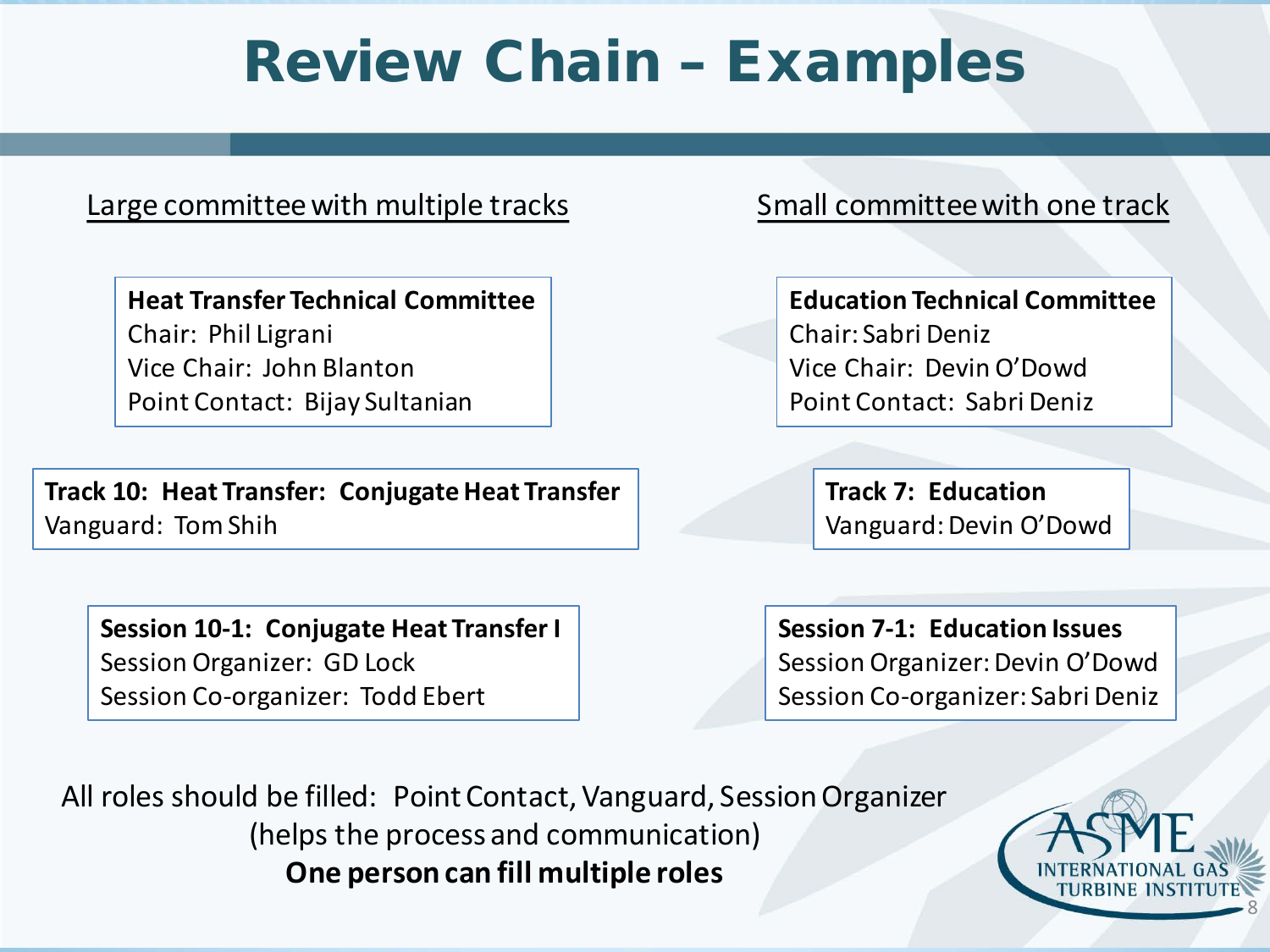## Review Chair Team Committees

| <b>Track</b> | <b>Track Name</b>                                                       | <b>Review Chair</b> |
|--------------|-------------------------------------------------------------------------|---------------------|
| Track 1      | Aircraft Engine                                                         | <b>Dilip Prasad</b> |
| Track 2      | Ceramics                                                                | Ardeshir Riahi      |
| Track 3      | Coal, Biomass & Alternative Fuels                                       | <b>Dilip Prasad</b> |
| Track 4      | <b>Combustion, Fuels &amp; Emissions</b>                                | <b>Dilip Prasad</b> |
| Track 5      | Controls, Diagnostics & Instrumentation                                 | <b>Dilip Prasad</b> |
| Track 6      | <b>Cycle Innovations</b>                                                | <b>Dilip Prasad</b> |
| Track 7      | Education                                                               | <b>Dilip Prasad</b> |
| Track 8      | <b>Electric Power</b>                                                   | Wing Ng             |
| Track 9      | Fans & Blowers                                                          | Wing Ng             |
| Track 10     | Heat Transfer: Conjugate Heat Transfer                                  | Ardeshir Riahi      |
| Track 11     | Heat Transfer: Numerical Internal Cooling                               | Ardeshir Riahi      |
| Track 12     | Heat Transfer: Numerical Film Cooling                                   | Ardeshir Riahi      |
| Track 13     | Heat Transfer: General Experimental Heat Transfer                       | Ardeshir Riahi      |
| Track 15     | Heat Transfer: Internal Air Systems & Seals (with Turbomachinery)       | Ardeshir Riahi      |
| Track 16     | Heat Transfer: Experimental Internal Cooling                            | Ardeshir Riahi      |
|              | Track 17 Heat Transfer: Combustors (with Combustion, Fuels & Emissions) | Ardeshir Riahi      |
|              | Track 18   Heat Transfer: Special Sessions                              | Ardeshir Riahi      |
| Track 19     | Heat Transfer: Experimental Film Cooling                                | Ardeshir Riahi      |
| Track 20     | Heat Transfer: Multiphysics Modeling & Optimization                     | Ardeshir Riahi      |
| Track 21     | Heat Transfer: Additive Manufacturing                                   | Ardeshir Riahi      |
| Track 22     | Heat Transfer: General Computational Heat Transfer                      | Ardeshir Riahi      |
| Track 23     | Industrial & Cogeneration                                               | Ardeshir Riahi      |
| Track 24     | Manufacturing Materials & Metallurgy                                    | Ardeshir Riahi      |
| Track 25     | Marine                                                                  | Wing Ng             |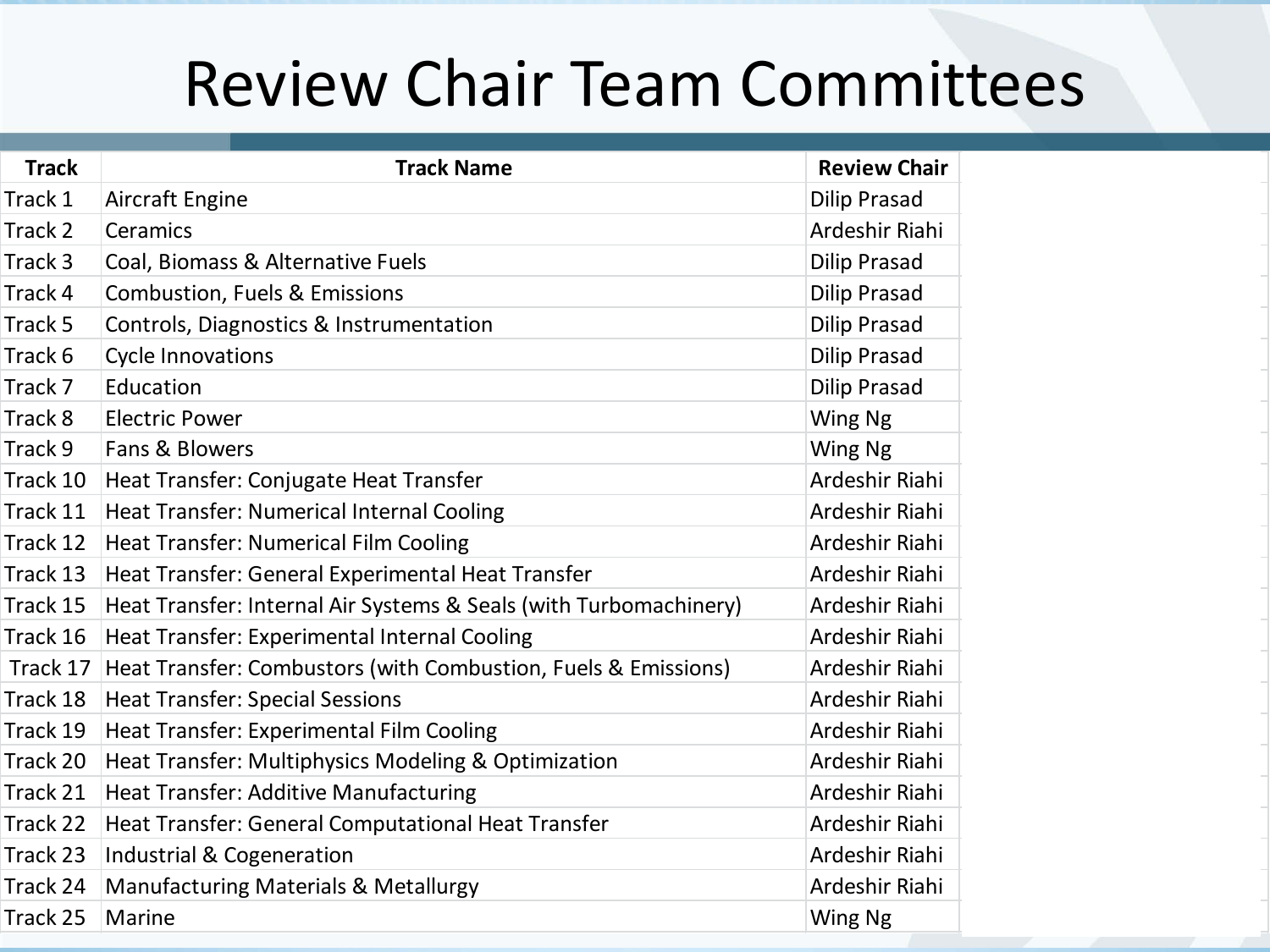## Review Chair Team Committees

| <b>Track</b> | <b>Track Name</b>                                                                     | <b>Review Chair</b>  |
|--------------|---------------------------------------------------------------------------------------|----------------------|
| Track 26     | Microturbines, Turbochargers & Small Turbomachines                                    | Dilip Prasad         |
| Track 27     | Oil & Gas Applications                                                                | Dilip Prasad         |
| Track 28     | Organic Rankine Cycle Power Systems                                                   | Dilip Prasad         |
| Track 29     | <b>Steam Turbines</b>                                                                 | <b>Graham Pullan</b> |
| Track 30     | Structures & Dynamics: Emerging Methods in Design & Engineering                       | Wing Ng              |
| Track 31     | Structures & Dynamics: Fatigue, Fracture & Life Prediction                            | Wing Ng              |
| Track 32     | <b>Structures &amp; Dynamics: Probabilistic Methods</b>                               | Wing Ng              |
| Track 33     | <b>Structures &amp; Dynamics: Rotordynamics</b>                                       | Wing Ng              |
| Track 34     | <b>Structures &amp; Dynamics: Bearing &amp; Seal Dynamics</b>                         | Wing Ng              |
| Track 35     | Structures & Dynamics: Structural Mechanics, Vibration & Damping                      | Wing Ng              |
| Track 36     | <b>Structures &amp; Dynamics: Aerodynamic Excitation &amp; Damping</b>                | Wing Ng              |
| Track 38     | <b>Supercritical CO2 Power Cycles</b>                                                 | Dilip Prasad         |
| Track 39     | Turbomachinery: Axial Flow Fan & Compressor Aerodynamics                              | Graham Pullan        |
| Track 40     | Turbomachinery: Axial Flow Turbine Aerodynamics                                       | Graham Pullan        |
| Track 41     | Turbomachinery: Design Methods & CFD Modeling for Turbomachinery                      | Graham Pullan        |
| Track 42     | Turbomachinery: Ducts & Component Interactions                                        | Graham Pullan        |
| Track 43     | Turbomachinery: Noise & Innovative Noise Reduction (with Aircraft Engir Graham Pullan |                      |
| Track 44     | Turbomachinery: Radial Turbomachinery Aerodynamics                                    | Graham Pullan        |
| Track 45     | Turbomachinery: Unsteady Flows in Turbomachinery                                      | Graham Pullan        |
| Track 46     | Turbomachinery: Multidisciplinary Design Approaches, Optimization & U Graham Pullan   |                      |
| Track 47     | Turbomachinery: Deposition, Erosion, Fouling, and Icing                               | Graham Pullan        |
| Track 48     | <b>Wind Energy</b>                                                                    | <b>Dilip Prasad</b>  |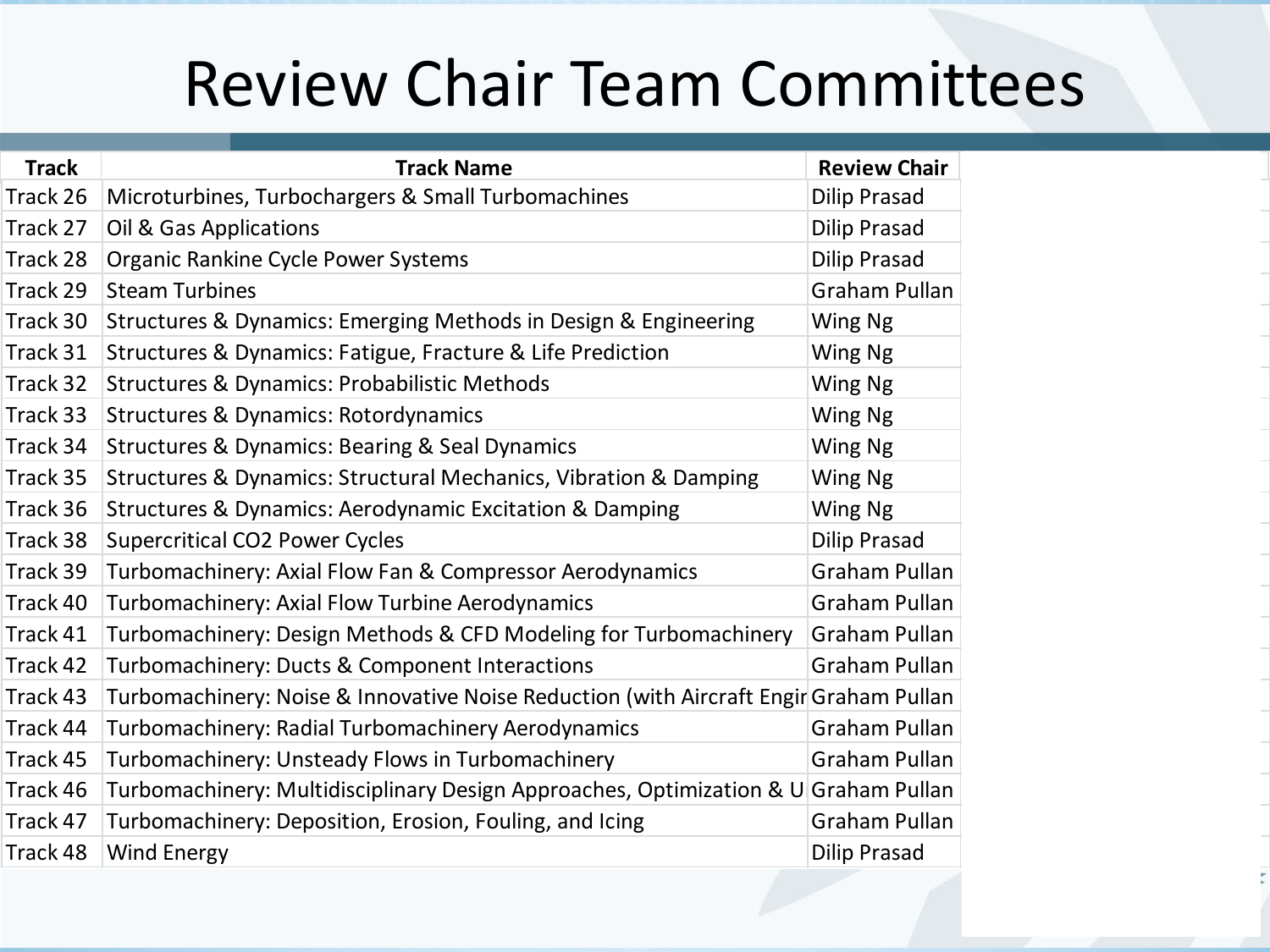### **Schedule**

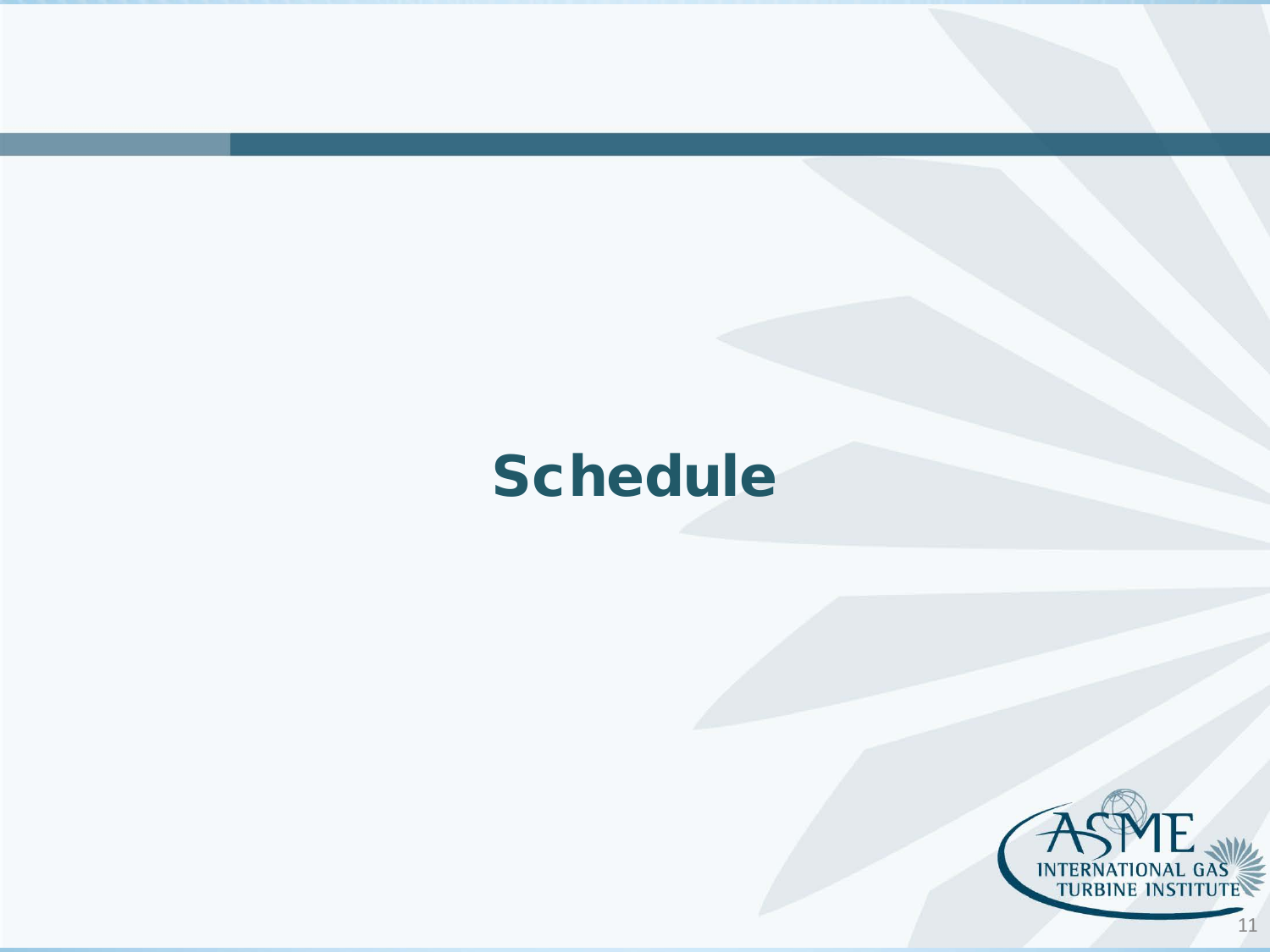### Notes on Schedule

Process has many steps that must be done in series

If you are late or incomplete to a deadline, it puts untenable pressure on the downstream steps

Deadlines are completion dates, not start dates

Start early!

TCC, V/PC, SO all need to check, monitor, support, and push along progress and quality throughout their span of responsibility

- Send reminders to start tasks and meet deadlines
- Check status and address problems regularly

RCs cannot manage 1500 papers and 4500 reviewers without your help!

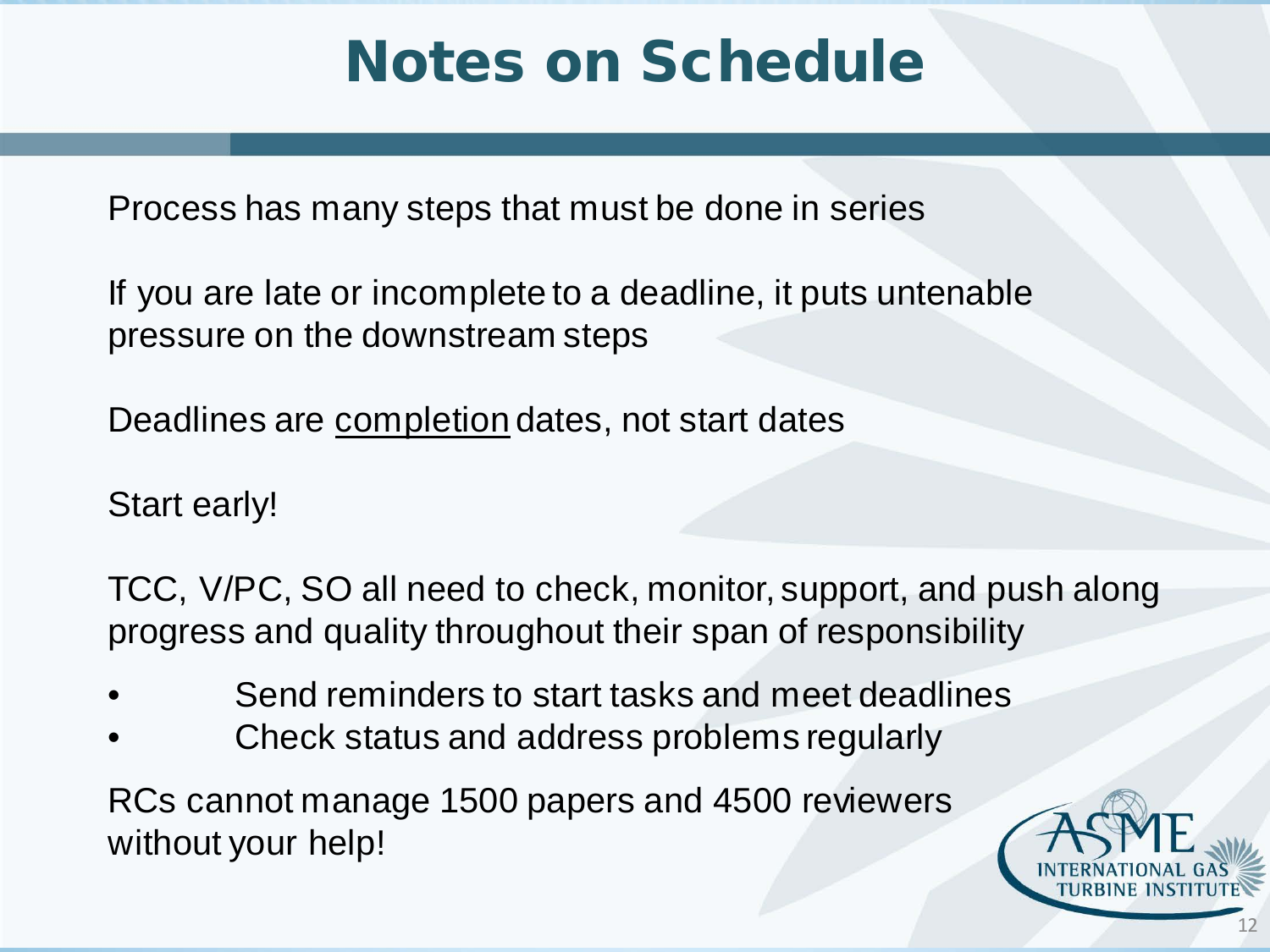|                                                                          | <b>TE 2019</b>           | <b>V/PC</b> | <b>SO</b>                          | <b>Reviewer</b> |
|--------------------------------------------------------------------------|--------------------------|-------------|------------------------------------|-----------------|
| <b>TE18 concludes</b>                                                    | June 15, 2018            |             |                                    |                 |
| <b>Submission of Abstract for Review</b>                                 | <b>August 28, 2018</b>   |             |                                    |                 |
| <b>Abstract Acceptance Notification</b>                                  | September 18, 2018       | 3 weeks     |                                    |                 |
| Sessions with SOs set in tool                                            | September 25, 2018       | 4 weeks     |                                    |                 |
| <b>Submission of Draft Paper for Review</b>                              | <b>November 2, 2018</b>  |             |                                    |                 |
| All reviewers assigned in tool                                           | <b>November 6, 2018</b>  |             | 5 weeks /                          |                 |
| <b>Draft Paper Reviews Complete</b>                                      | <b>November 28, 2018</b> |             | 1 week                             | 3 weeks         |
| <b>Notification of Paper Acceptance/</b><br><b>Revision Requirements</b> | <b>December 17, 2019</b> |             | 3 weeks                            |                 |
| <b>Submission of Revised Paper for</b><br><b>Review</b>                  | <b>January 15, 2019</b>  |             |                                    |                 |
| <b>Author Notification of Acceptance of</b><br><b>Revised Paper</b>      | Feb 5, 2019              |             | 3 weeks<br><b>Still very tight</b> |                 |
| <b>Submission of Final Paper</b>                                         | <b>February 21, 2019</b> |             |                                    |                 |
| <b>Final Paper Approval by Review Chair</b>                              | March 13, 2019           |             |                                    |                 |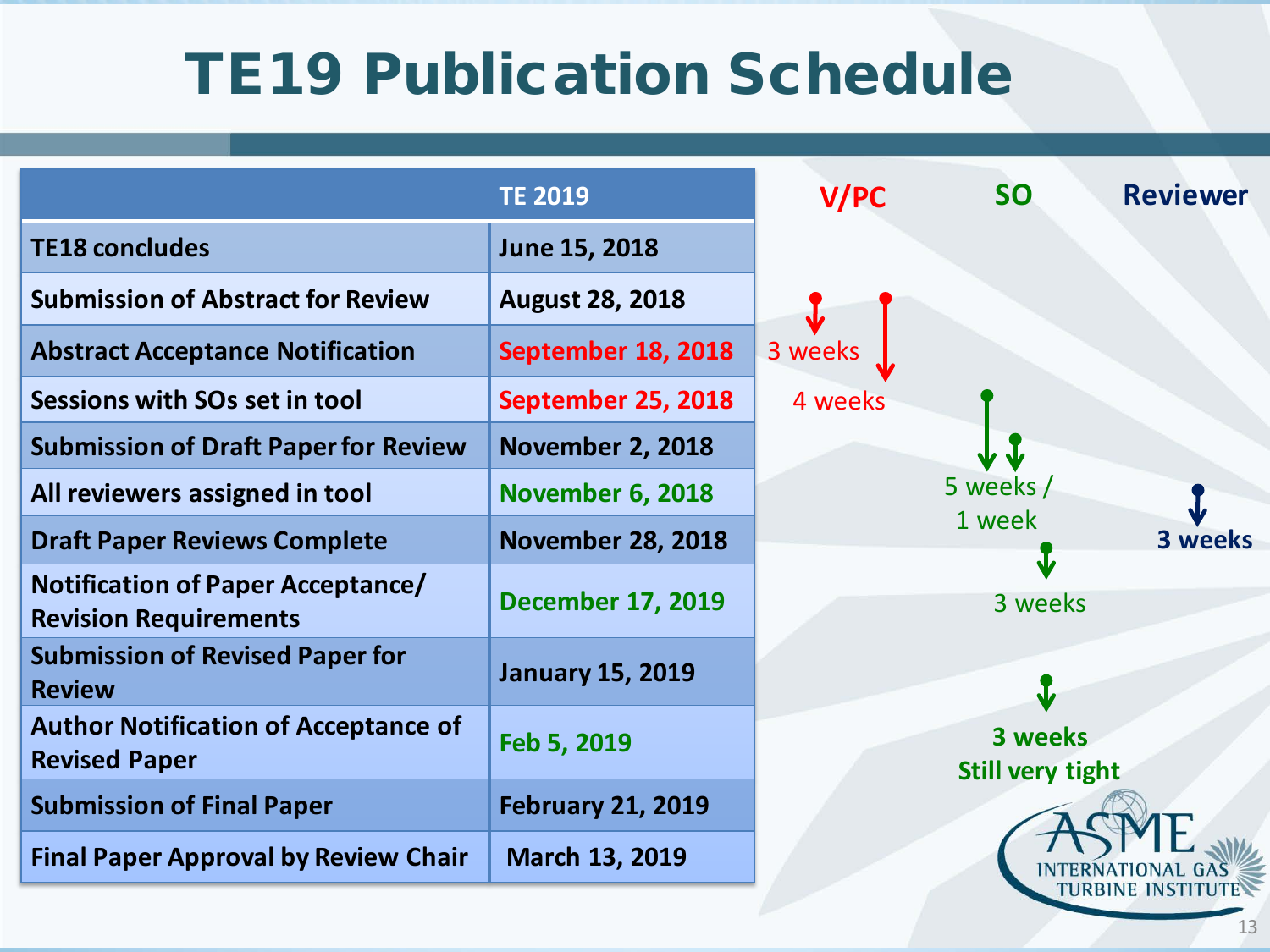|                                                                          | <b>TE 2019</b>           | <b>V/PC</b> | <b>SO</b>                               | <b>Reviewer</b> |
|--------------------------------------------------------------------------|--------------------------|-------------|-----------------------------------------|-----------------|
| <b>TE18 concludes</b>                                                    | June 15, 2018            |             |                                         |                 |
| <b>Submission of Abstract for Review</b>                                 | <b>August 28, 2018</b>   |             | Line up SOs early<br>to get them in the |                 |
| <b>Abstract Acceptance Notification</b>                                  | September 18, 2018       | 3 weeks     | tool by Sept 25                         |                 |
| Sessions with SOs set in tool                                            | September 25, 2018       | 4 weeks     |                                         |                 |
| <b>Submission of Draft Paper for Review</b>                              | <b>November 2, 2018</b>  |             |                                         |                 |
| All reviewers assigned in tool                                           | <b>November 6, 2018</b>  |             | 5 weeks /                               |                 |
| <b>Draft Paper Reviews Complete</b>                                      | <b>November 28, 2018</b> |             | 1 week                                  | 3 weeks         |
| <b>Notification of Paper Acceptance/</b><br><b>Revision Requirements</b> | <b>December 17, 2019</b> |             | 3 weeks                                 |                 |
| <b>Submission of Revised Paper for</b><br><b>Review</b>                  | <b>January 15, 2019</b>  |             |                                         |                 |
| <b>Author Notification of Acceptance of</b><br><b>Revised Paper</b>      | Feb 5, 2019              |             | 3 weeks<br><b>Still very tight</b>      |                 |
| <b>Submission of Final Paper</b>                                         | <b>February 21, 2019</b> |             |                                         |                 |
| <b>Final Paper Approval by Review Chair</b>                              | March 13, 2019           |             |                                         |                 |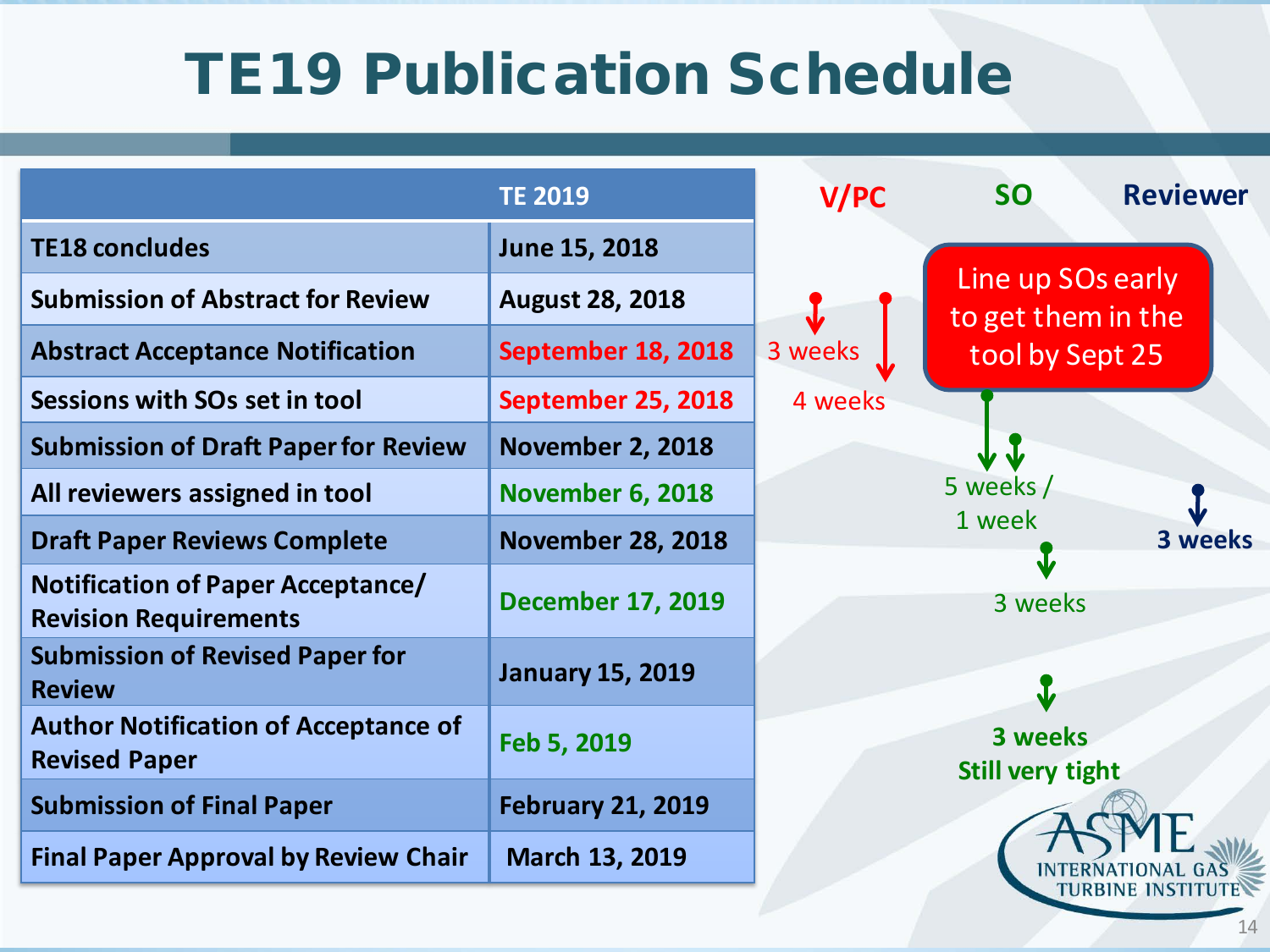|                                                                          | <b>TE 2019</b>                                           | <b>V/PC</b> | <b>SO</b><br><b>Reviewer</b>            |  |
|--------------------------------------------------------------------------|----------------------------------------------------------|-------------|-----------------------------------------|--|
| <b>TE18 concludes</b>                                                    | June 15, 2018                                            |             |                                         |  |
| <b>Submission of Abstract for Review</b>                                 | <b>August 28, 2018</b>                                   |             | Line up SOs early<br>to get them in the |  |
| <b>Abstract Acceptance Notification</b>                                  | September 18, 2018                                       | 3 weeks     | tool by Sept 25                         |  |
| Sessions with SOs set in tool                                            | September 25, 2018                                       | 4 weeks     |                                         |  |
| <b>Submission of Draft Paper for Review</b>                              | <b>November 2, 2018</b>                                  |             |                                         |  |
| All reviewers assigned in tool                                           | <b>November 6, 2018</b>                                  |             | 5 weeks /                               |  |
| <b>Draft Paper Reviews Complete</b>                                      | <b>November 28, 2018</b>                                 |             | 1 week<br>3 weeks                       |  |
| <b>Notification of Paper Acceptance/</b><br><b>Revision Requirements</b> | <b>De</b><br>Line up reviewers early                     |             | Ŵ<br>3 weeks                            |  |
| <b>Submission of Revised Paper for</b><br><b>Review</b>                  | to get them in the tool<br>Jal<br>by Nov 6 to allow time |             |                                         |  |
| <b>Author Notification of Acceptance of</b><br><b>Revised Paper</b>      | to complete reviews $-3$<br>Fel<br>weeks only            |             | 3 weeks<br><b>Still very tight</b>      |  |
| <b>Submission of Final Paper</b>                                         | <b>February 21, 2019</b>                                 |             |                                         |  |
| <b>Final Paper Approval by Review Chair</b>                              | March 13, 2019                                           |             |                                         |  |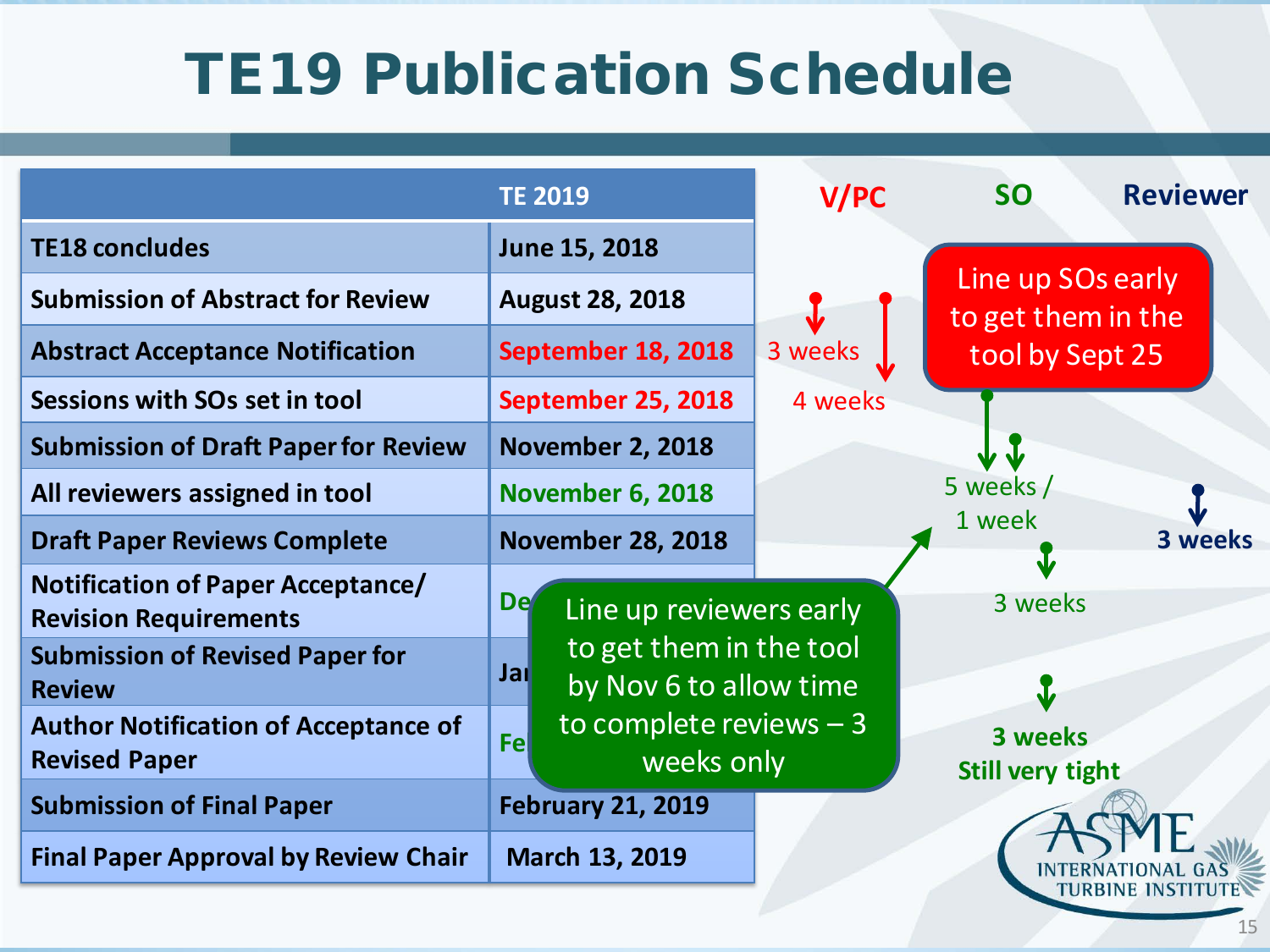|                                                                     | <b>TE 2019</b>           |                | <b>V/PC</b> | <b>SO</b>                          | <b>Reviewer</b> |
|---------------------------------------------------------------------|--------------------------|----------------|-------------|------------------------------------|-----------------|
| <b>TE18 concludes</b>                                               | June 18, 2018            |                |             |                                    |                 |
| <b>Submission of Abstract for Review</b>                            | <b>August 28, 2018</b>   |                |             |                                    |                 |
| <b>Abstract Acceptance Notification</b>                             | September 18, 2018       | $3$ we         |             | Revision cycle is still            |                 |
| Sessions with SOs set in tool                                       | September 25, 2018       | $\overline{4}$ |             | very tight, stay on                |                 |
| <b>Submission of Draft Paper for Review</b>                         | <b>November 2, 2018</b>  |                |             | top of things, use                 |                 |
| All reviewers assigned in tool                                      | <b>November 6, 2018</b>  |                |             | revisions judiciously              |                 |
| <b>Draft Paper Reviews Complete</b>                                 | <b>November 28, 2018</b> |                |             | J                                  | 3 weeks         |
| Notification of Paper Acceptance/<br><b>Revision Requirements</b>   | <b>December 17, 2019</b> |                |             | 3 weeks                            |                 |
| <b>Submission of Revised Paper for</b><br><b>Review</b>             | <b>January 15, 2019</b>  |                |             | $\bf{J}$                           |                 |
| <b>Author Notification of Acceptance of</b><br><b>Revised Paper</b> | Feb 5, 2019              |                |             | 3 weeks<br><b>Still very tight</b> |                 |
| <b>Submission of Final Paper</b>                                    | <b>February 21, 2019</b> |                |             |                                    |                 |
| <b>Final Paper Approval by Review Chair</b>                         | March 13, 2019           |                |             |                                    |                 |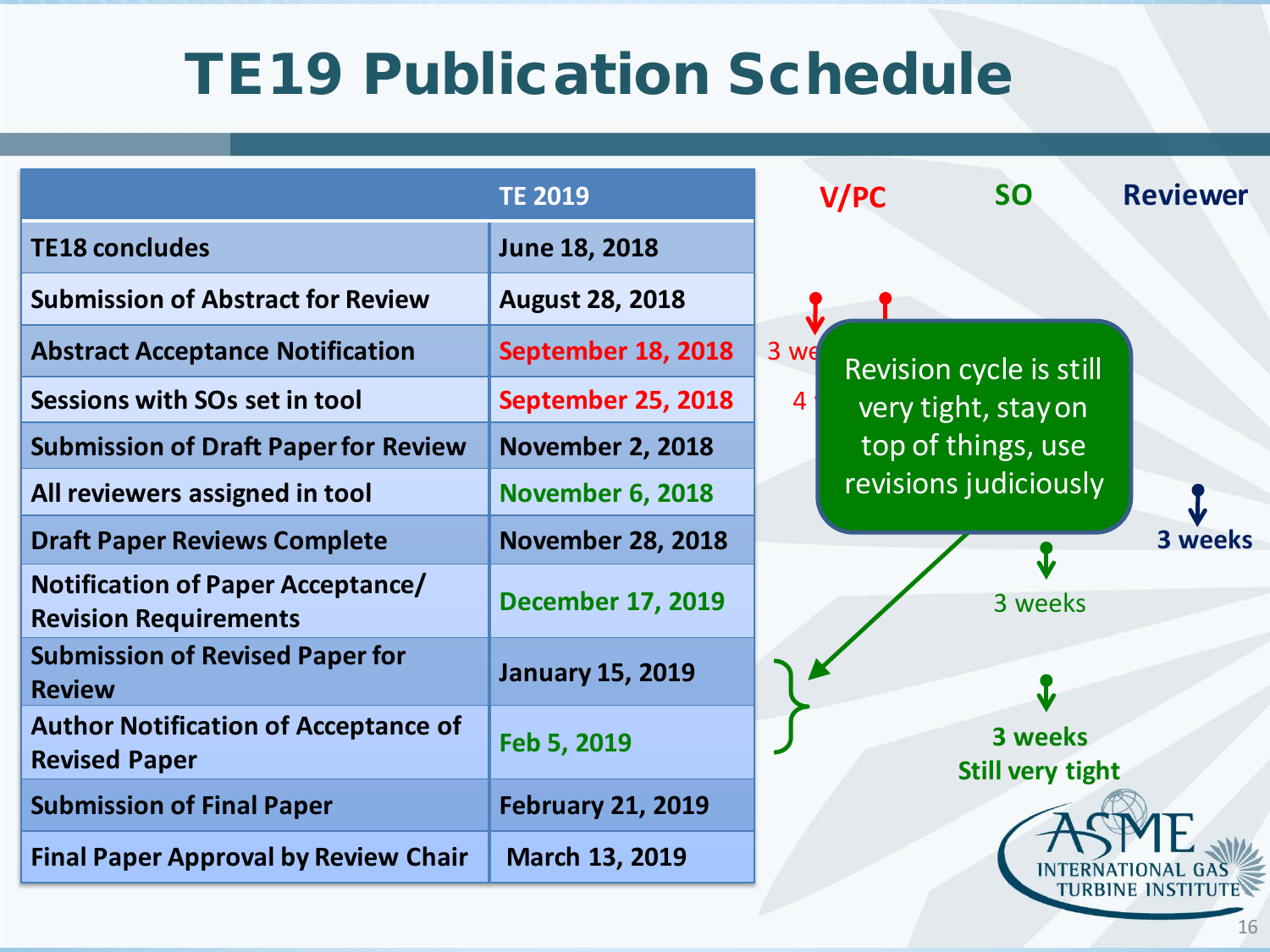### Tasks for each role



17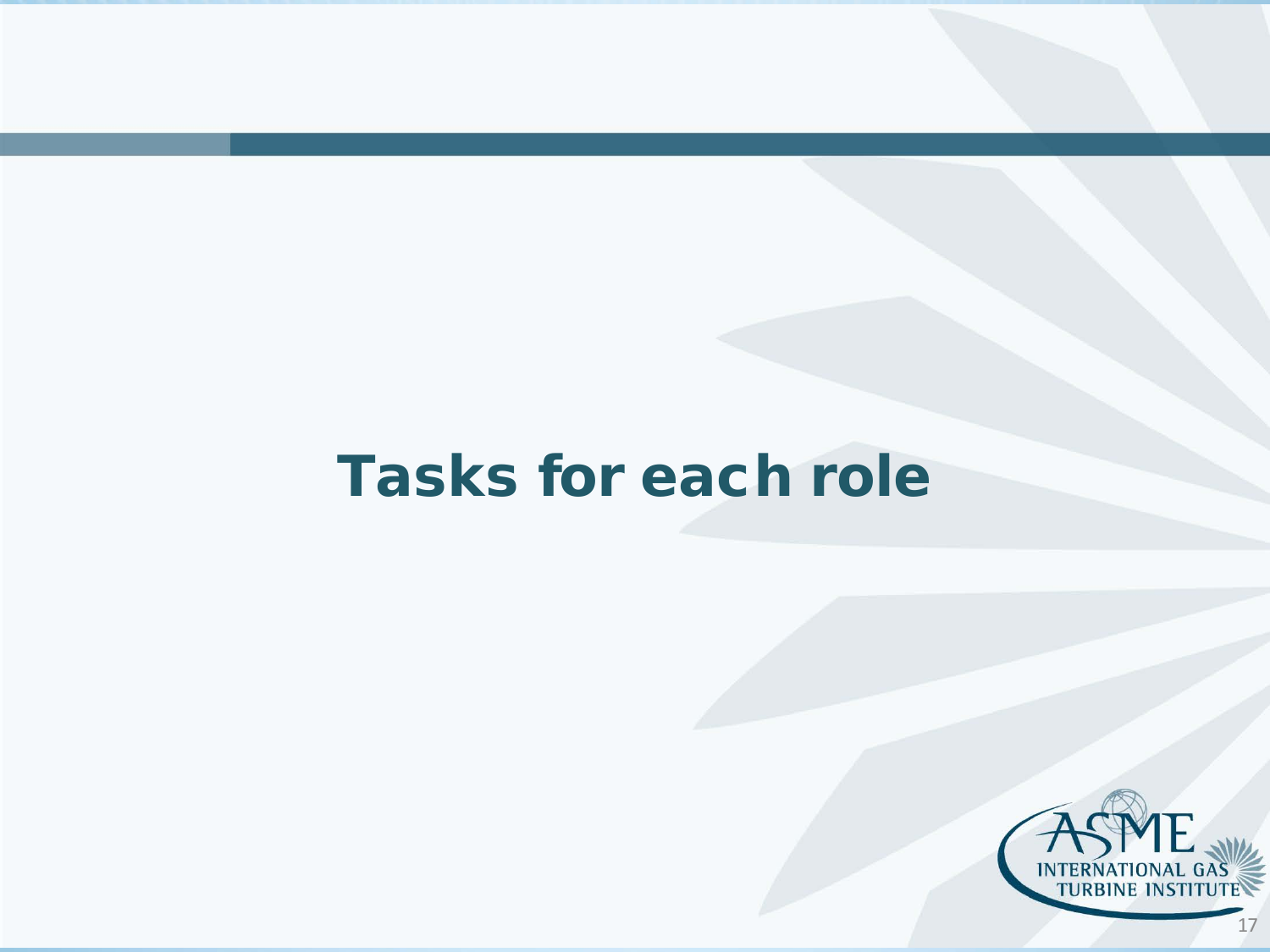### Technical Committee Chair Tasks

Post review process:

- Line up tutorials
- Consolidate sessions as required for schedule
- Make recommendations to ASME for scheduling
- Check on-line schedule, printed program for errors

Conference week:

- Attend CoC Sunday 6:00
- Put together charts for Committee meeting, run meeting

General:

- Maintain membership list
- Support best paper judging process
- Coordinate with student liaison
- Support student reviewer process
- support various requests for award nominations and judging
- Intervene with ASME to get support web tool, late uploads, etc.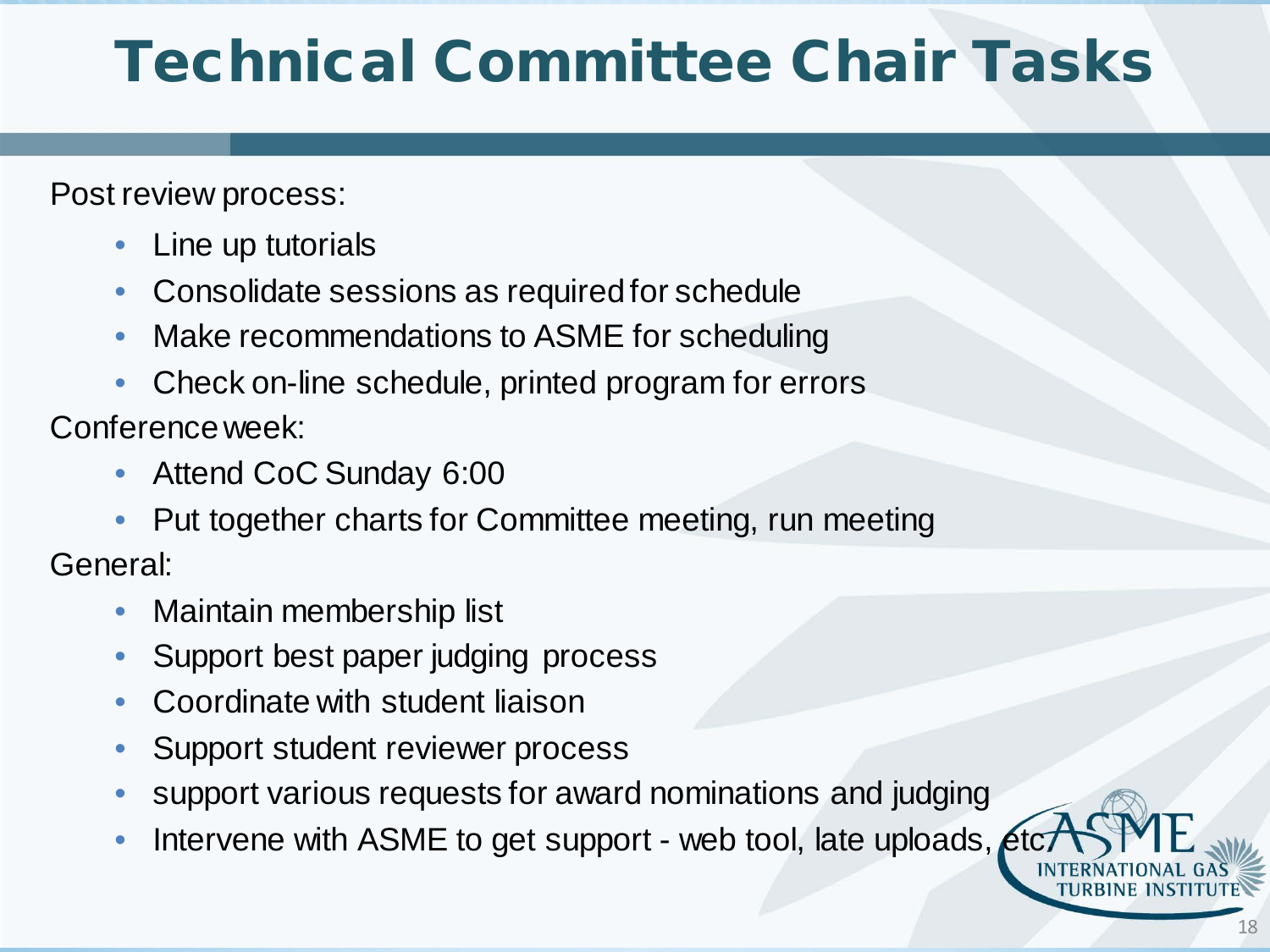### Technical Committee Chair Tasks

Review process:

- Line up Point Contact
- With Point Contact, define tracks within the technical committee scope and description
- Regularly check tracks and sessions for progress to key deadlines and adherence to quality requirements
	- SOs assigned by September 25
	- All reviewers assigned by November 6
	- Requirements for reviewers are all met, see page 16
	- All reviews completed by November 28
	- Recommendations complete by December 17 (February 5 for revisions)
- Support and advise others as needed throughout the review process

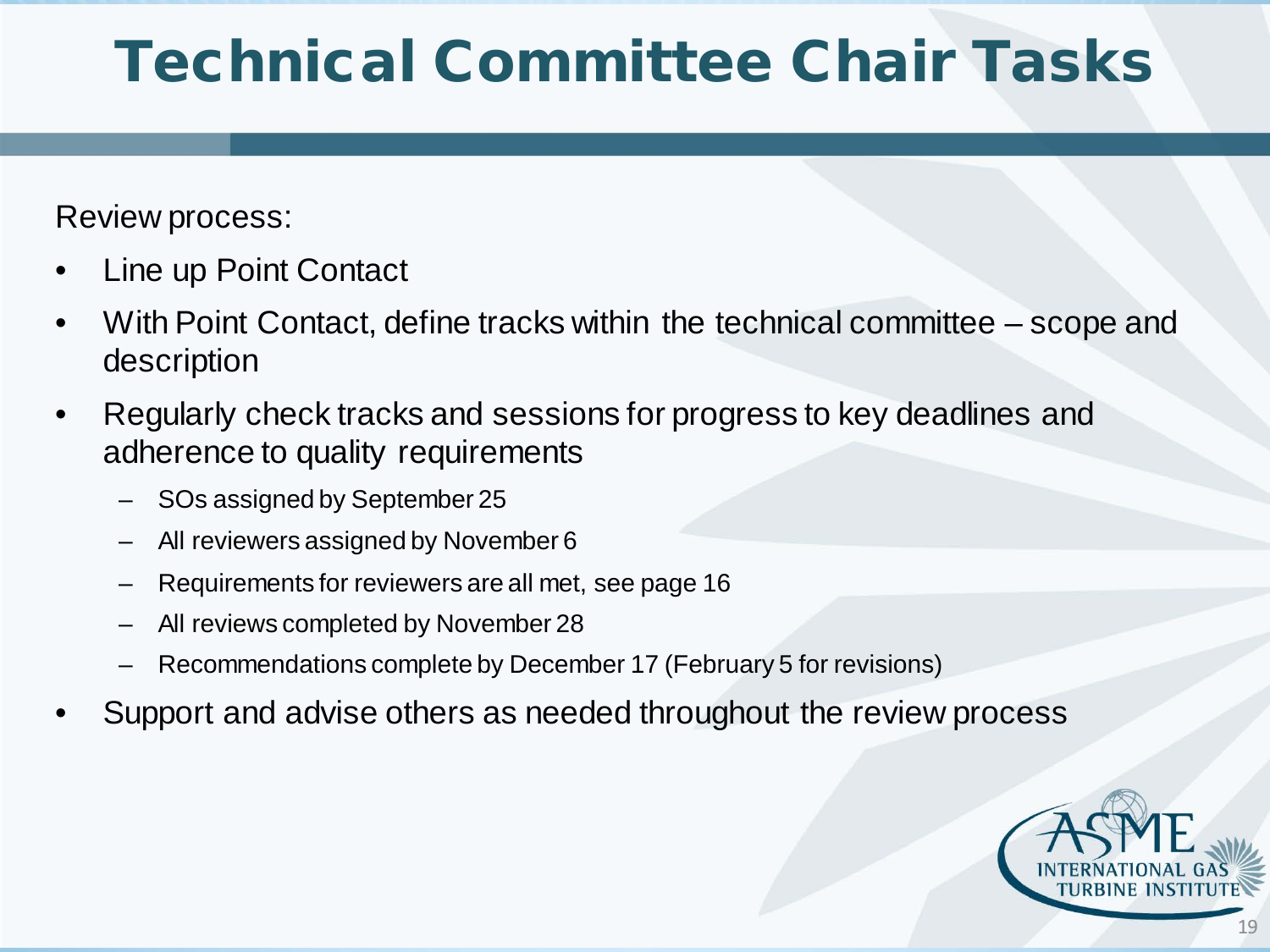### Point Contact Tasks

Review process:

- With Committee Chair, define tracks within the technical committee scope and description
- Line up vanguard chairs
- Regularly check tracks and sessions for progress to key deadlines and adherence to quality requirements
	- SOs assigned by September 25
	- All reviewers assigned by November 6
	- Requirements for reviewers are all met, see page 16
	- All reviews completed by November 28
	- Recommendations complete by December 17 (February 5 for revisions)
- Support and advise others as needed throughout the review process

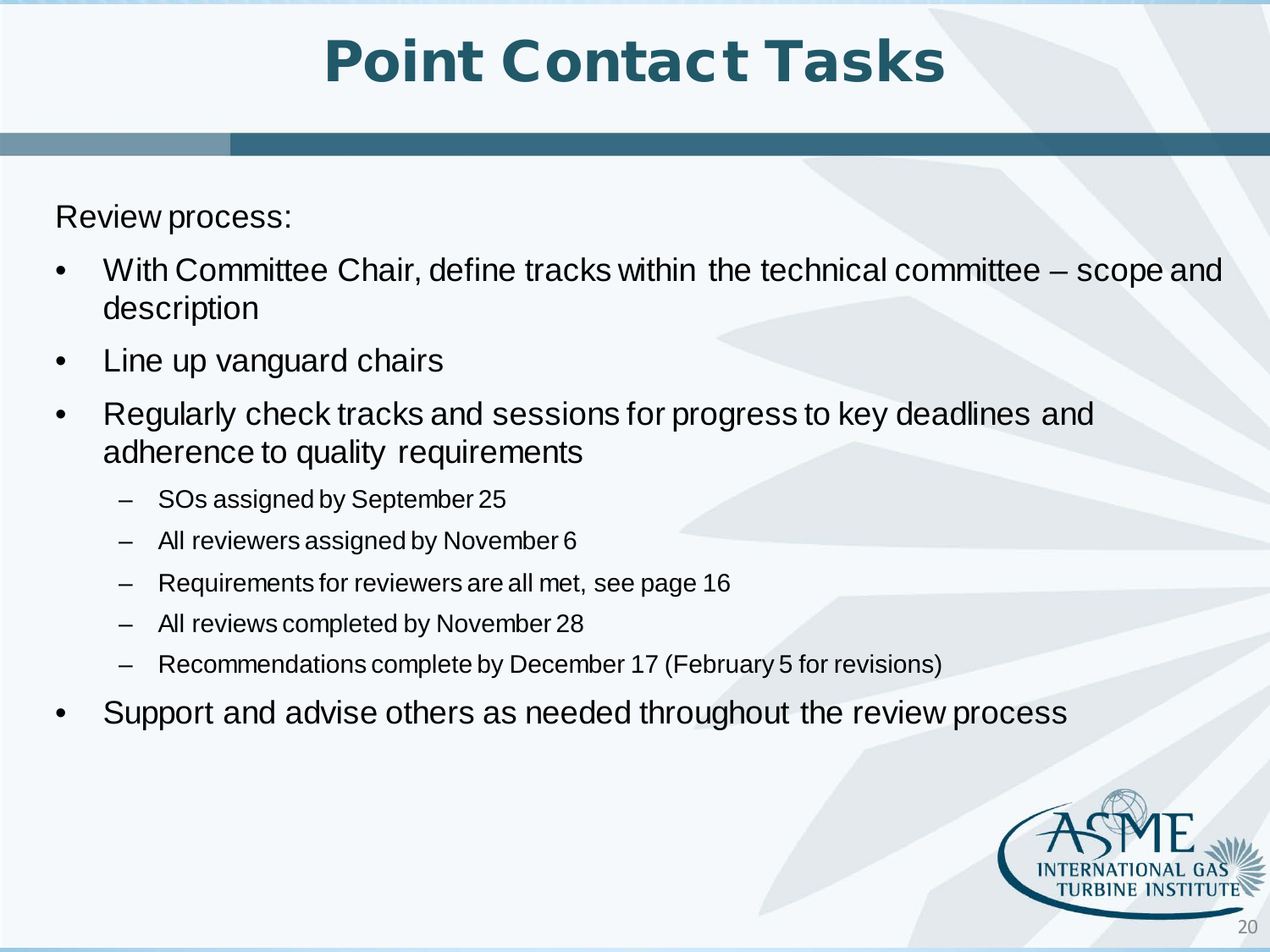### Vanguard / Point Contact Tasks **V V**

| Start, deadline               | <b>Task</b>                                                                                                                                                                             |
|-------------------------------|-----------------------------------------------------------------------------------------------------------------------------------------------------------------------------------------|
| June 30 -                     | Define track scope and description                                                                                                                                                      |
| August 28                     | Line up SOs                                                                                                                                                                             |
| August 28 -                   | Move abstracts to other tracks if appropriate $(1st week)$                                                                                                                              |
| September 18                  | Accept or reject abstracts                                                                                                                                                              |
| September 18-<br>September 25 | Form sessions, assign abstracts, assign SOs                                                                                                                                             |
| September 25-                 | Provide teleconference training for all SOs                                                                                                                                             |
| October 30                    | Push SOs to line up reviewers now                                                                                                                                                       |
| October 30 -                  | Move papers to rebalance sessions if necessary                                                                                                                                          |
| November 6                    | Make sure SOs have all reviewers assigned appropriately and on time                                                                                                                     |
| November 6 -<br>November 28   | Support SOs in enforcing review quality; return poor reviews                                                                                                                            |
| November 28 -                 | Support SOs in getting late reviews completed                                                                                                                                           |
| December 17                   | Push SOs to complete their recommendations with solid comments                                                                                                                          |
| December 17 -                 | Continue to monitor and push completion of late reviews and recommendations,                                                                                                            |
| Feb 5                         | especially for revised papers                                                                                                                                                           |
| February 21                   | Follow up on any unsubmitted final papers - right away                                                                                                                                  |
| March - May                   | Consolidate sessions as required, update session names and descriptions<br>Check online and printed programs for errors<br>Confirm attendance of SOs as chairs, identify subs as needed |

21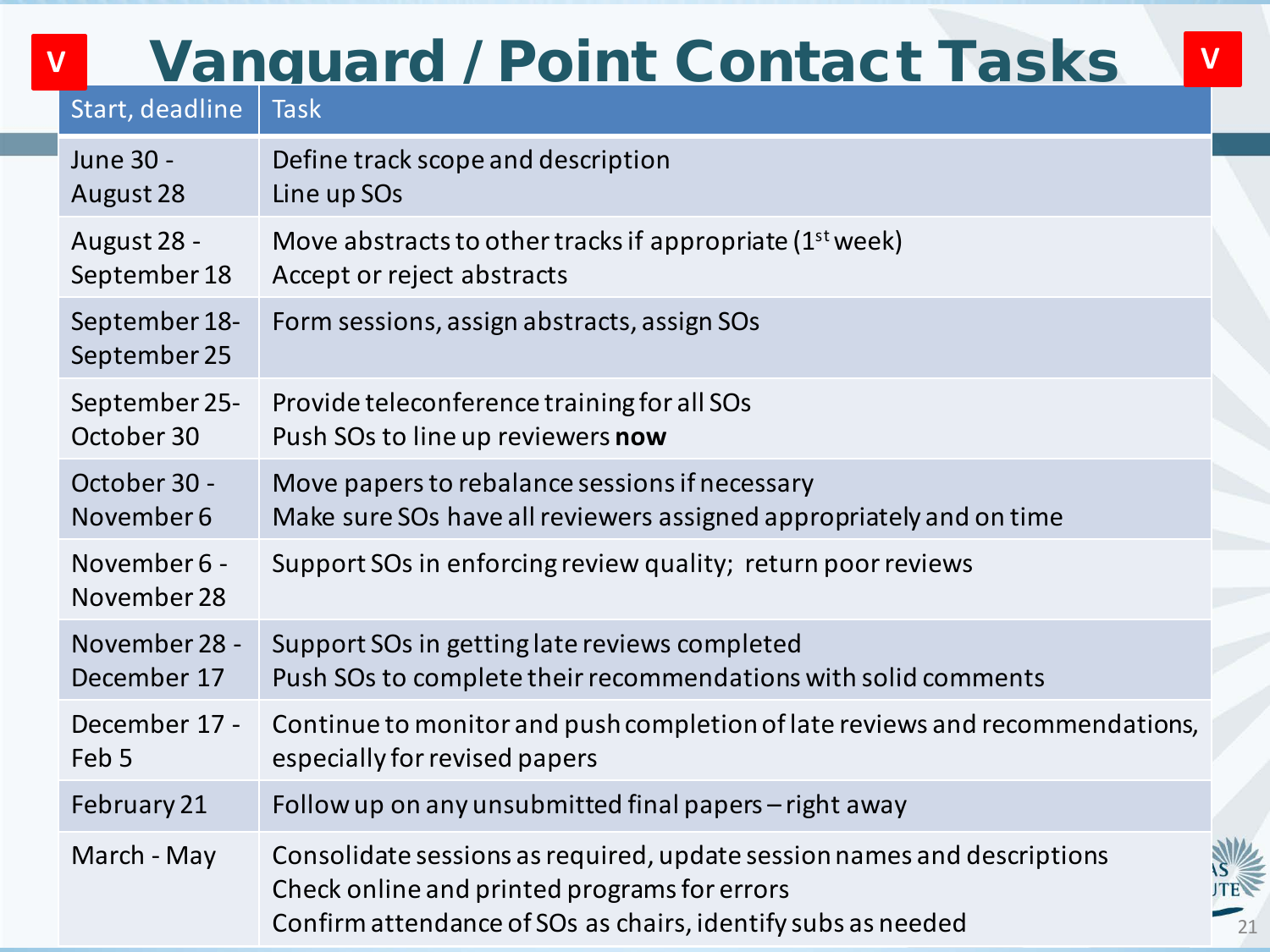### **SOURISE SESSION Organizer Tasks**

| Start, deadline              | <b>Task</b><br>SO is key!!                                                                                                                                                         |
|------------------------------|------------------------------------------------------------------------------------------------------------------------------------------------------------------------------------|
| $Now -$<br>September 25      | Line up co-organizer to help with reviews. Diversity will help rind reviewers.<br>Line up reviewers for your session.                                                              |
| October 30 -<br>November 6   | Check iThenticate scores; reject if very high, discussing with TCC and RC<br>Assign all reviewers by Nov 6<br>Meet requirements for reviewers; avoid all conflicts of interest     |
| November 6 -<br>November 28  | Check reviews as they come in; if inadequate, have TCC or RC return the review<br>and request improvements in the comment box.                                                     |
| November 28 -<br>December 17 | Follow up late reviews to get them completed ASAP<br>Make your recommendations for conference and for journal<br>For scores <100, follow process to consider rejection; engage RCs |
| December 17 -<br>January 15  | Energetically work to close any late items                                                                                                                                         |
| January 15 -<br>February 5   | Process all revised drafts - send for re-review or do the re-review yourself<br>Engage RCs to consider rejects                                                                     |
| February 21                  | Follow up on any unsubmitted final papers - right away                                                                                                                             |
| March - June                 | Update session info in tool – chair, co-chair, paper order, session name<br>Check online schedule, printed program, for errors<br>Confirm authors' attendance and bio information  |

22

**JTEN**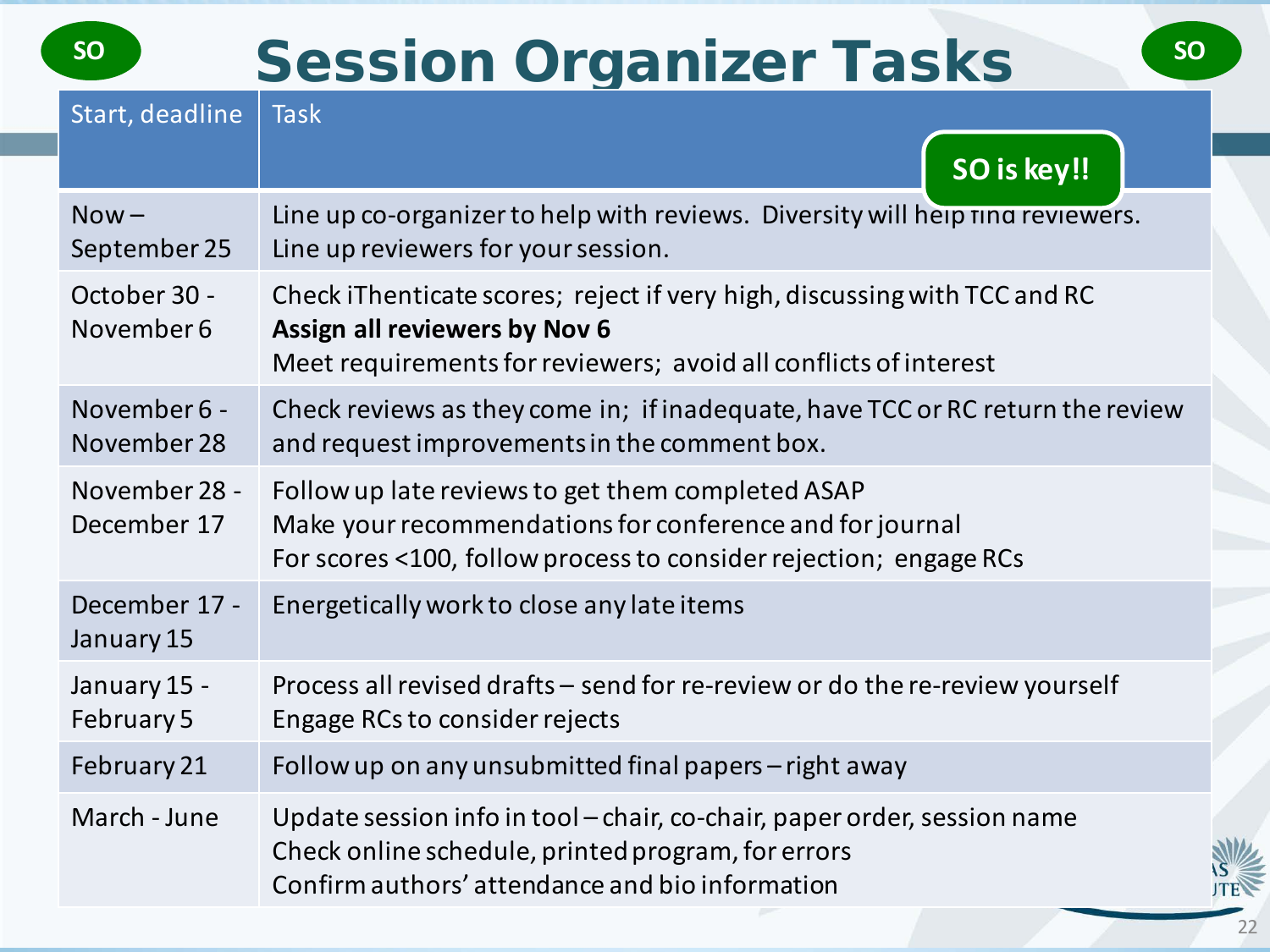Session Organizer and Co-Organizer organize the reviews

Session Chair and Co-Chair run the sessions at the conference

ideally the same but this doesn't always work chairs will be entered into the system in March

Attend the authors breakfast, meet authors, confirm bio information, answer questions.

See instructions in your session folder you pick up at the breakfast.

Moderate the session.

Remind attendees: no photos allowed. Enforce this during the session.

Q&A: ask people to stand, introduce themselves, speak clearly

Provide feedback form to ASME: attendance, best papers, no-shows, etc.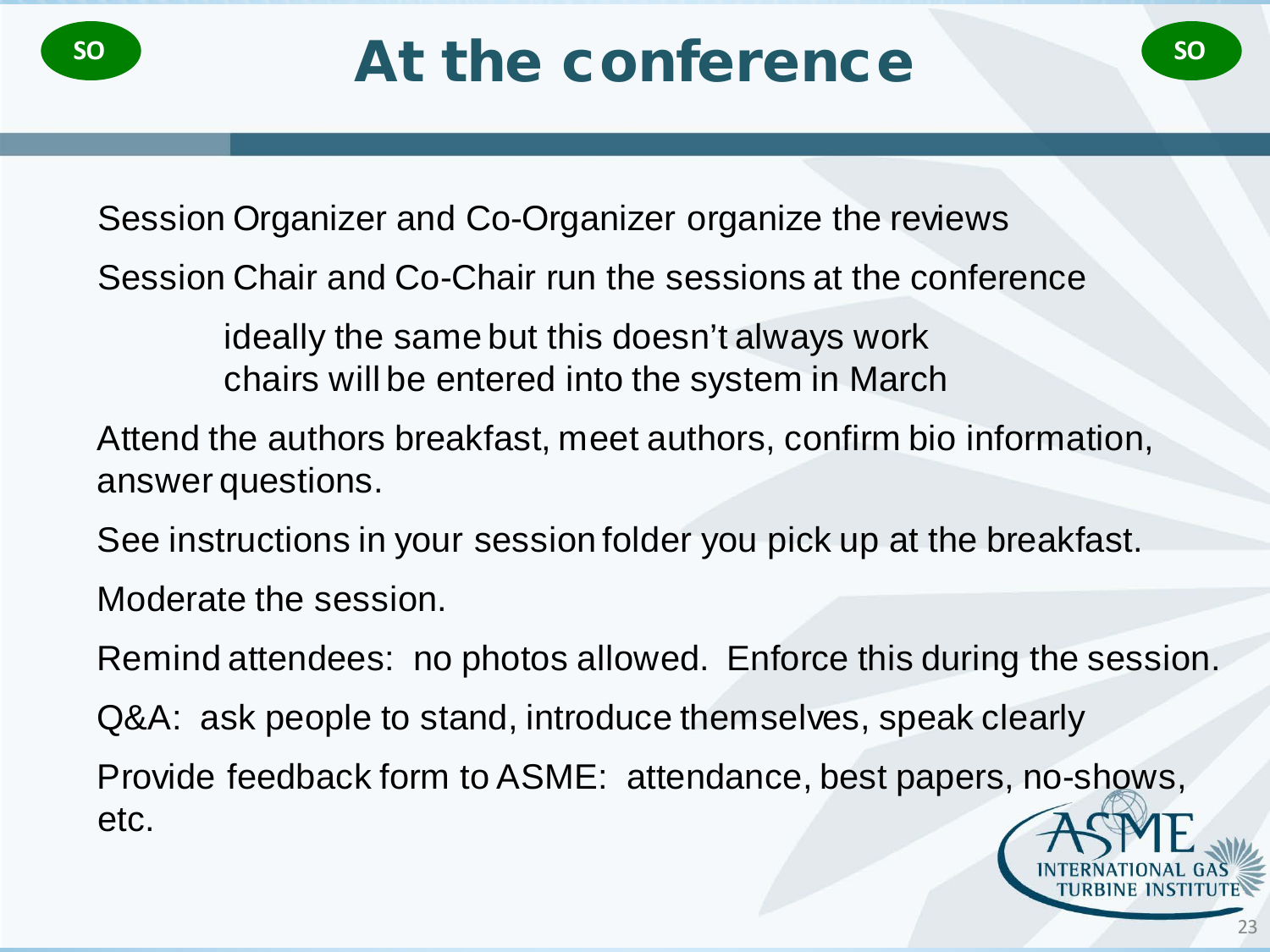

Make final conference acceptance for every paper – March make sure the review process meets standards Make recommendation for journal – March must be substantiated

During the review process:

- Consult on low-score papers to consider rejections
- Consult on iThenticate scores
- Consult on any part of the review process don't hesitate!

Track progress and integrity of the review process



24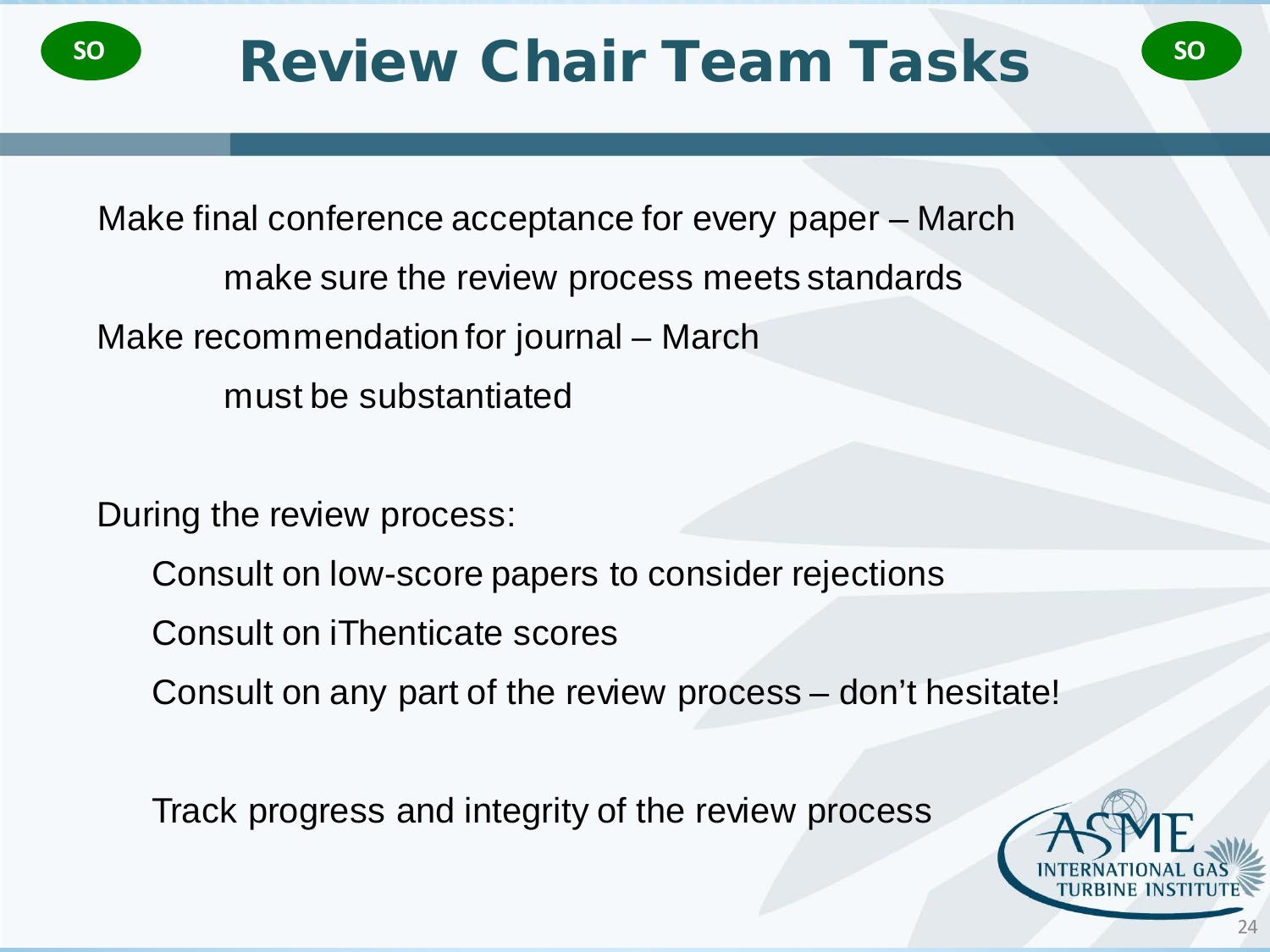

### Authorship conflicts

A Committee Chair, Vanguard, or Point Contact who is an author of a paper is not allowed to take any action on that paper.

• The Review Chair can be engaged to review and accept abstracts, and to provide consultation with the Session Organizer if needed.

A Session Organizer who is an author of a paper is not allowed to take any action on that paper.

• That paper should be moved to a different session. If this is impossible, a Co-chair with no conflicts of interest can be enlisted to coordinate those reviews, including making recommendations.

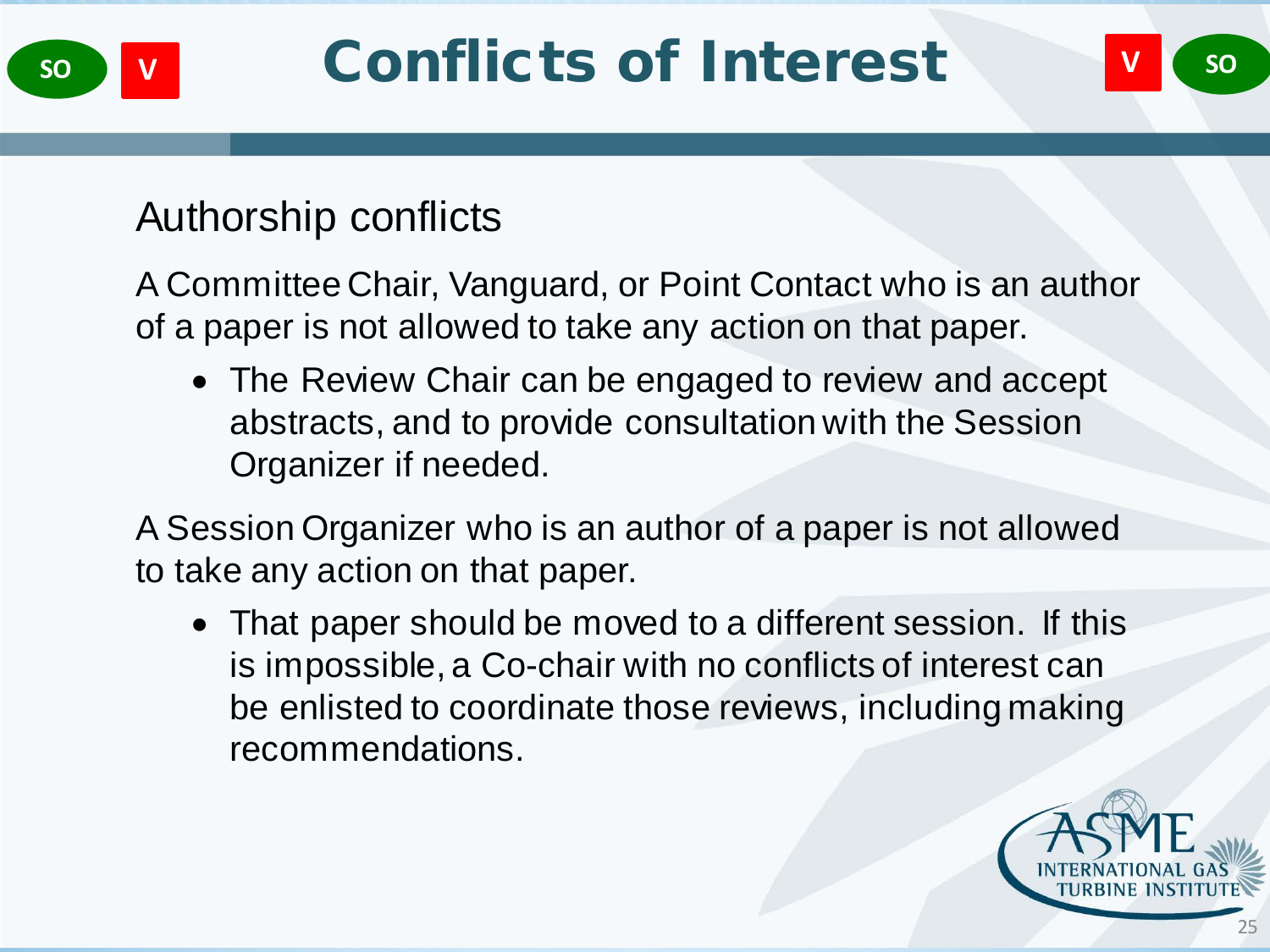

### Review chain conflicts

No organizer should serve as a reviewer for a paper in their area of responsibility. This includes Review Chairs and Vice Chairs, Committee Chairs and Vice Chairs, Vanguards, Point Contacts, and Session Organizers.

For example a Vanguard Chair may not do a review for a session in his/her track, and a Session Organizer may not review a paper in his/her session

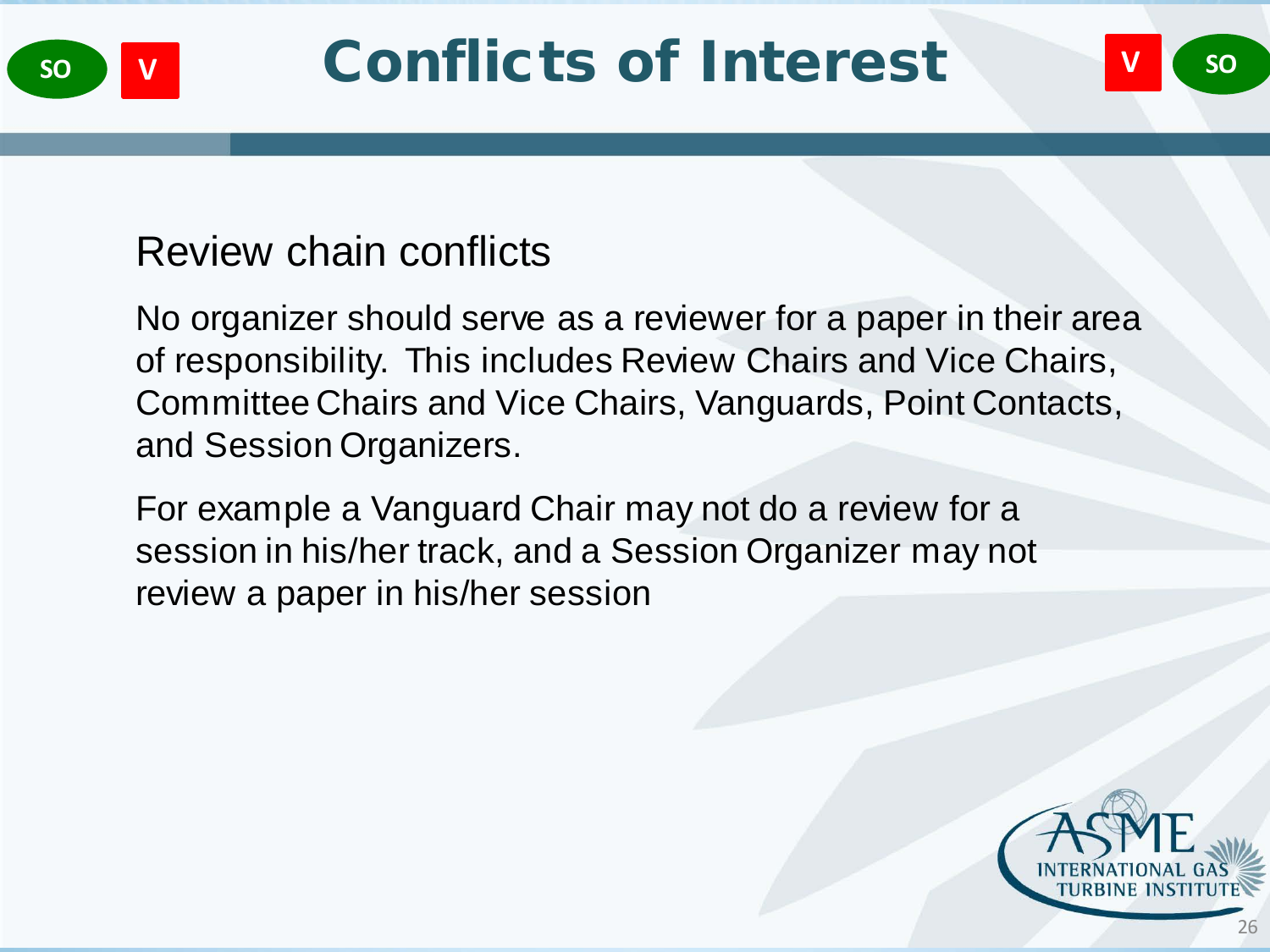

### Organizational conflicts

A Session Organizer should not handle the reviews for a paper whose author is from the same organization.

• A Co-chair with no conflicts of interest can be enlisted to coordinate those reviews, including making recommendations.

A Committee Chair or Co-Chair, Vanguard, or Point Contact should not be involved in a review of a paper whose author is from the same organization.

• If the SO would like some consultation, the Review Chair team can be engaged.

No reviewer for a paper can be from the same organization as any of the authors.

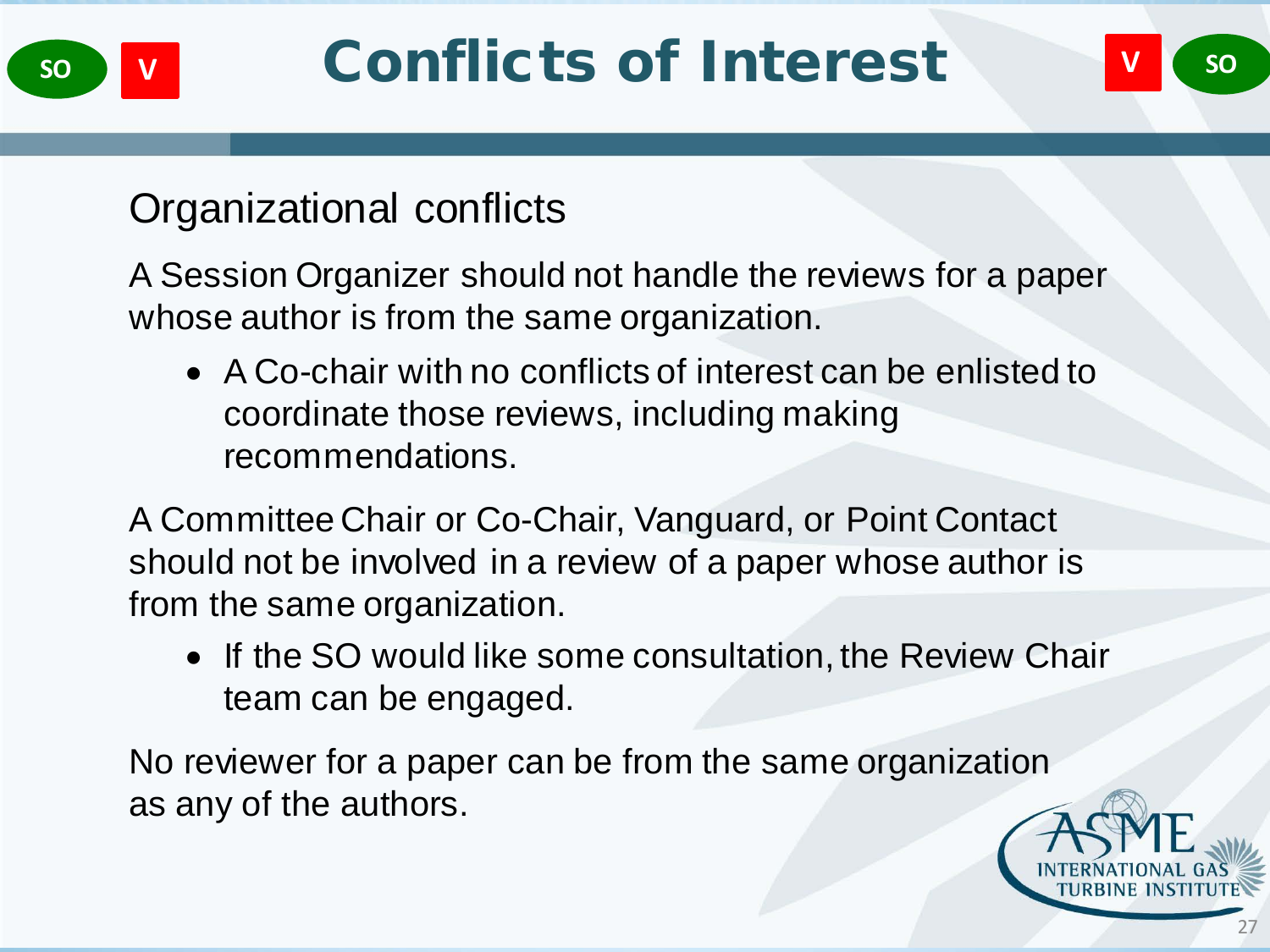

- Line up reviewers **early**; assign in tool by **November 6**
	- Select **three** reviewers preferably industry, government and academia, but **at least t**wo of these three sectors are required
	- No two reviewers of a paper can be from the same organization
	- No reviewer can be from the same organization as authors
	- If needed, ask your Vanguard Chair or Point Contact for help in reviewer selection
	- These requirements are non-negotiable and will be checked centrally. Misses must be fixed, and this causes a huge amount of delay and rework. Do it right the first time!
- Need V/PC and TCC to check and enforce this.

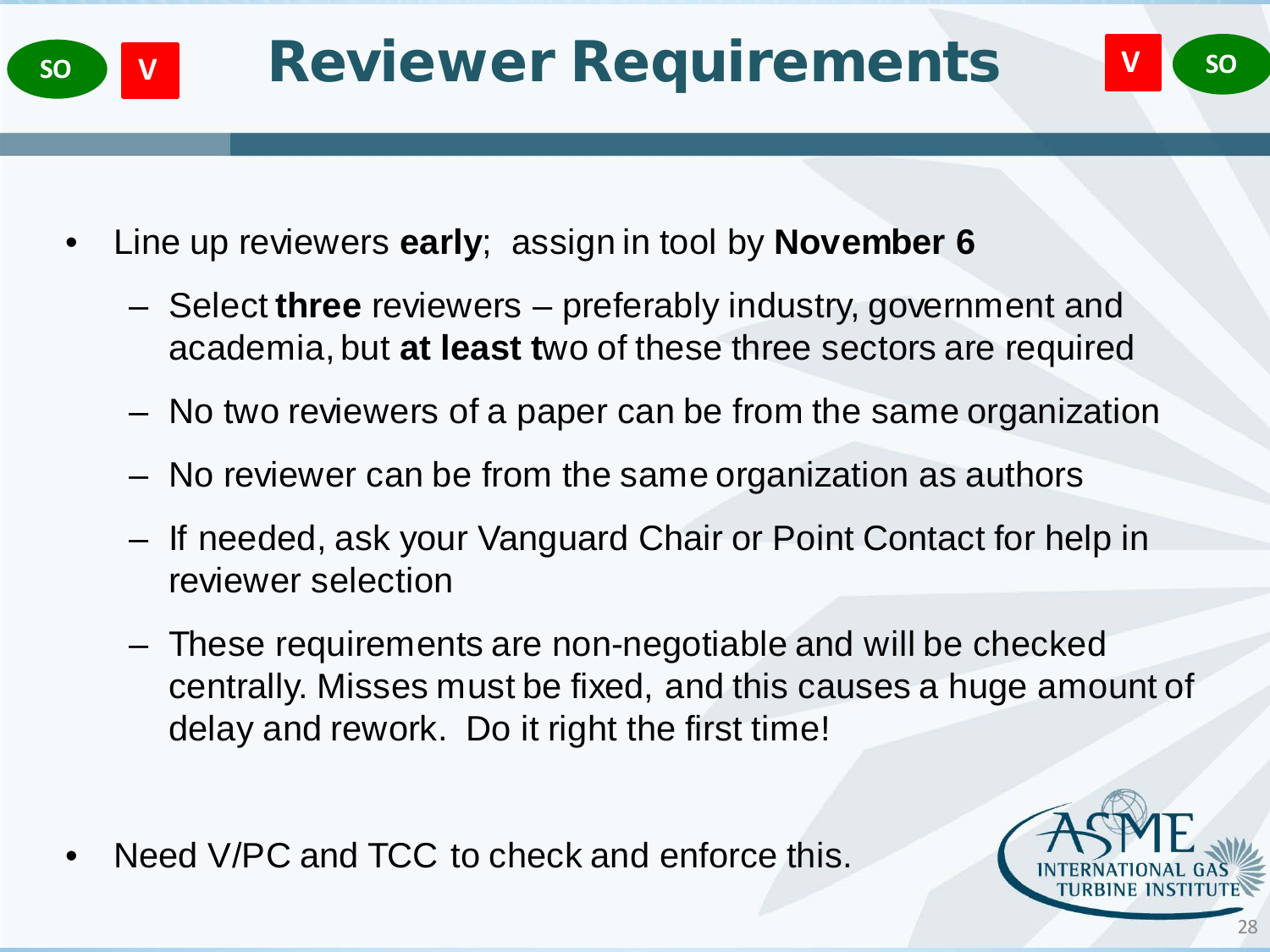

- Suggest lining up reviewers as soon as you know your session, even though they cannot be assigned in the tool until the drafts are in.
- Consider authors from previous years, other SOs; get a co-organizer from a different sector to help find diverse reviewers; trade contacts with other SOs
- Use direct contact such as email or phone to get commitment. Don't rely on just assigning someone in the tool.
- You do not need more than three reviewers.
- Ask that the reviewer Accept or Decline in the tool. Reviewers must now Accept in order to access the paper and do the review.
- If a reviewer declines, remove that reviewer from the tool and find a new one.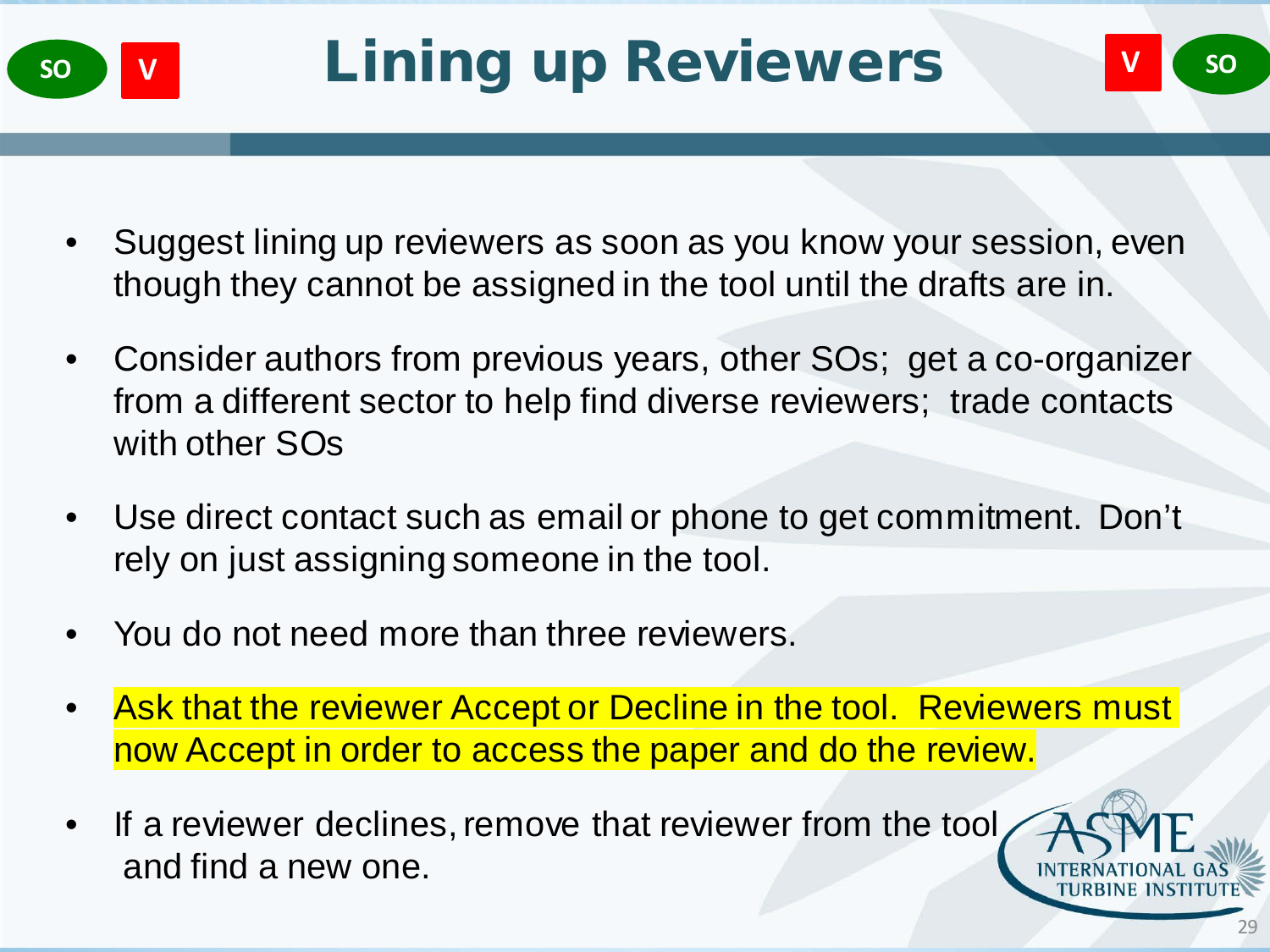

- We know the review process is demanding. Detailed inputs are necessary for meeting ASME standards for the conference and the journal. Thank you for your efforts!
- Please Accept or Decline the invitation by clicking on the link in the invitation email you receive.
	- Starting this year, you must Accept in order to access the draft and perform the review.
	- If you can't Accept, please Decline. This lets the session organizer know that someone else should be found to do the review.
- Keep your session organizer informed on your status, particularly if you have questions or are running late.

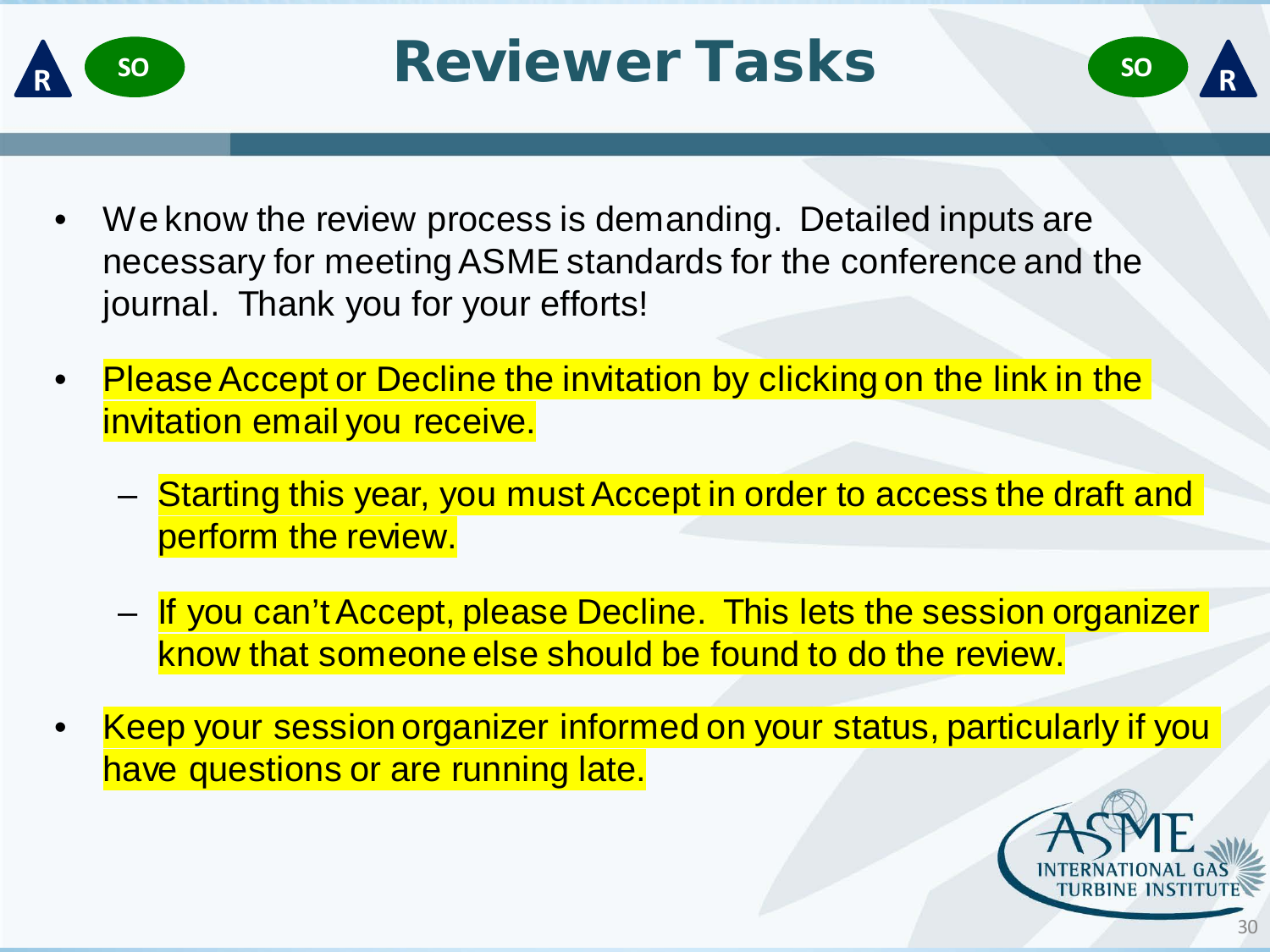

- You **must substantiate** your recommendation for / against conference presentation.
- IGTI review process is also a **journal review process** you **must also substantiate** your recommendation for / against journal publication
- For poor quality papers, seriously consider whether Reject would be the appropriate recommendation for the good of the conference.
- Consider and comment on the iThenticate results as well as the paper itself.
- Please provide your **completed review** by **November 28, 2018.**

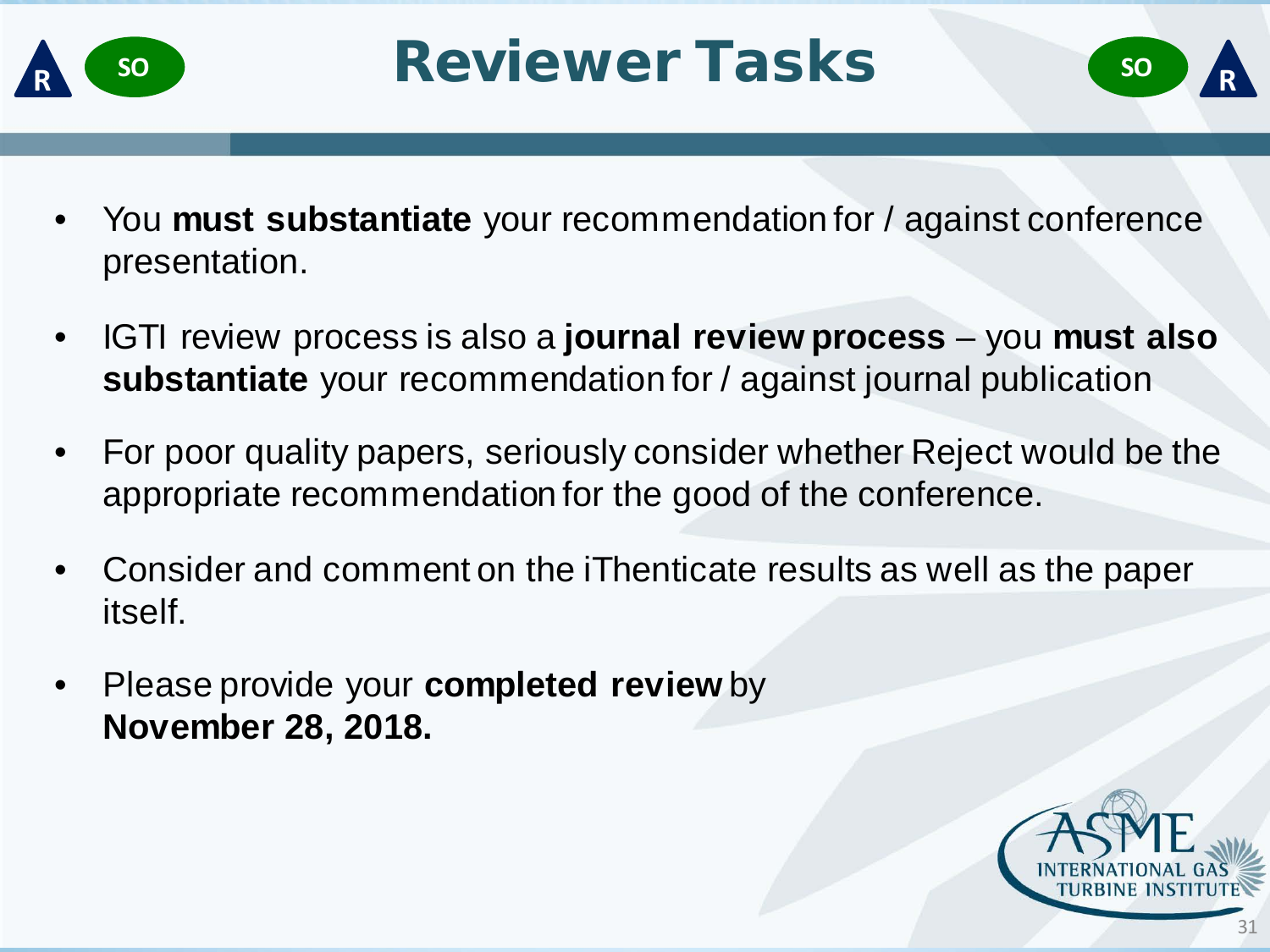

- Please keep the identity of reviewers confidential
	- From authors and from the other reviewers on the paper
	- From the community at large
- Best practices
	- Use caution with emails looking for reviewers, agreeing to be a reviewers, or communicating with reviewers
	- Use blind copy (bcc)
	- Avoid Reply to All
	- Reviewers: make sure your review comments do not identify you. Check that your .pdf files do not identify you or your organization.

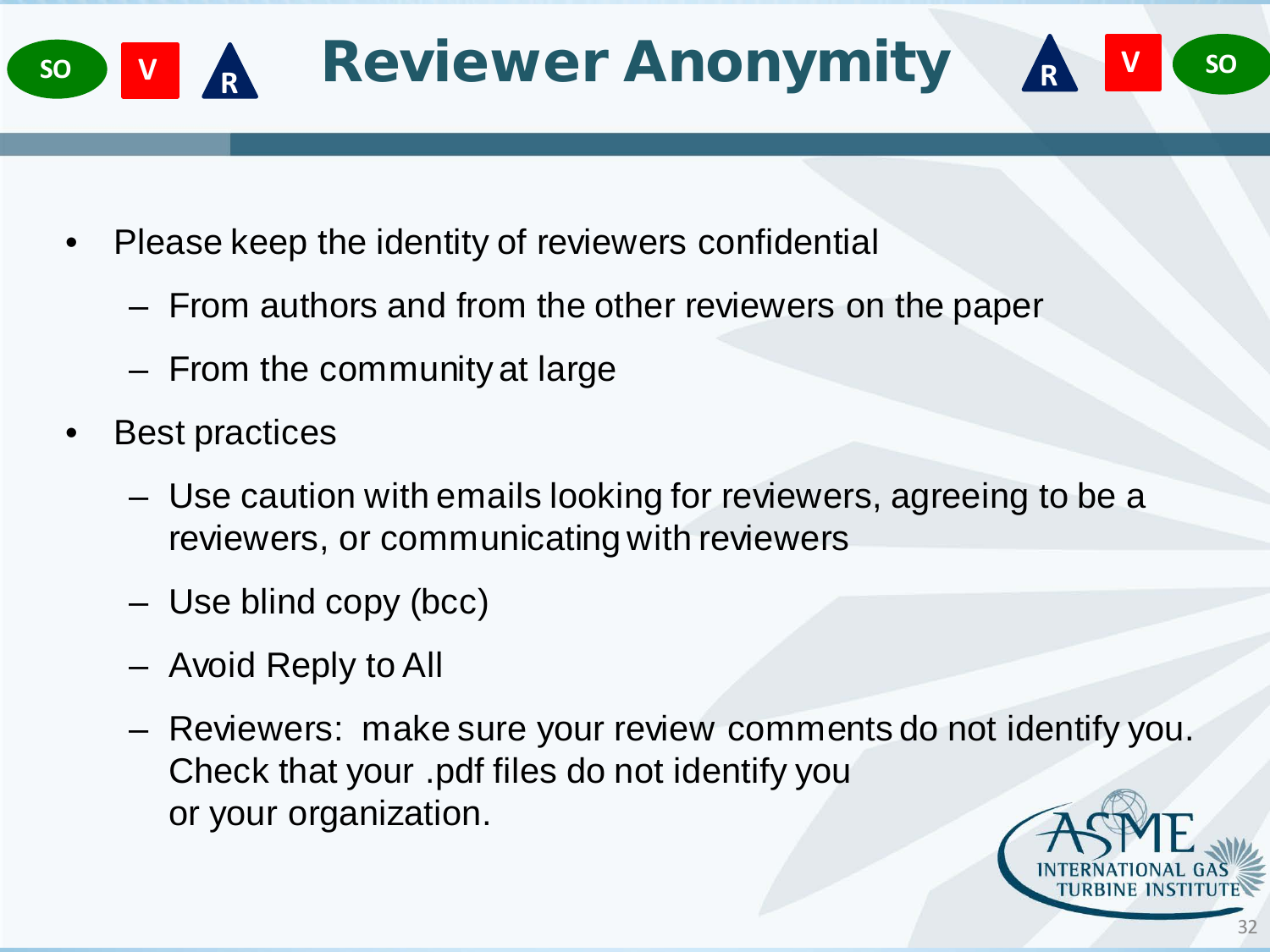### iThenticate Guidelines for **Referred Band 2 State 2 Soldary Above 15% Match**  $\frac{80}{20}$

- Prior to assigning reviewers, organizers will need to analyze any matching results over 15%
- Two areas of concern: plagiarism (copying someone else's work), and lack of originality (copying your own previous published work)
- When assessing a paper, consider:
	- Is there any source with high degrees of match (>15%), or are there just lots of 2% - 3% matches of phrases?
	- If there is a source with a high match, has that source been properly referenced in the paper?
	- Are the matches limited to the introduction, description of the analysis, experimental setup, etc., or are there high matches in the results and conclusions portions of the paper?

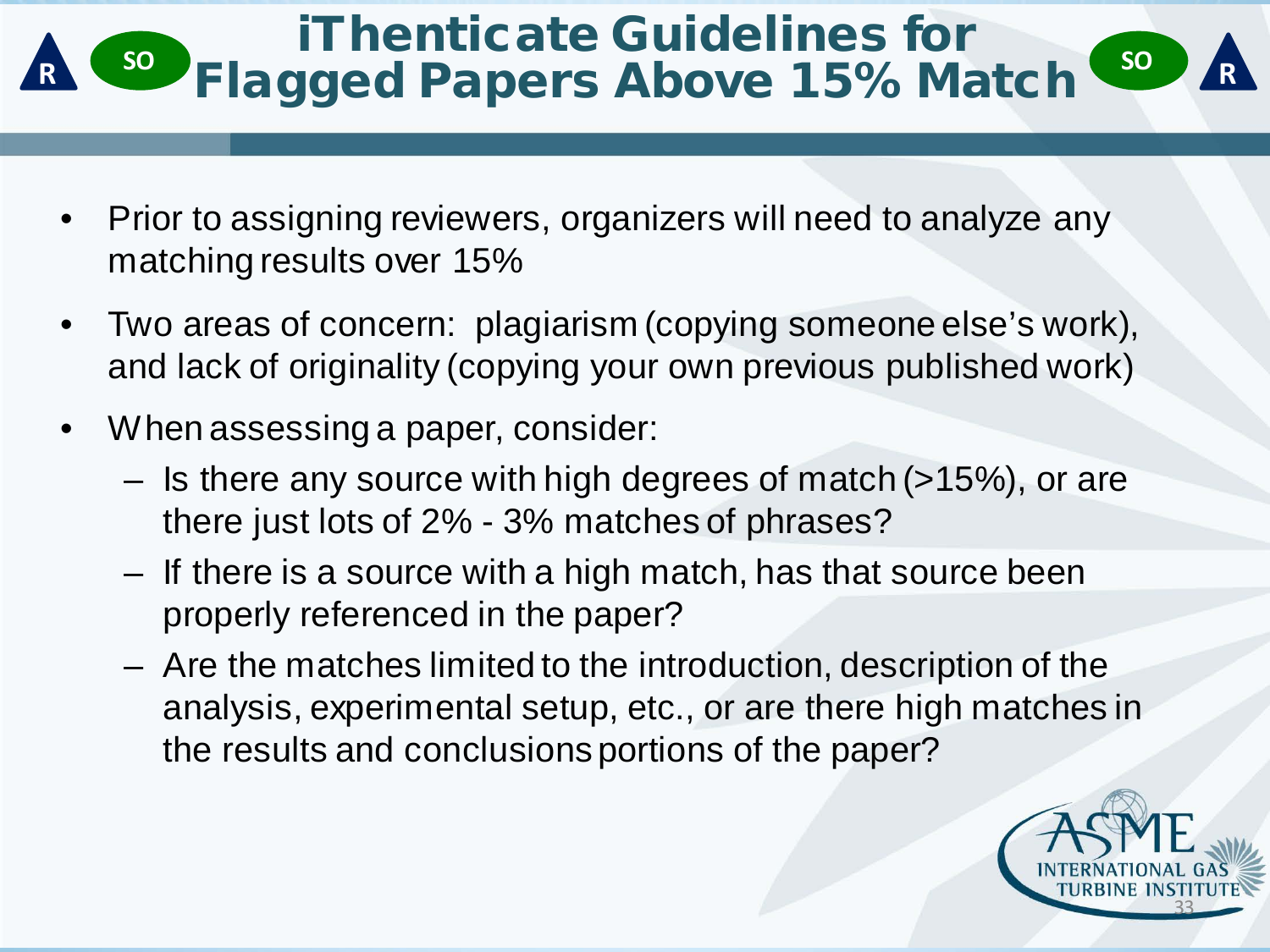### iThenticate Guidelines for **Referred Band 2018 SOLUTION CONTROLLER** SOLUTION CONTROLLER

If you have concerns, discussing with Vanguards and TTCs and **RCs**. For feedback from ASME, email toolboxhelp@asme.org Outcomes can be:

- Reject the paper outright.
- Caution the author about the concerns and request changes. These changes can include properly referencing papers with matches, and/or to reword sections to reduce the degree of outright copying. SO should check the final paper to make sure these directions have been followed, and alert the review chair if there are still concerns. Proceed with reviews; reviewers should also comment on matches.
- Let the paper go through with reviews with no special action.

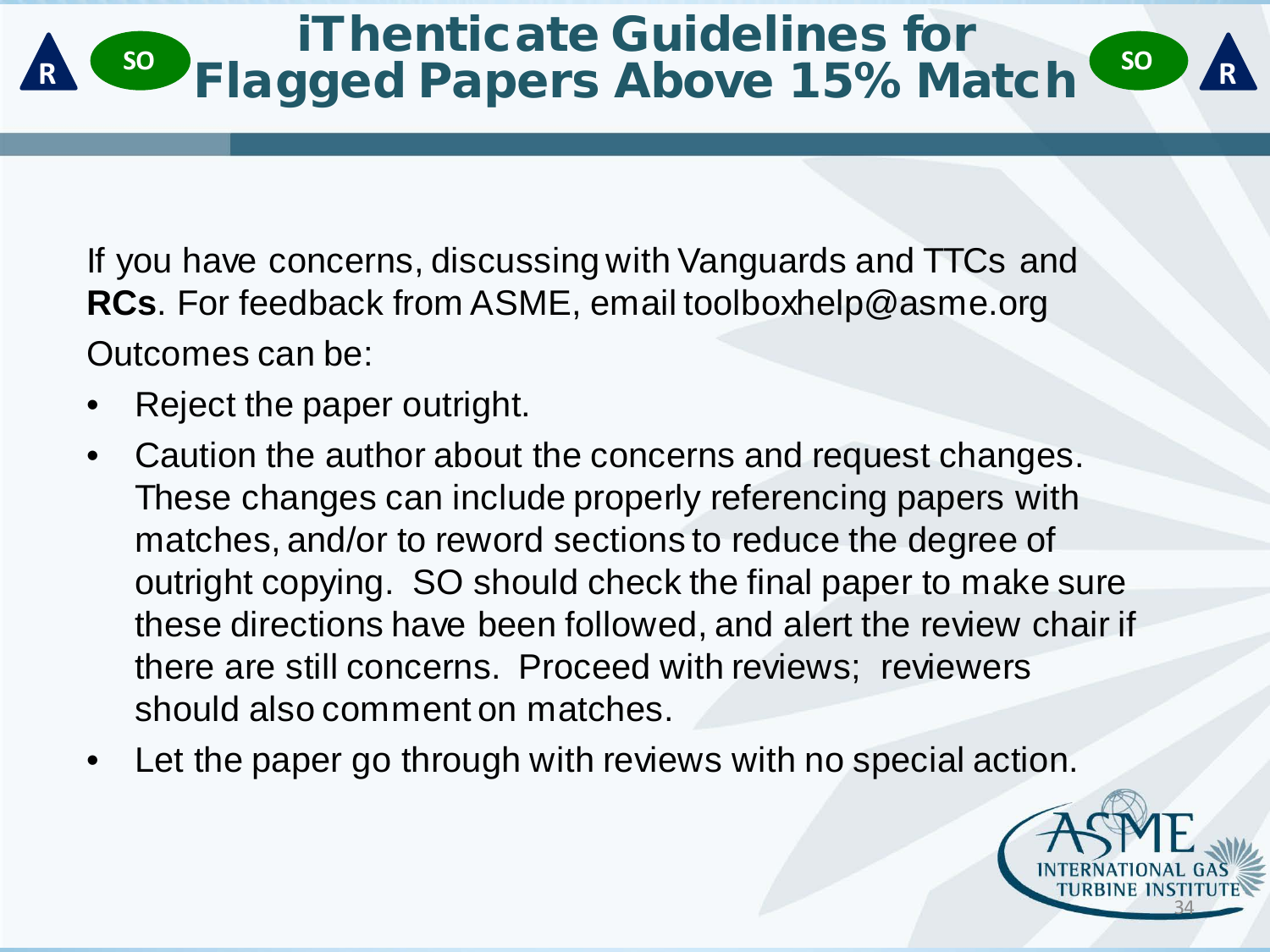

- We know the review process is demanding. Detailed inputs are necessary for meeting ASME standards for the conference and the journal. Thank you for your efforts!
- You **must substantiate** your recommendation for / against conference presentation.
- IGTI review process is also a **journal review process** you **must also substantiate** your recommendation for / against journal publication
- For poor quality papers, seriously consider whether Reject would be the appropriate recommendation for the good of the conference.
- Consider and comment on the iThenticate results as well as the paper itself.
- Please provide your **completed review** by **December 6, 2018.**

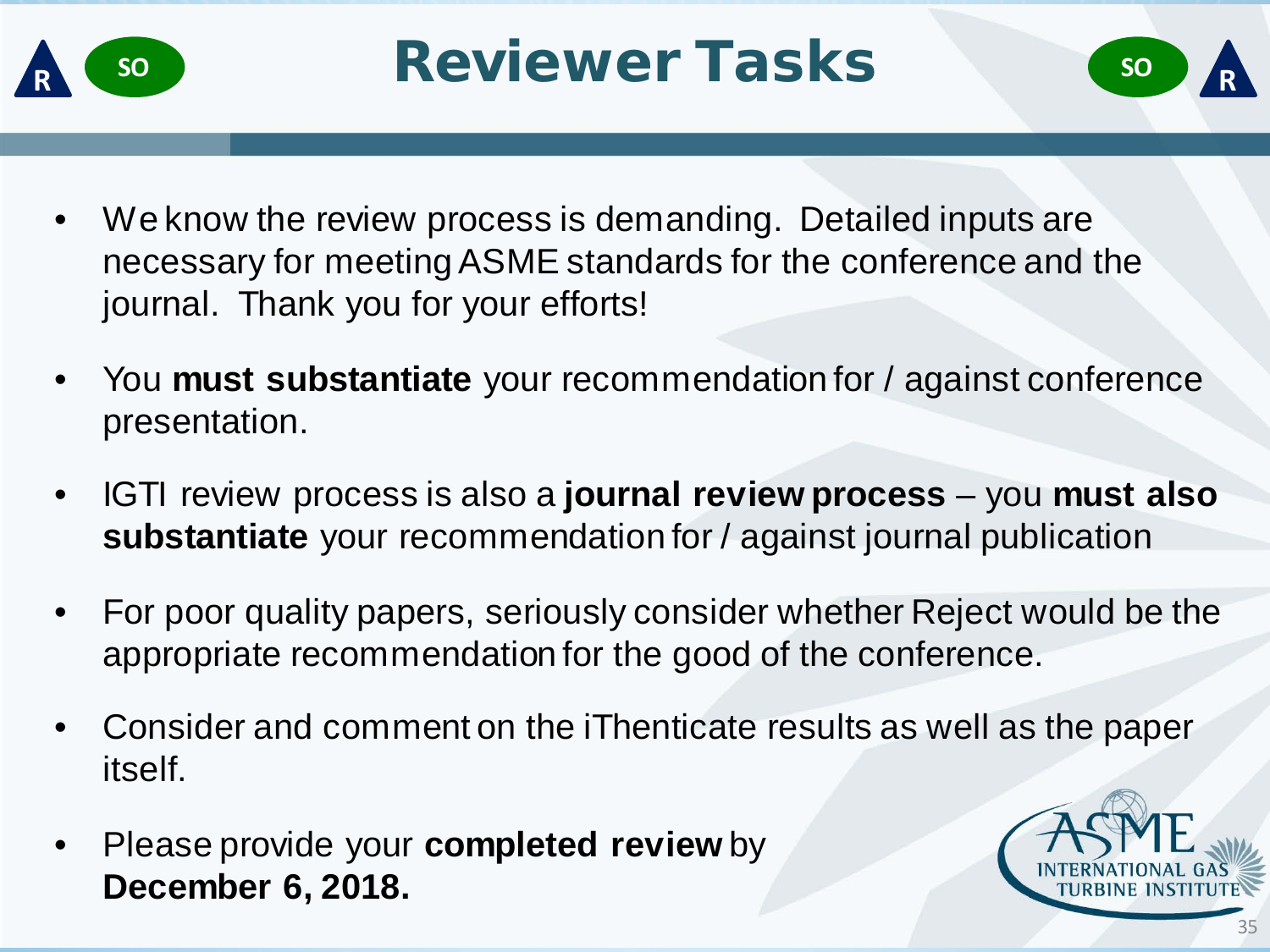## **80 Paper Review MUST Provide:**  $\bullet$

- A summary of important points of paper in at least three to four sentences to indicate that Reviewer actually understands paper
- Statement of significance, relevance and originality of the research, or lack thereof
- A critical evaluation of methodology, accuracy and suitability of the work
- An evaluation of quality of the manuscript
- Clear statements of **necessary** changes required before presentation / publication
- Recommendation for or against conference presentation
- **Recommendation for or against journal publication**
- **If required elements are missing, the review may be reopened and returned to you for completion.**

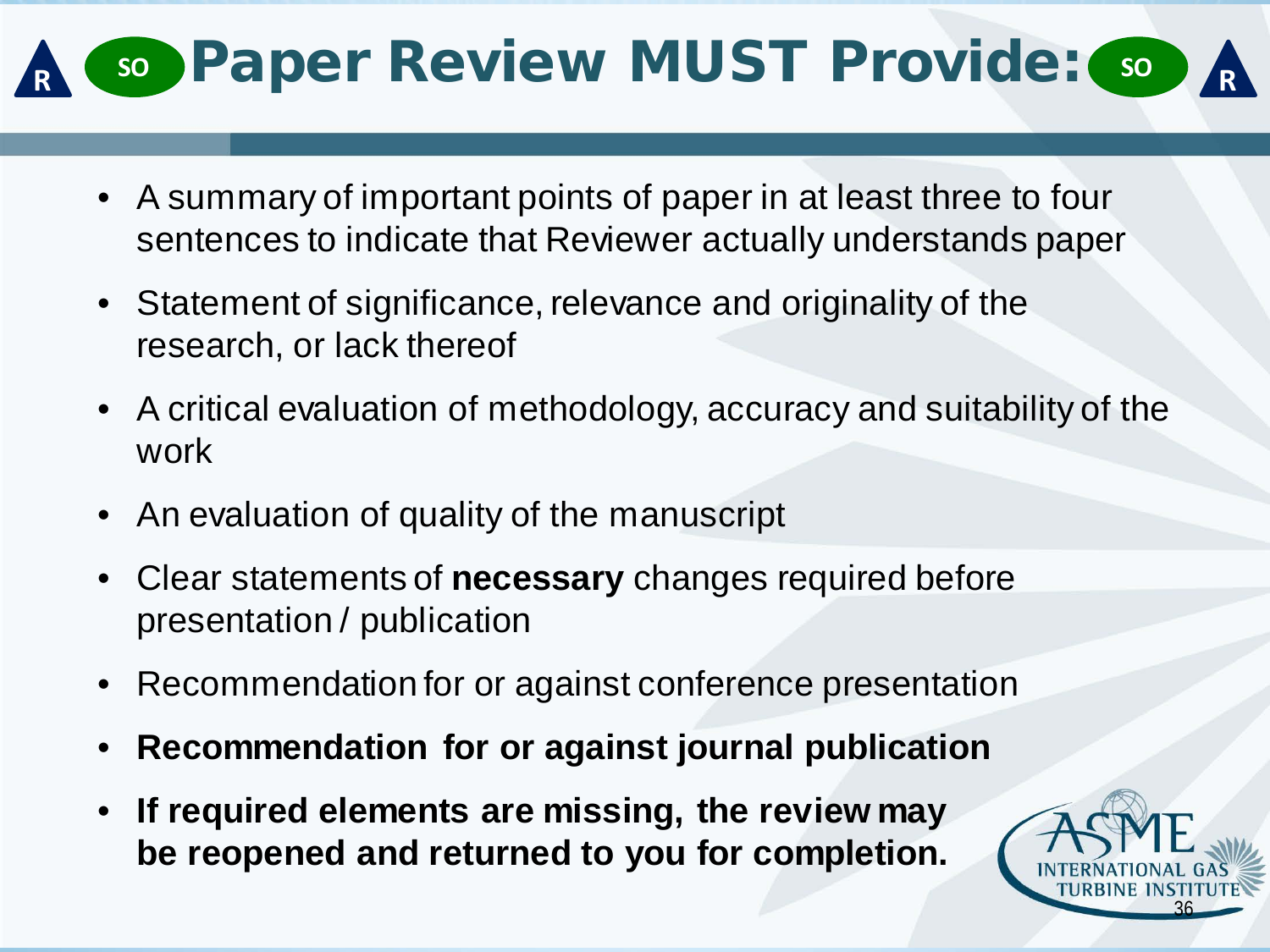

### Webtool Reviewer Page **R R**



А Ċ

н

 $\Omega$ 

Ġ

#### Paper No. GT2018-77311 (Technical Publication)

Date Assigned: 31 Oct 17

 $\Omega$ 

M

Test Submission 2

#### **Paper Profile Definitions of Paper Features**

| An ASME paper should be: Clear, concise, complete, and original; with assumptions plainly identified; data and computation results presented with their |                |  |
|---------------------------------------------------------------------------------------------------------------------------------------------------------|----------------|--|
| uncertainty, precise logic, relevance to practice described, and with actual accomplishments of the work plainly stated and honestly appraised.         |                |  |
|                                                                                                                                                         |                |  |
|                                                                                                                                                         | $P_{\text{G}}$ |  |

|                                                                   |                 |       |         | $O$ $O$         |
|-------------------------------------------------------------------|-----------------|-------|---------|-----------------|
| Check the option to describe the following features of the paper: | $R_{\parallel}$ |       | $T$ D R |                 |
| Originality                                                       |                 | 00000 |         |                 |
| Engineering relevance                                             |                 | 00000 |         |                 |
| Scientific relevance                                              |                 | 00000 |         |                 |
| Completeness of the reported work                                 |                 | 00000 |         |                 |
| Acknowledgment of the work of others by references                |                 | 00000 |         |                 |
| Organization                                                      |                 |       |         | $\circ$ $\circ$ |
| Clarity of writing                                                |                 |       |         |                 |

Clarity of writing

|                    | 1) Summarize the goals and outcomes of the paper. |
|--------------------|---------------------------------------------------|
| 20 words required. |                                                   |

#### Added back the radio buttons from previous years. These ratings will be used to calculate the screening score.

2) Comment on the originality, relevance, and long-term impact of the paper. 20 words required.

Lower word requirement. Please exceed!

3) Assess the quality and credibility of the work. 20 words required.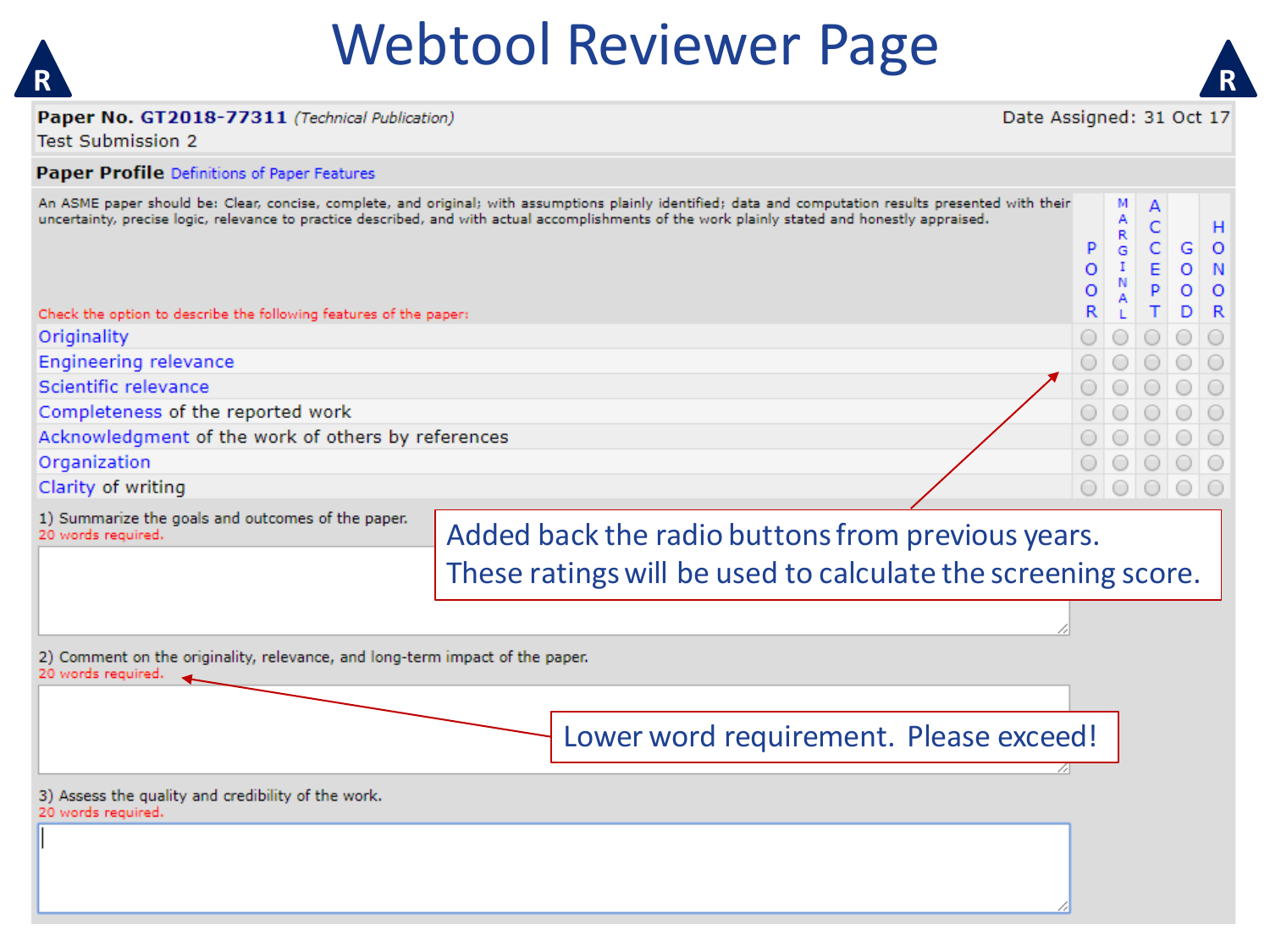

### Webtool Reviewer Page (cont.) **R R**



4) Comments for author: comments and suggestions to improve the paper, you may also attach a .pdf

Some boxes do not have word requirements.

5) Minimum Required changes for conference publication (if needed).

This box is not needed if the paper is fine as is.

6) Minimum Required changes for journal, if paper is close to journal.

Use this box if the paper is close to journal quality, whether or not you recommended it for journal.

7) Summary statement of reasons for or against recommendation for conference 20 words required.

Please be clear and specific here, to help the SO and RC

8) Summary statement of reasons for or against recommendation for journal 20 words required.

Please be clear and specific here, to help the SO and RC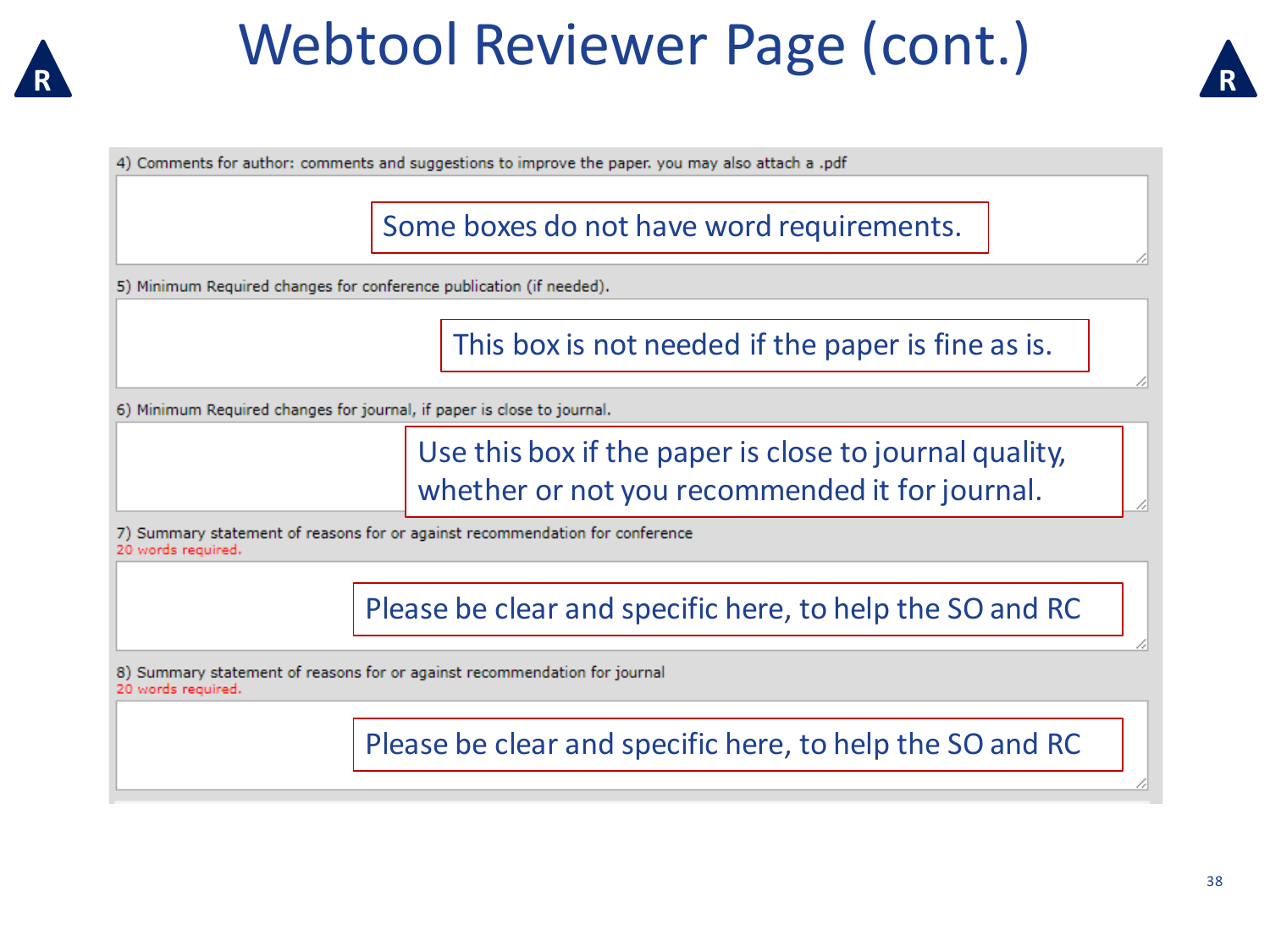



| Additional Comments for Author (option to upload a pdf file).<br>Click Browse to select the comments file (PDF), which is on your computer.<br>Choose File   No file chosen<br>NOTE: If you use any of the commenting features in Adobe Acrobat please remove your identity by going into the Note Properties. |                                                                               |                |
|----------------------------------------------------------------------------------------------------------------------------------------------------------------------------------------------------------------------------------------------------------------------------------------------------------------|-------------------------------------------------------------------------------|----------------|
|                                                                                                                                                                                                                                                                                                                |                                                                               | Y N            |
| In your opinion, is the technical treatment plausible and free of technical errors?                                                                                                                                                                                                                            |                                                                               | $\bigcirc$     |
| Have you checked the equations?                                                                                                                                                                                                                                                                                |                                                                               | $\bigcirc$     |
| Are you aware of prior publication or presentation of this work?                                                                                                                                                                                                                                               |                                                                               | $\circ$        |
| Is the work free of commercialism?                                                                                                                                                                                                                                                                             |                                                                               | $\bigcirc$     |
| Is the paper too long?                                                                                                                                                                                                                                                                                         | Links to reference documents.                                                 | $\circ$        |
| Paper Rating Definitions of Quality Ratings                                                                                                                                                                                                                                                                    |                                                                               |                |
| Recommendation (* Explain in comments)                                                                                                                                                                                                                                                                         | <b>Additional Recommendations</b> (Check all that apply)                      |                |
| ◯ Acceptable                                                                                                                                                                                                                                                                                                   | <b>Best Paper</b><br>$\Box$                                                   |                |
| $\bigcirc$ Accentable with minor revisions*                                                                                                                                                                                                                                                                    | Journal Quality                                                               |                |
| ◯ Major revisions required; submit revised draft*                                                                                                                                                                                                                                                              |                                                                               |                |
| Not Acceptable                                                                                                                                                                                                                                                                                                 | Journal and Best Paper Standards                                              |                |
|                                                                                                                                                                                                                                                                                                                |                                                                               |                |
| Comments For Organizers Only (Not Authors) Compose you comments option 1: in the box provided below, text only -400 word limit. No formatting or                                                                                                                                                               | ation on formatting or special characters. Choose only one option.            |                |
| Option 1: Text Only No special characters. 300 word limit.                                                                                                                                                                                                                                                     | Option 2: Upload File PDF only                                                |                |
|                                                                                                                                                                                                                                                                                                                | Choose File   No file chosen                                                  |                |
|                                                                                                                                                                                                                                                                                                                | Click Browse to select the comments file (PDF), which is on your<br>computer. |                |
|                                                                                                                                                                                                                                                                                                                |                                                                               | Next<br>Cancel |
|                                                                                                                                                                                                                                                                                                                |                                                                               |                |
|                                                                                                                                                                                                                                                                                                                | Reworded for clarity; formerly                                                |                |
| New option, not required                                                                                                                                                                                                                                                                                       |                                                                               | 39             |
|                                                                                                                                                                                                                                                                                                                | "Acceptable with major revisions"                                             |                |
|                                                                                                                                                                                                                                                                                                                |                                                                               |                |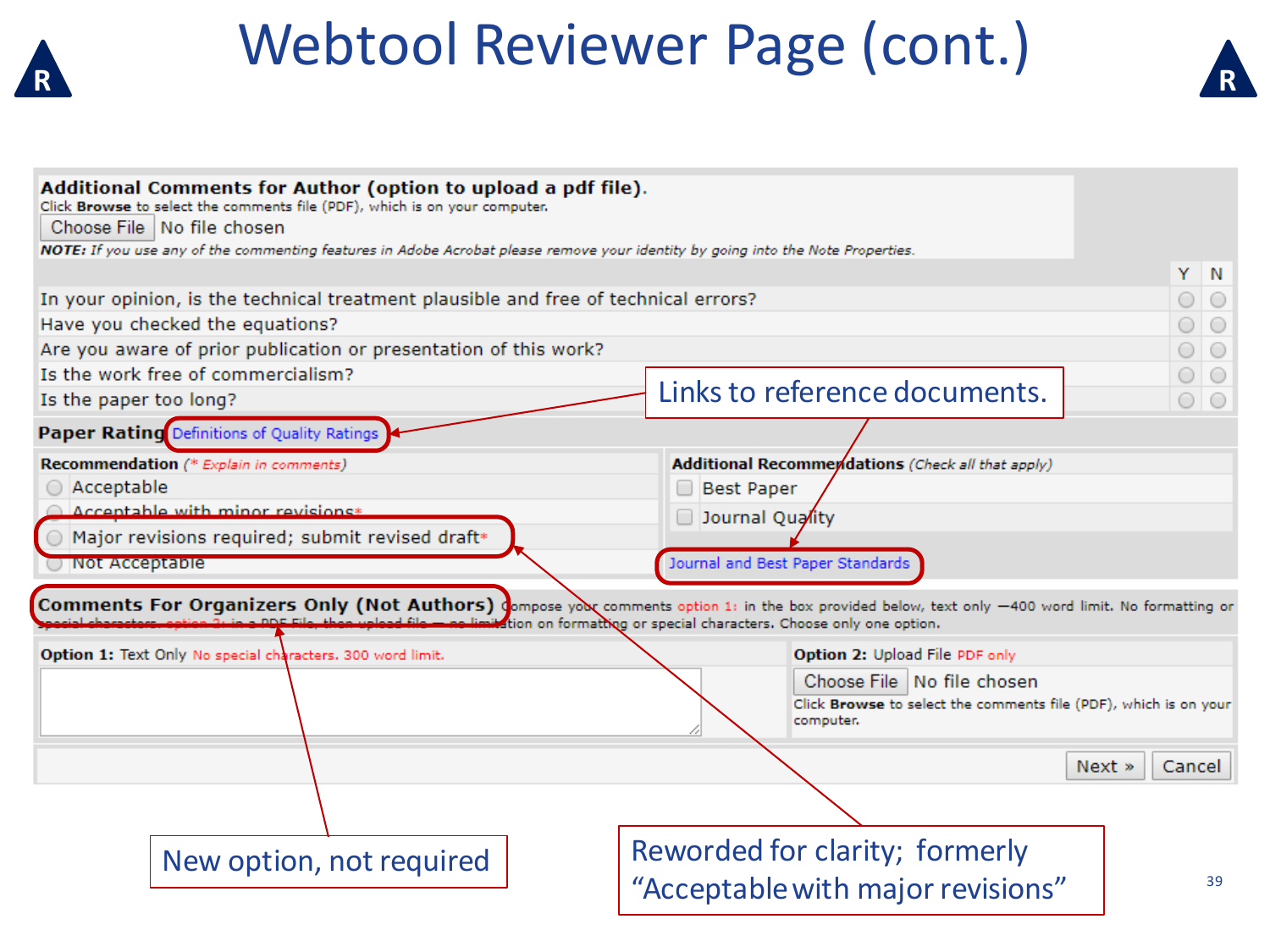### Paper quality initiative –

### Process for poor papers



40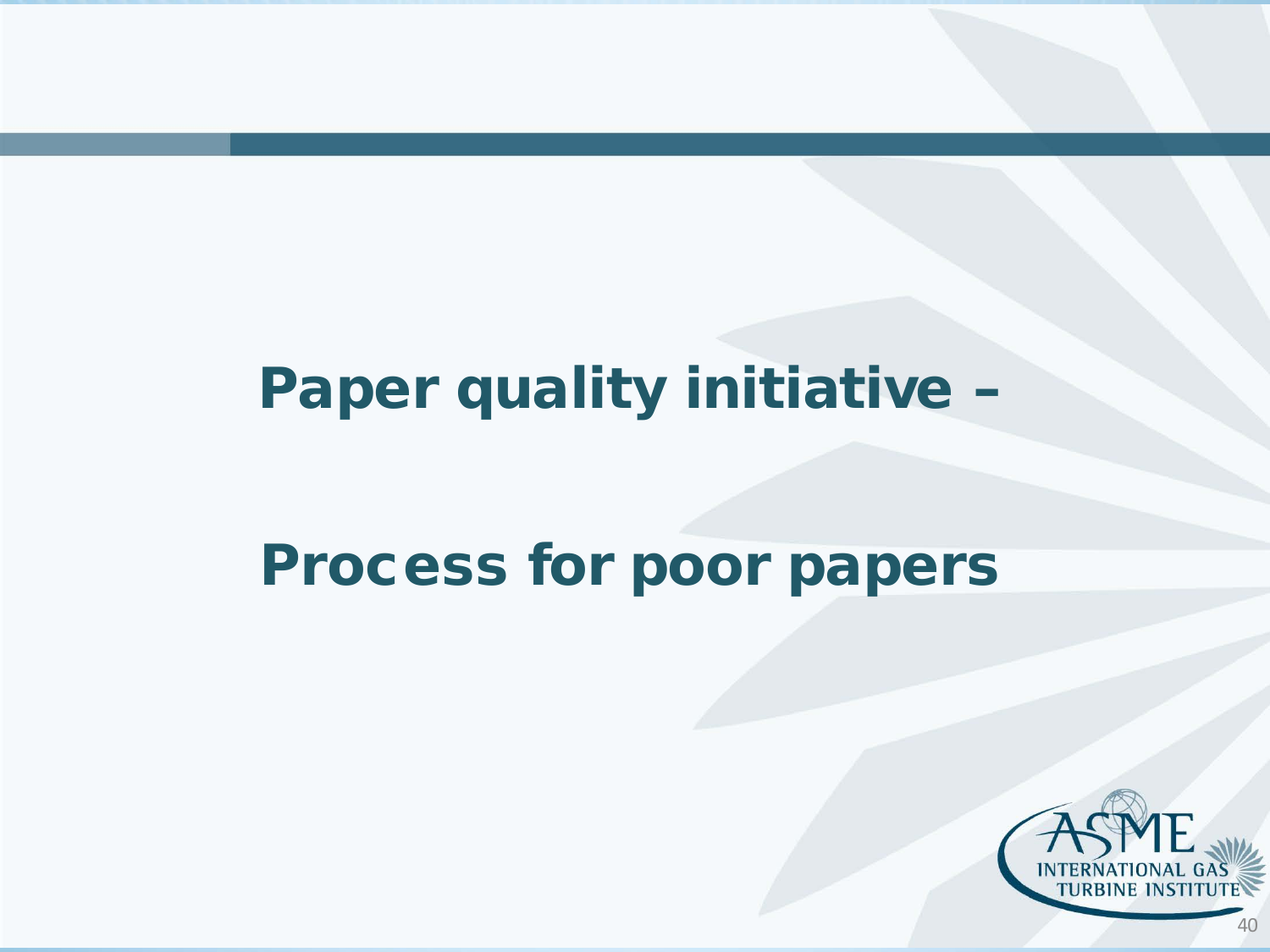### Paper Quality Improvement Initiative

- Will continue with the paper quality processes used in T#2018 Oslo
- Use reviewer template to require comments, plus rating buttons
- Calculate paper score from reviewer ratings, use as a guideline for further action
- Review Chairs to engage early in the process to make decisions on papers with low scores or high iThenticate scores
- Encourage rejections of initial drafts where appropriate where a revision is unlikely to result in a good quality paper

SO comments from TE18: "I asked for a revision, wanting to give the author the benefit of the doubt, but I should have just rejected the initial draft, it would have been better for everyone in the long run."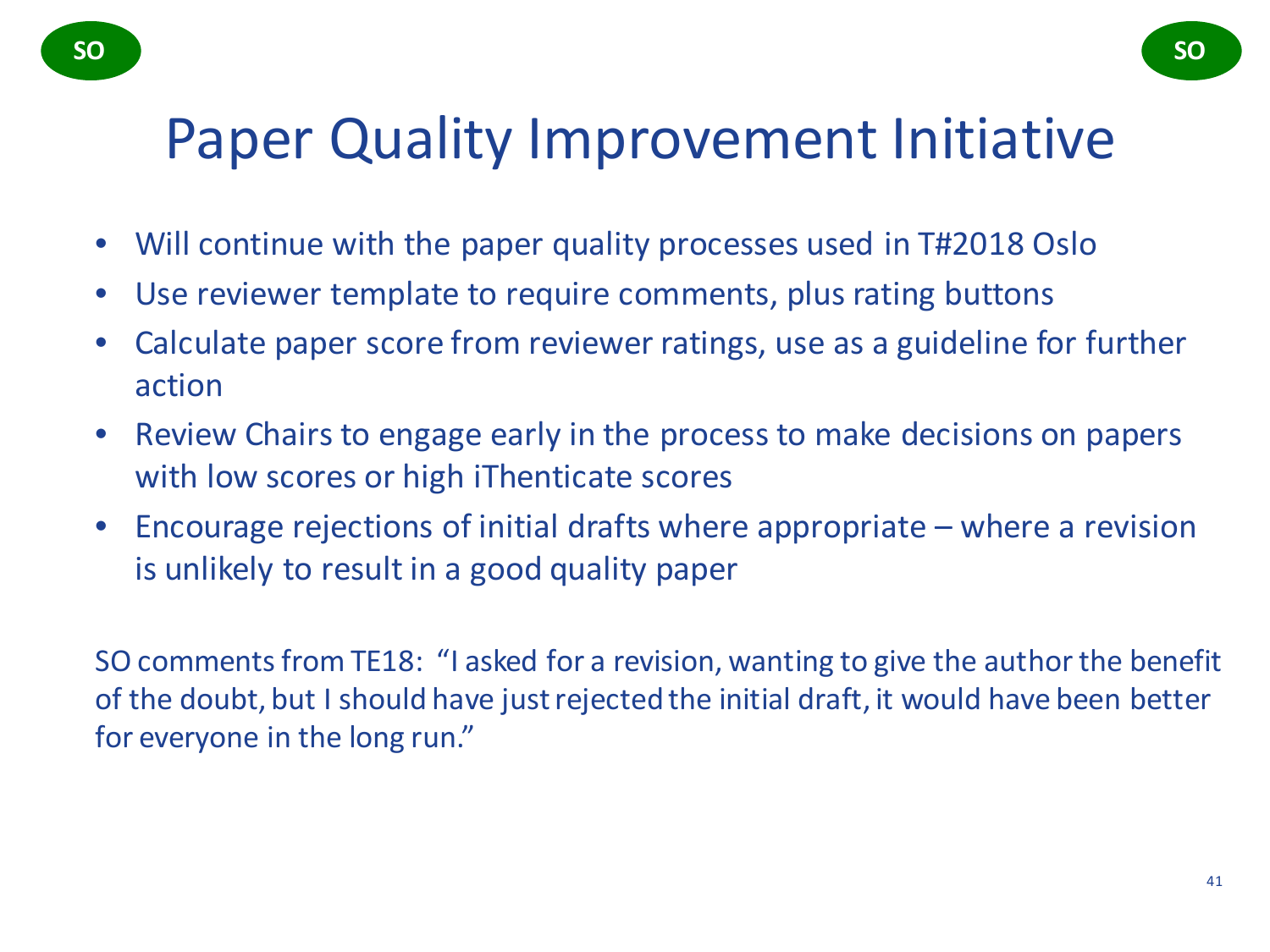### **Score Calculation**

• SCORE per reviewer = 2\*Originality + 2\*Scientific Relevance + 2\*Engineering Relevance + 1.5\*Completeness + 1.5\*Acknowledgment + 1.2\*Organization + 1.2\*Clarity

| <b>Rating</b> | <b>Numerical Score</b> |
|---------------|------------------------|
| Poor          |                        |
| Marginal      | $\mathcal{P}$          |
| Acceptable    | 3                      |
| Good          | 4                      |
| Honor         | $\overline{5}$         |

- Overall paper score = sum of three reviewer scores
- **Total maximum paper score** = 171
- Paper score if **all reviews acceptable** = 102.6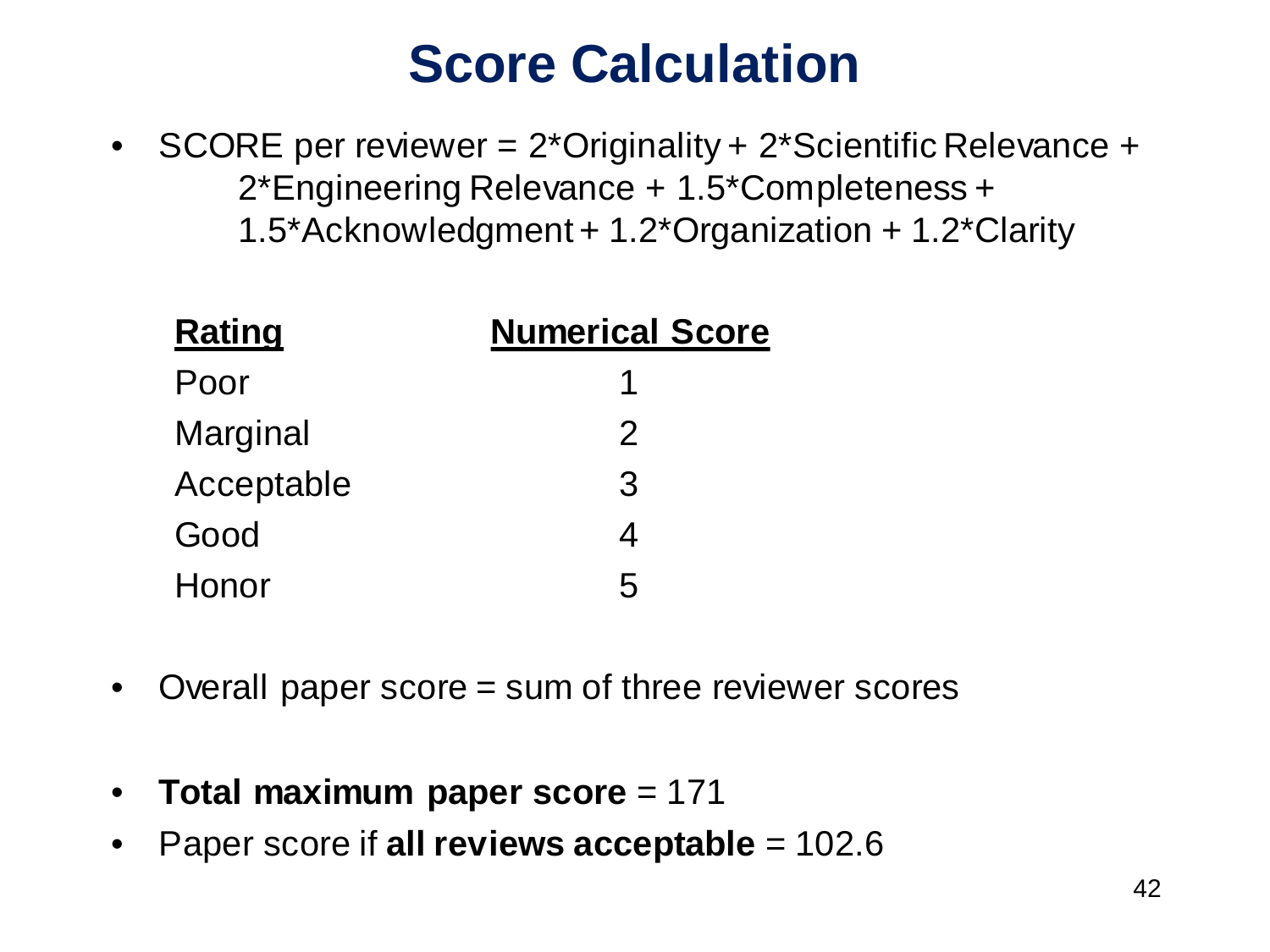# so **Review Process Steps**

Reviewer provides recommendations, radio buttons, and comments in template.

• Ideally this will all be consistent, realistically it frequently will not be.

SO considers all reviewer inputs as well as the calculated score

SO can override recommendations and reject a paper if **all** these are true:

- 1. Score is below **100** paper falls below Acceptable standards
- 2. 2 reviewers recommend Major Revisions or Reject
- 3. Comments from 2 reviewers support this low score, i.e. point out significant shortcomings that are unlikely to be fixed in a revision
- 4. SO discusses the paper with RC / VRC and they both agree to reject
	- SO should initiate this discussion if 1, 2, and 3 are all true
	- Committee chair and vanguard are copied on communication, can offer input if desired

Gives SO more leeway, and more responsibility, to interpret the reviewers' input. Involves RC earlier in the decision process.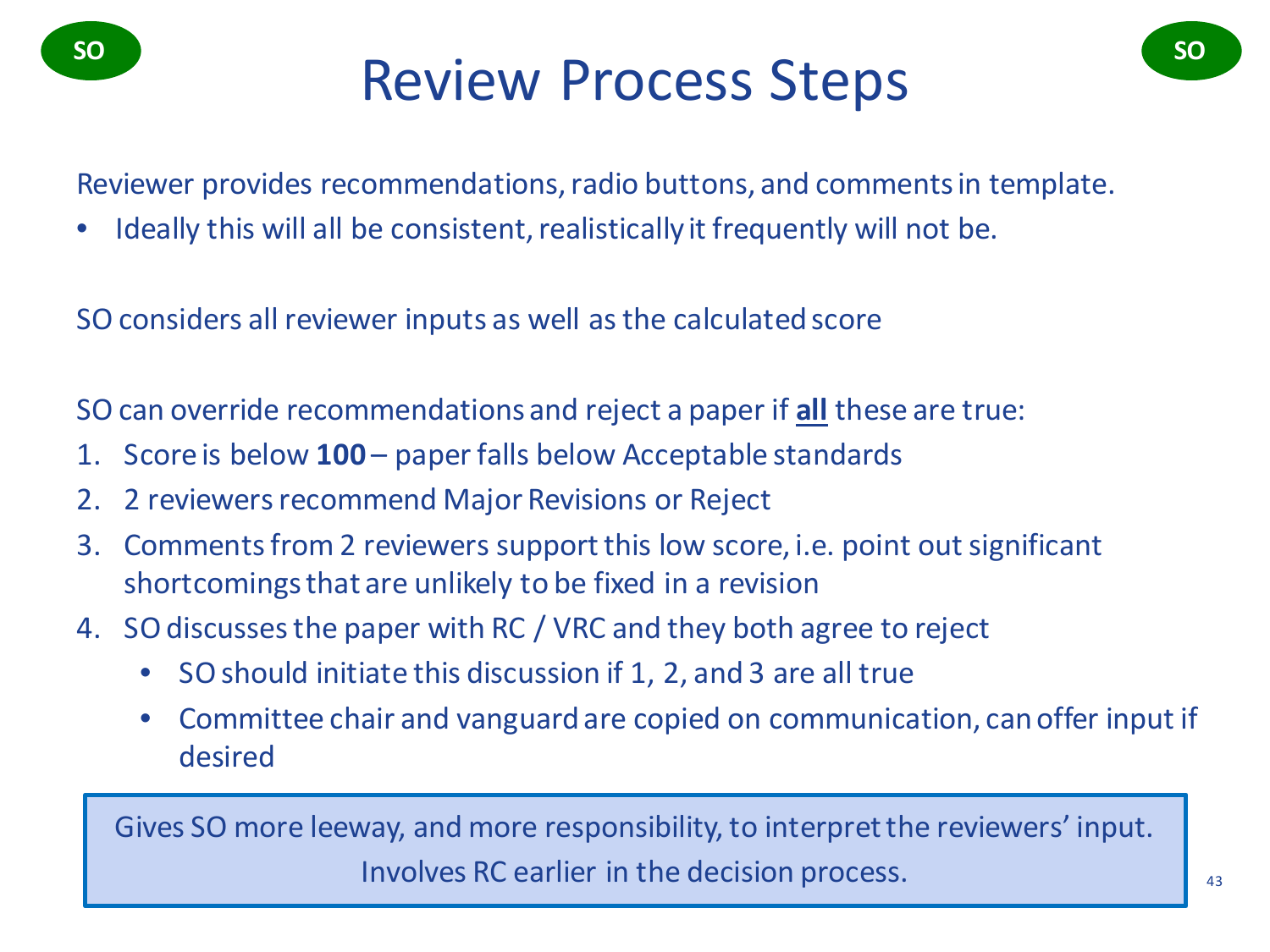## Decision trees for recommendations

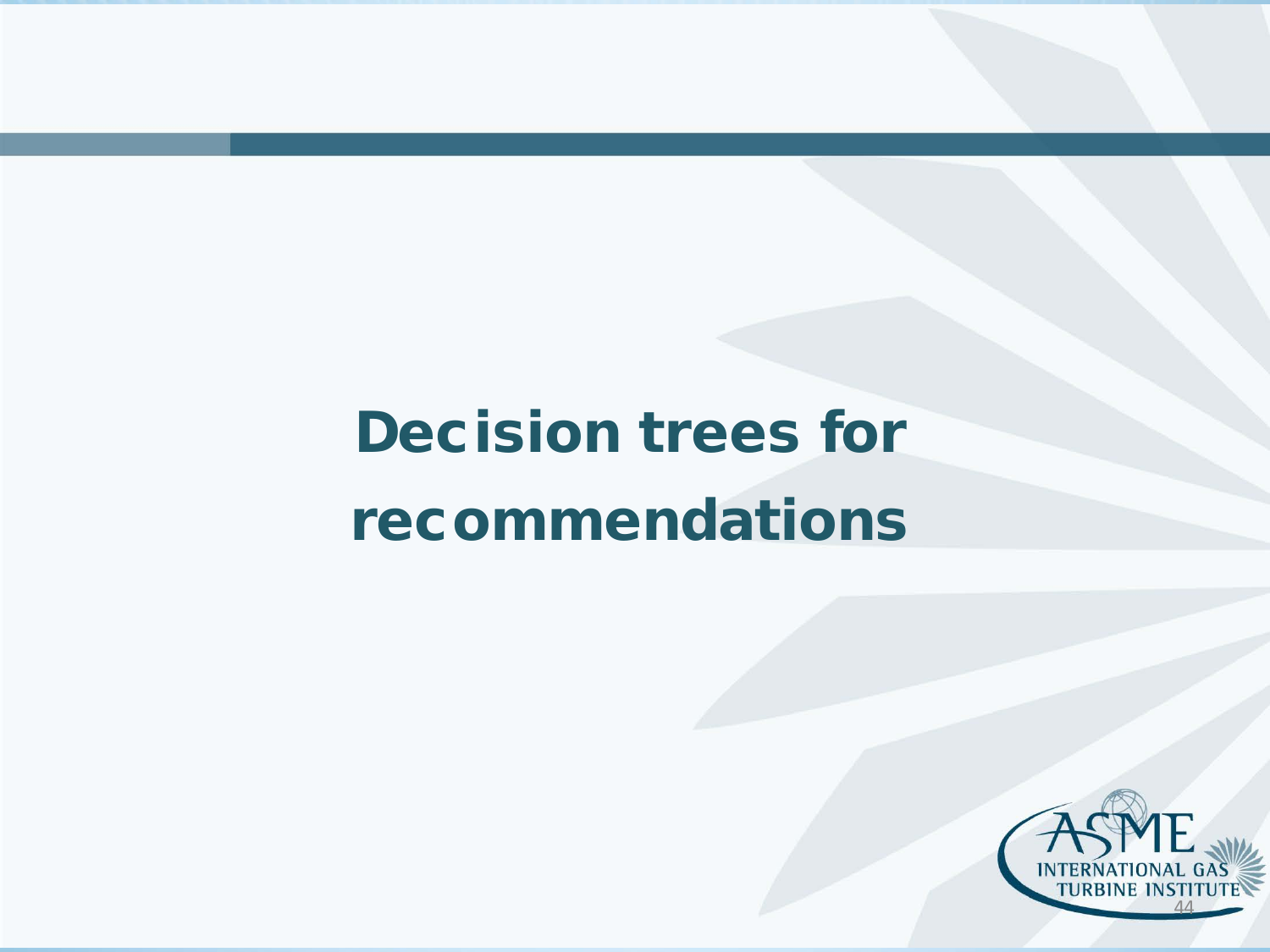The SO is not a reviewer.

SO job is to coordinate and interpret the input of the reviewers, not to override it.

Use the following decision tree to make your recommendations.

Read the comments of the reviewers; check that their comments support the buttons they click.

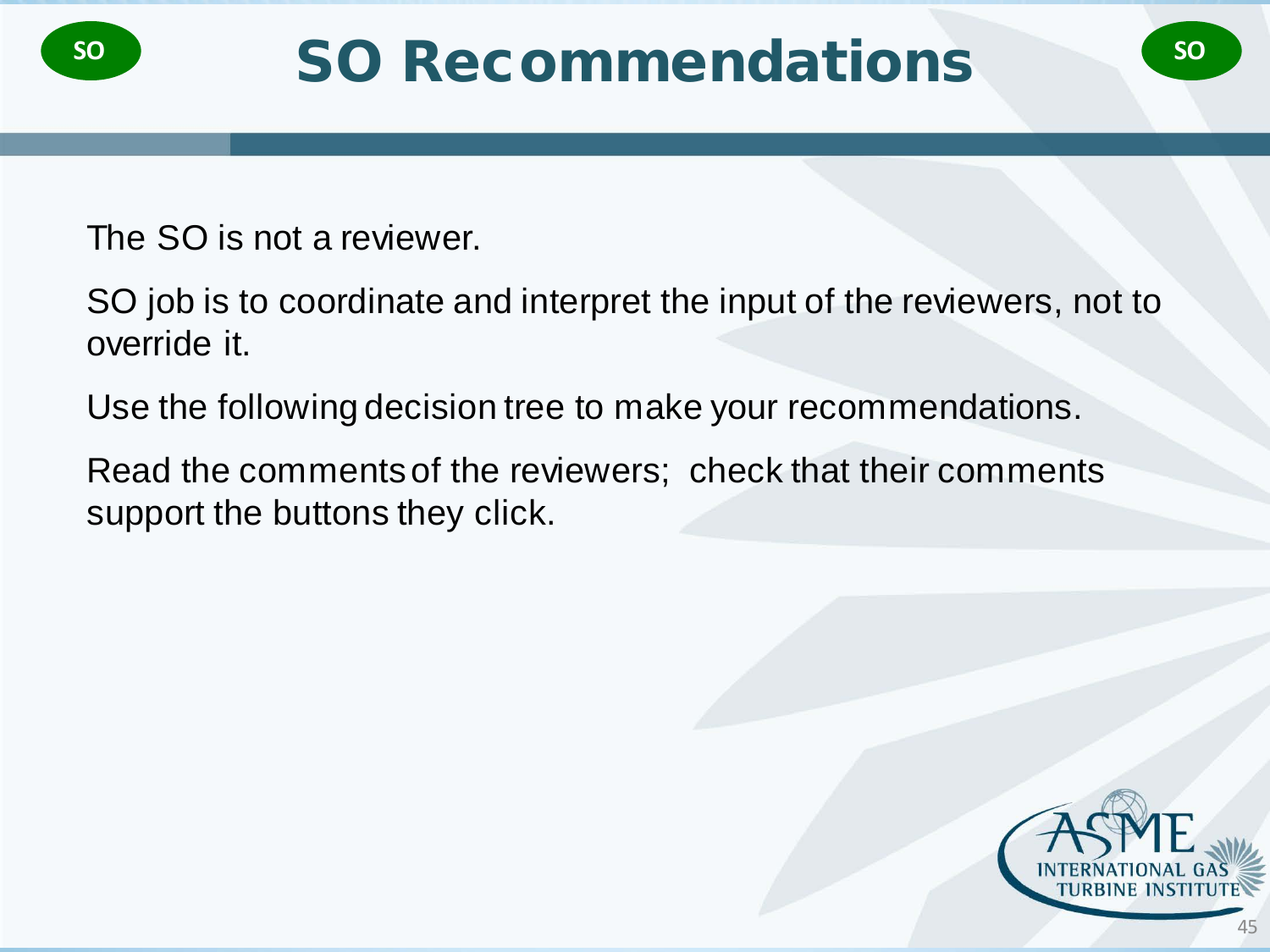

2 reviewers say Accept or Accept with Minor Revision, 2 Journal, and their comments support these recommendations:

• Recommend Accept and check Journal box

2 reviewers say Accept or Accept with Minor Revisions, 1 Journal and 1 supportive Journal comments

- Request revision to try for Journal; explain clearly in the comments
- 2 reviewers say Require Revision
- Request revision; explain clearly in the comments

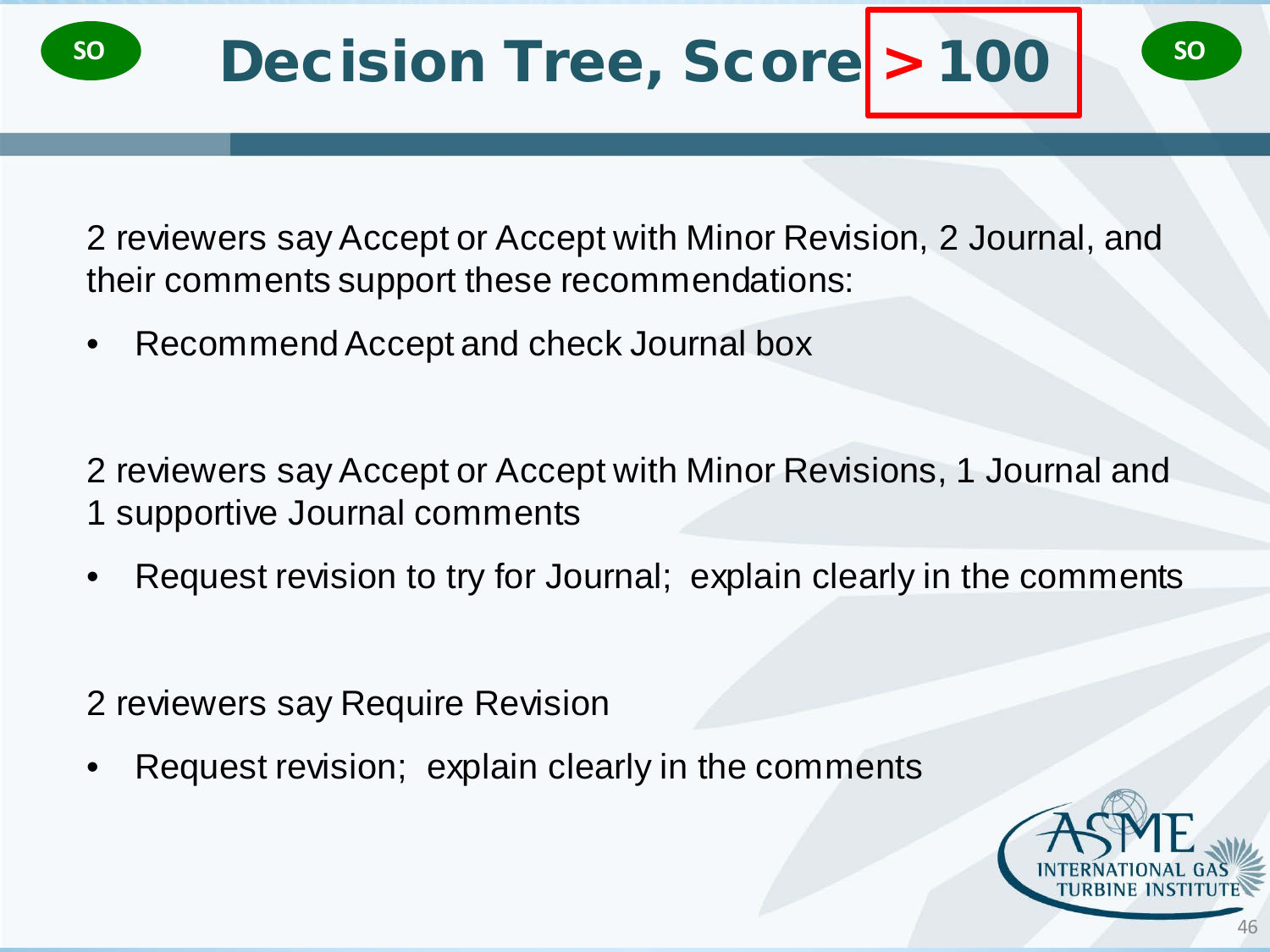

- 2 reviewers say Reject
- Reject

- 2 reviewers say Require Revision or Reject
- Study comments is paper likely to be modified to meet requirements?
- If no, **consult with Review Chair** and agree on a path
- Strongly consider Reject; otherwise Request Revised Draft

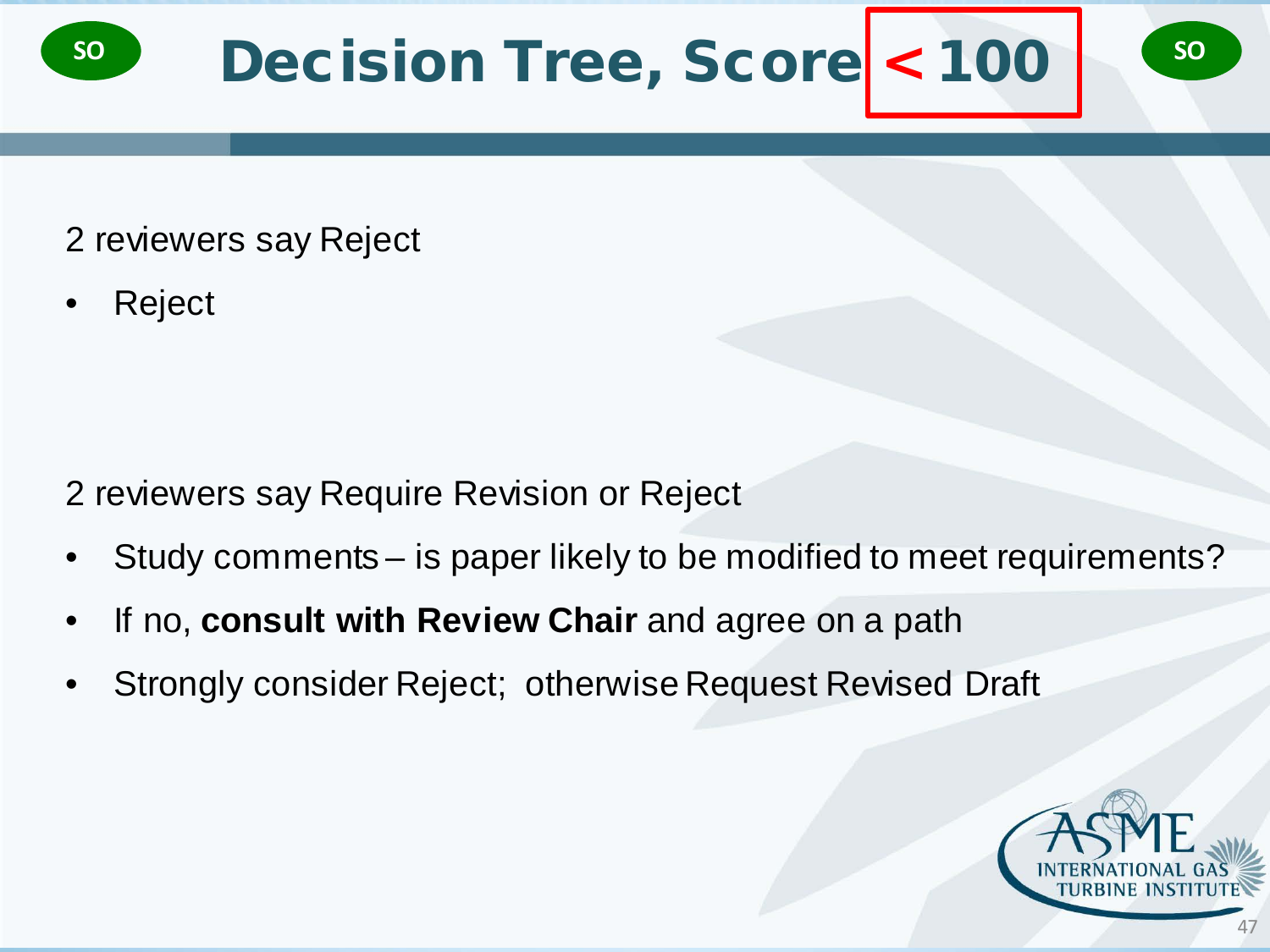What to do when you get wildly disparate reviews?

Score probably doesn't mean much in this case

Carefully read each review. Consider the relative expertise of your three reviewers, as well as the sector they represent relative to the authors.

Consult with Vanguard and Review Chair and agree on a path.

Best path is to go with the majority opinion of the reviewers.

Make sure you explain your rationale in the comment boxes in the tool.

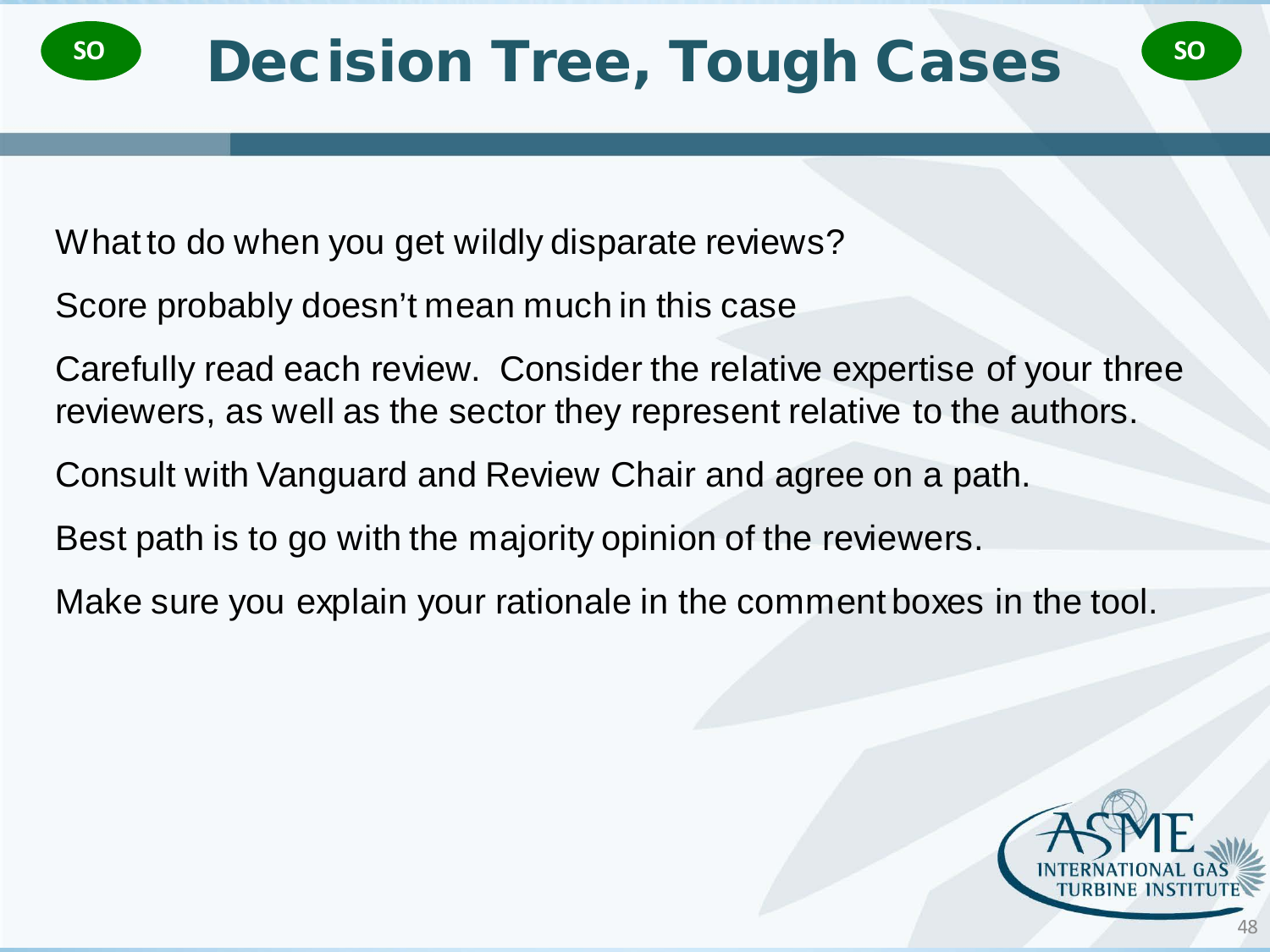### Webtool Session Organizer Paper Detail



**SO SO**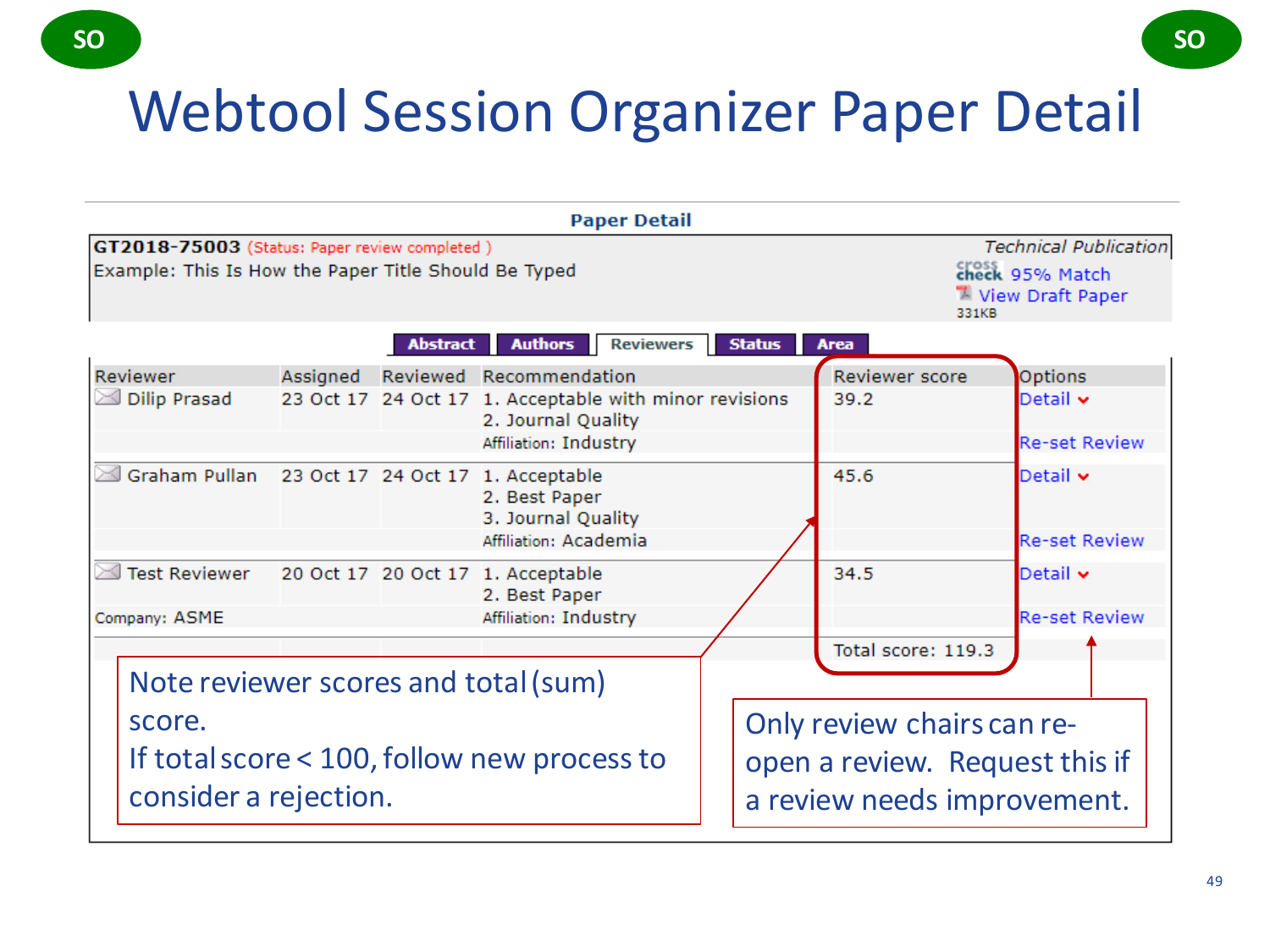### Webtool SO Accept / Reject Paper Page **SO SO**

| Additional Recommendation (Check all that appv) Journal and Best Paper Standards                                                                                                                                                                                                           |                                |
|--------------------------------------------------------------------------------------------------------------------------------------------------------------------------------------------------------------------------------------------------------------------------------------------|--------------------------------|
| Best Paper<br>Journal Quality                                                                                                                                                                                                                                                              | Link to reference info         |
| Comments for the Author<br>» This section is for your own comments only. There is no need to add reviewer comments in the box provided below. The authors have<br>access to view the reviewer comments/comment files through web site. Click the appropriate button to make your decision. |                                |
| » An email notification of your decision will be sent to the author, along with the comments provided in the box below<br>» Please explain the basis for your recommendation to accept, reject, or revise the paper for the conference. Please also explain the basis                      |                                |
| for your recommendation for or against consideration for journal.<br><b>[이미] [이번에 대학 기사적인 대학 대학 대학 대학 전 대학 대학 대학 대학 전 대학 대학 시간이 되어 있다.</b>                                                                                                                                                 |                                |
|                                                                                                                                                                                                                                                                                            |                                |
| Please be specific; see                                                                                                                                                                                                                                                                    |                                |
| examples in this package.                                                                                                                                                                                                                                                                  |                                |
|                                                                                                                                                                                                                                                                                            |                                |
|                                                                                                                                                                                                                                                                                            |                                |
| Comments for the Organizers<br>» Optional - Comments for the organizers only - authors will not see these comments                                                                                                                                                                         | Use sparingly:                 |
| No formatting or special characters. 400 word limit.                                                                                                                                                                                                                                       | • Paper than can realistically |
| New option, if you want to be more                                                                                                                                                                                                                                                         | come up to good quality        |
| candid with the review chairs                                                                                                                                                                                                                                                              | within the short revision      |
|                                                                                                                                                                                                                                                                                            | window                         |
|                                                                                                                                                                                                                                                                                            | • Paper that may realistically |
|                                                                                                                                                                                                                                                                                            | come up to journal quality     |
| <b>Revision Required</b><br>Reject Paper<br>Accept Paper                                                                                                                                                                                                                                   |                                |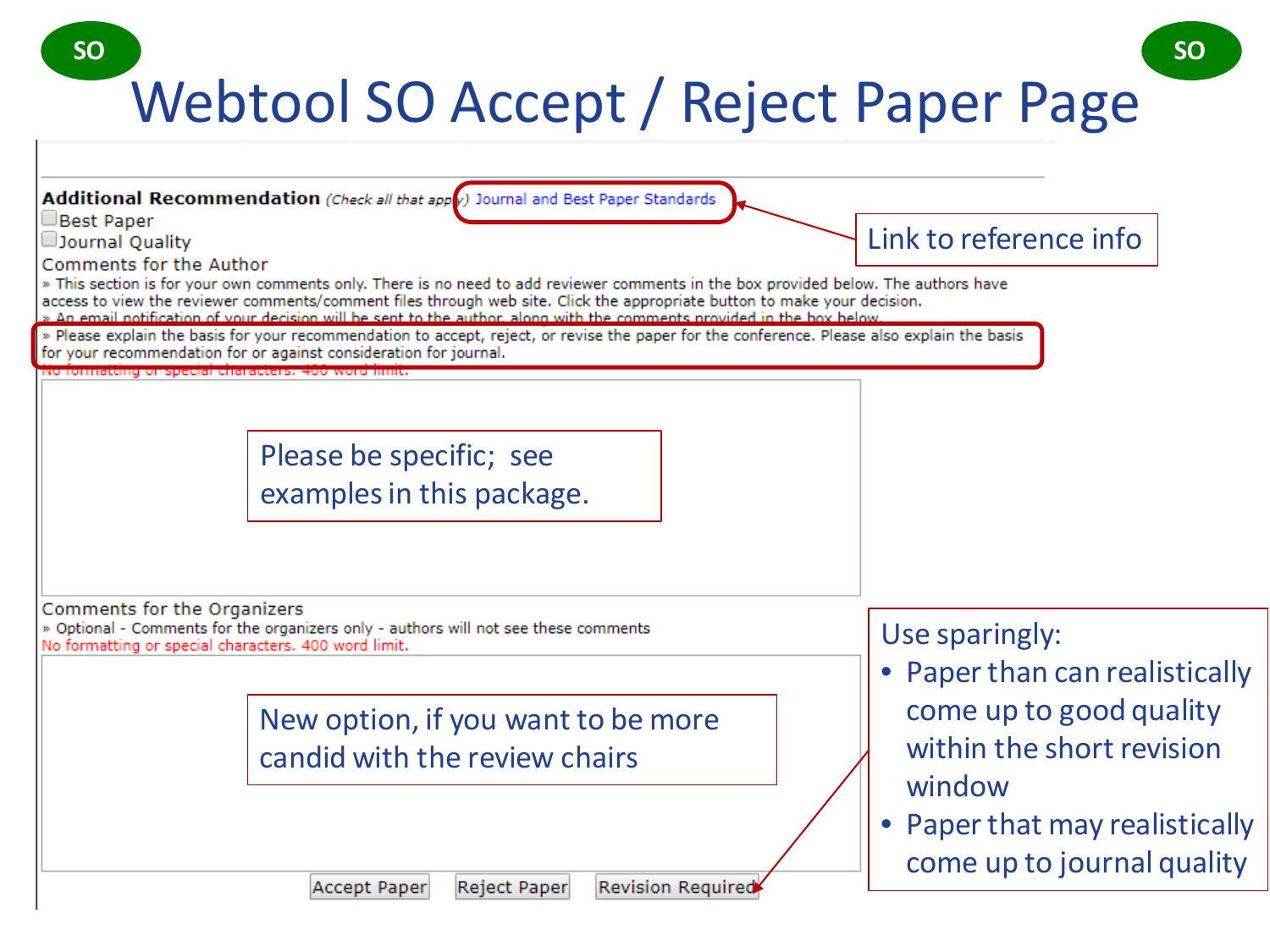# Supporting detail for recommendations, with example SO comments

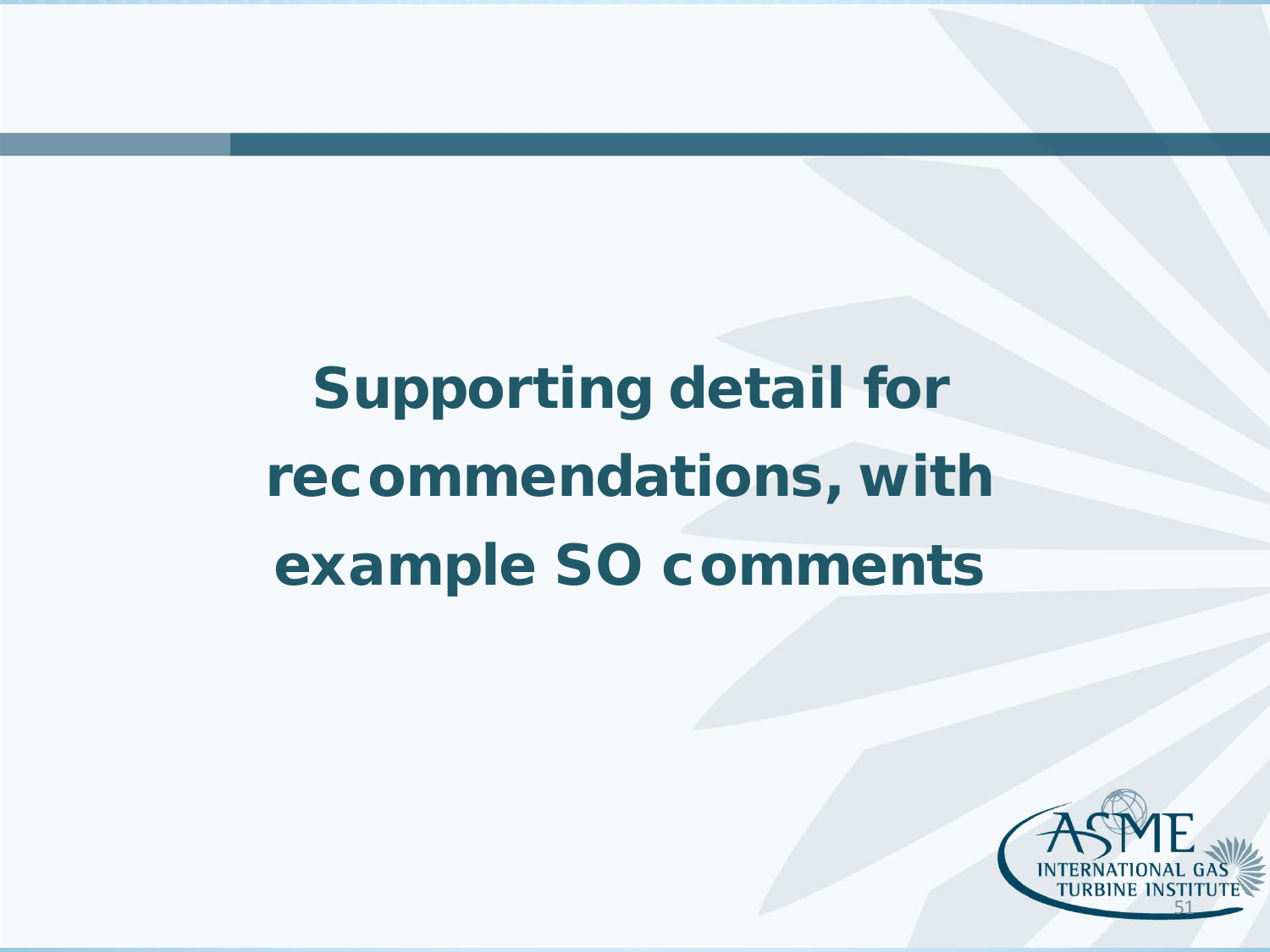In the comments:

- Give a summary of your rationale for your recommendation for conference
- Give a summary of your rationale for or against journal
- Explain that the final decision will be made by the review chair
- Remind the authors that they still need to submit their final paper, by the deadline of February 21, preferably earlier

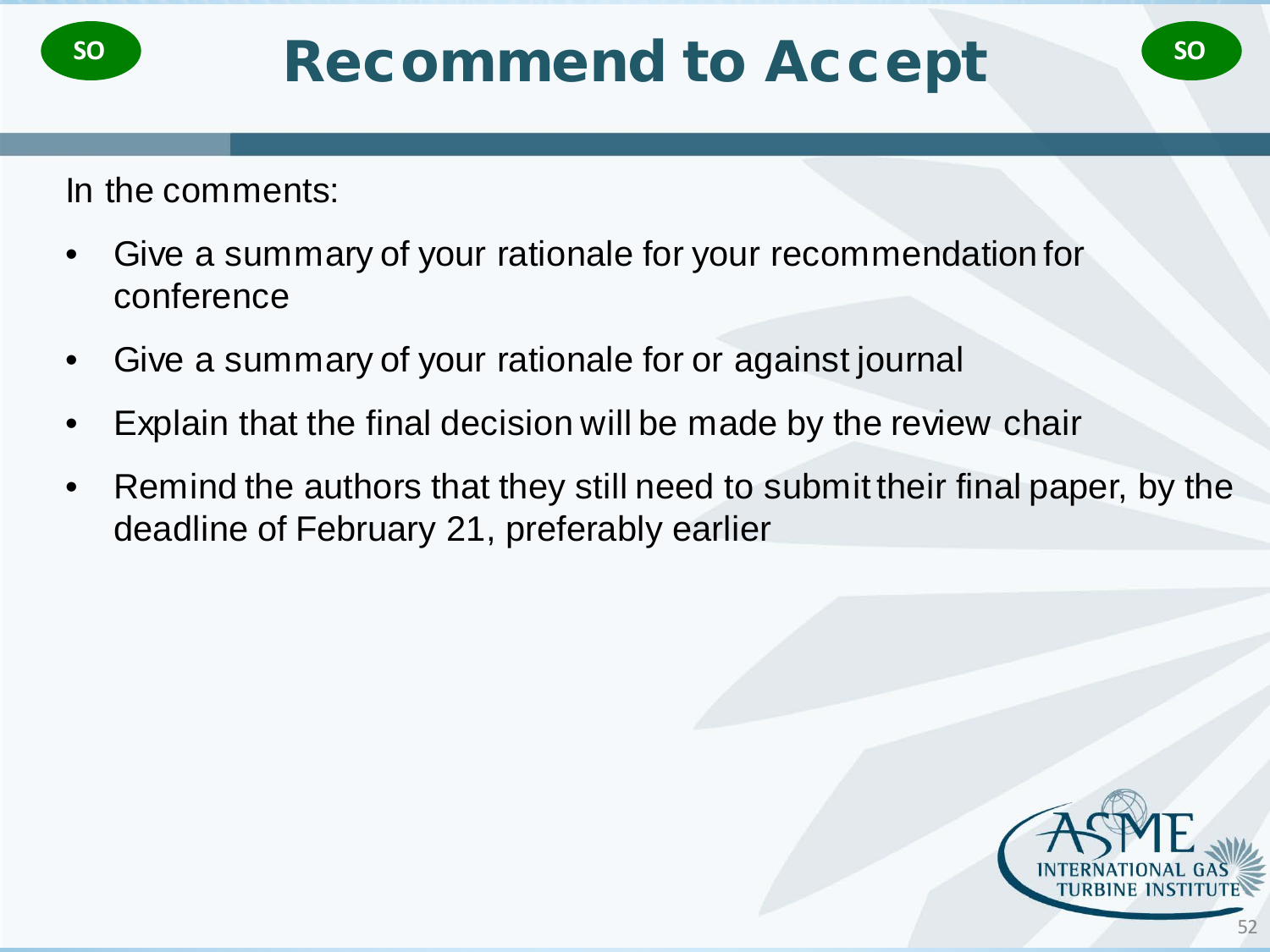#### Example SO comments

Based on the reviews received I am pleased to inform you that I am recommending to the Review chair to accept your paper for publication at the conference. The reviewers made some helpful suggestions to improve the paper which I ask you to consider when preparing the final manuscript. Note you must still upload your final paper no later than February 21.

- plus one of these -

I am recommending the paper for journal publication based on the recommendations of the reviewers. The findings have not been published before and shed new light on an important problem in the field. The ideas presented are innovative and promise new technological developments with impact in the field.

I am recommending the paper for journal based on one reviewer recommendation as well as an email exchange with reviewer #2 to clarify his views, which supported a journal recommendation. The findings . . ..

I am not recommending the paper for journal based on the recommendations of the reviewers. The approach has limited applicability and the paper lacked guidelines that could advance the field and be useful to the design community.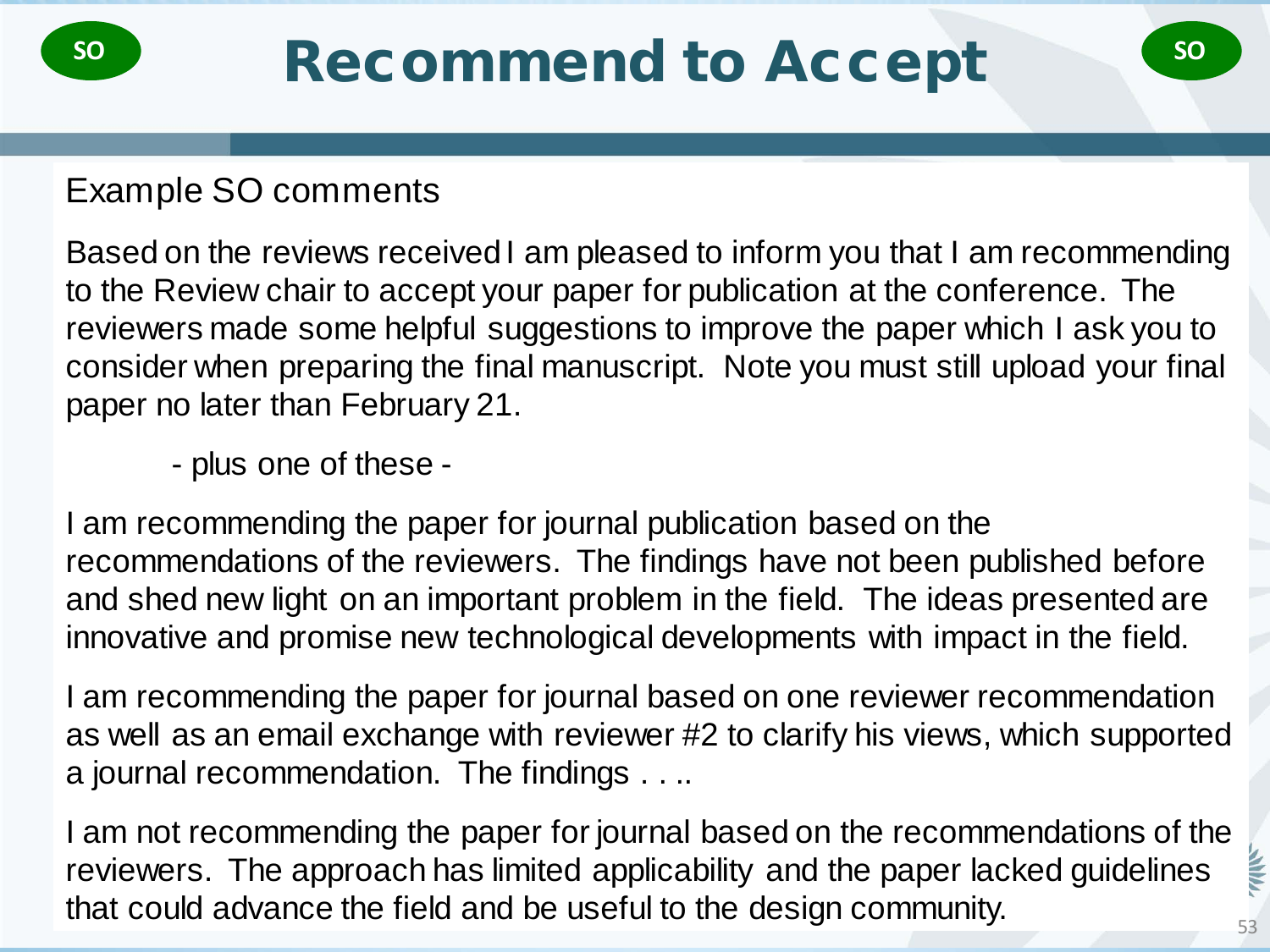## **Revision for Borderline Journal**

- If one reviewer says Journal and another indicates the paper is close to journal, you may offer a revision to improve chances of a Journal recommendation.
- Make this very clear to the authors and to the re-reviewers.
- When the revision comes in:
	- Ask for a re-review from a reviewer who indicated possibility of Journal, and ask that he be clear about his assessment of the revised paper for journal.
	- Do not ask for a re-review from a reviewer who already recommended Journal, or a reviewer who gave a very negative review. This is a waste of time.
- If the paper now has two reviewers recommending journal, make sure you check the Journal box and explain in your comments

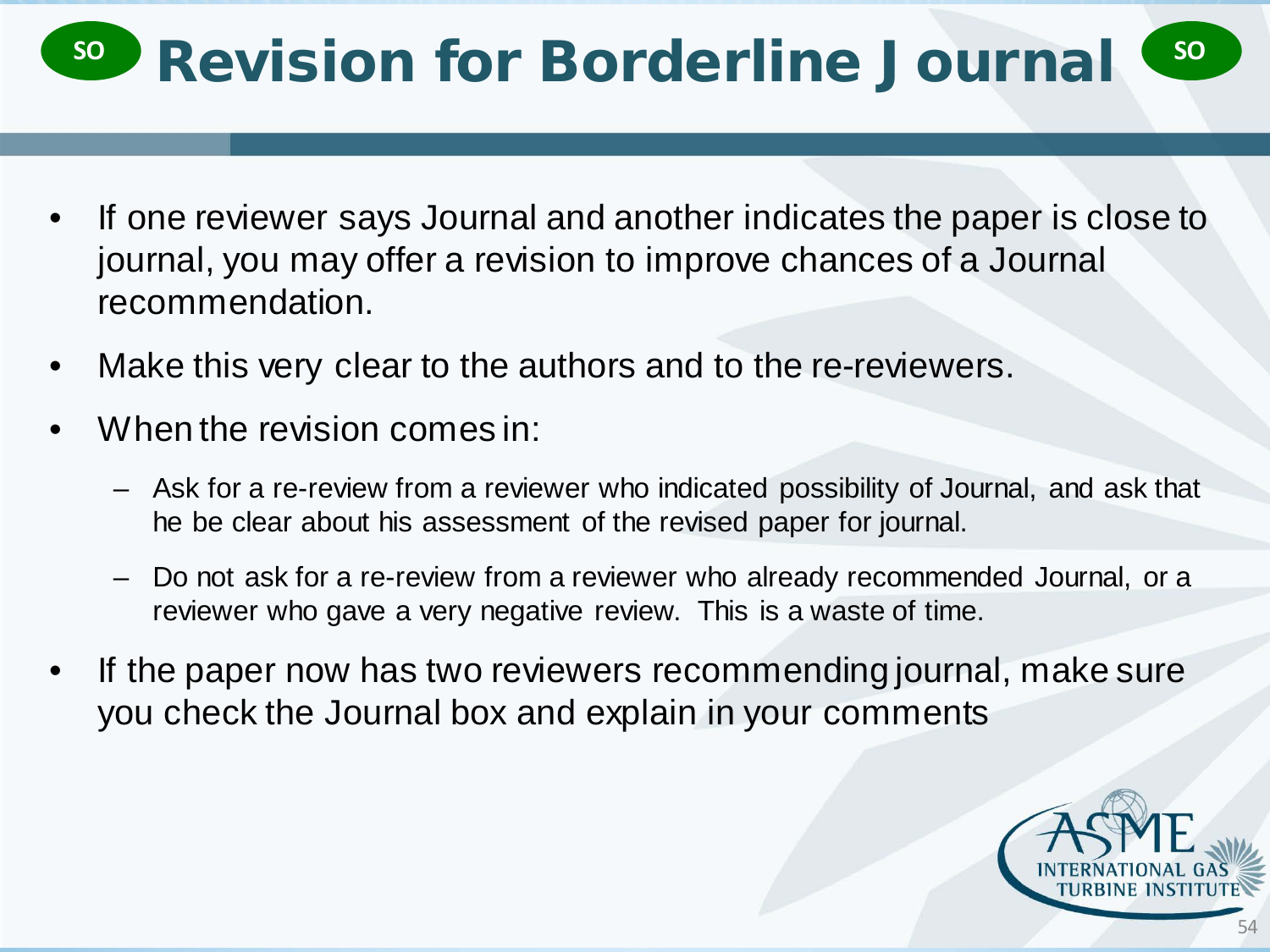### Example SO comments

Your paper received one Journal recommendation and other comments that indicate that a Journal recommendation is within reach. Therefore I am requesting a revised draft, which I then will reconsider for Journal. The reviewer comments offer good suggestions and guidance on what would be required for Journal.

If you would like to pursue a Journal recommendation at this point, submit a revised draft, highlighting your changes, and also submit a rebuttal that responds to reviewer comments. This needs to be done no later than January 15.

If you do not want to take this step, simply resubmit your original draft. It will be recommended to be accepted for conference based on the initial reviewer recommendations, but it will not recommended for Journal. In either case, you will still need to also upload a final paper before the deadline of February 21.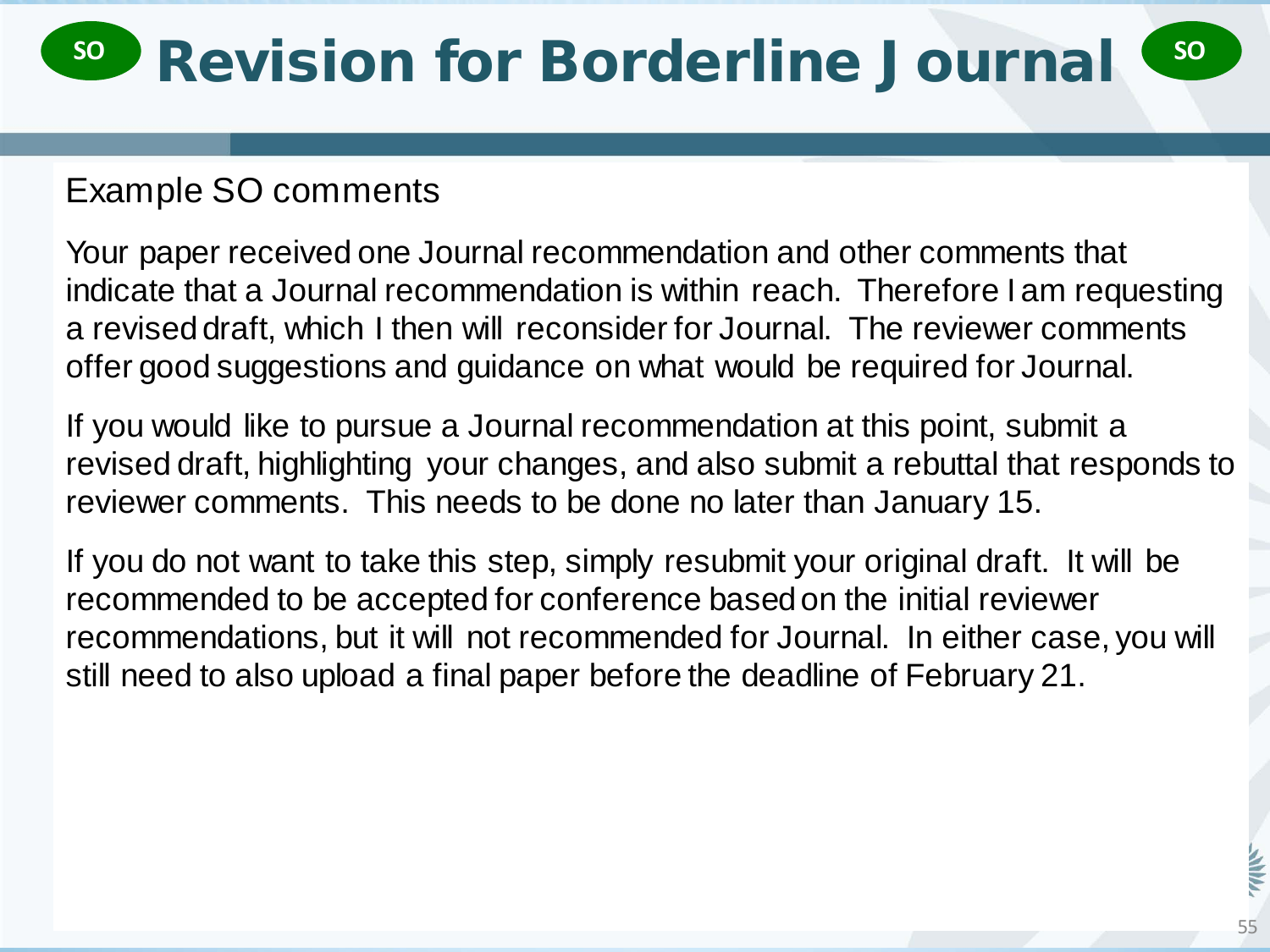- Request Revision if:
	- 2 reviewers say Revision -and-
	- There is an excellent chance the authors will make all the required changes for the paper to be acceptable -and-
	- Score > 100 -or- Review Chair concurs to ask for revision
- Do this as soon as possible, don't wait for the deadline
- In the comment box:
	- Summarize your recommendation with reasons
	- Request authors to upload revised draft by January 15
	- Have authors highlight changes and provide a rebuttal in response to reviewer comments

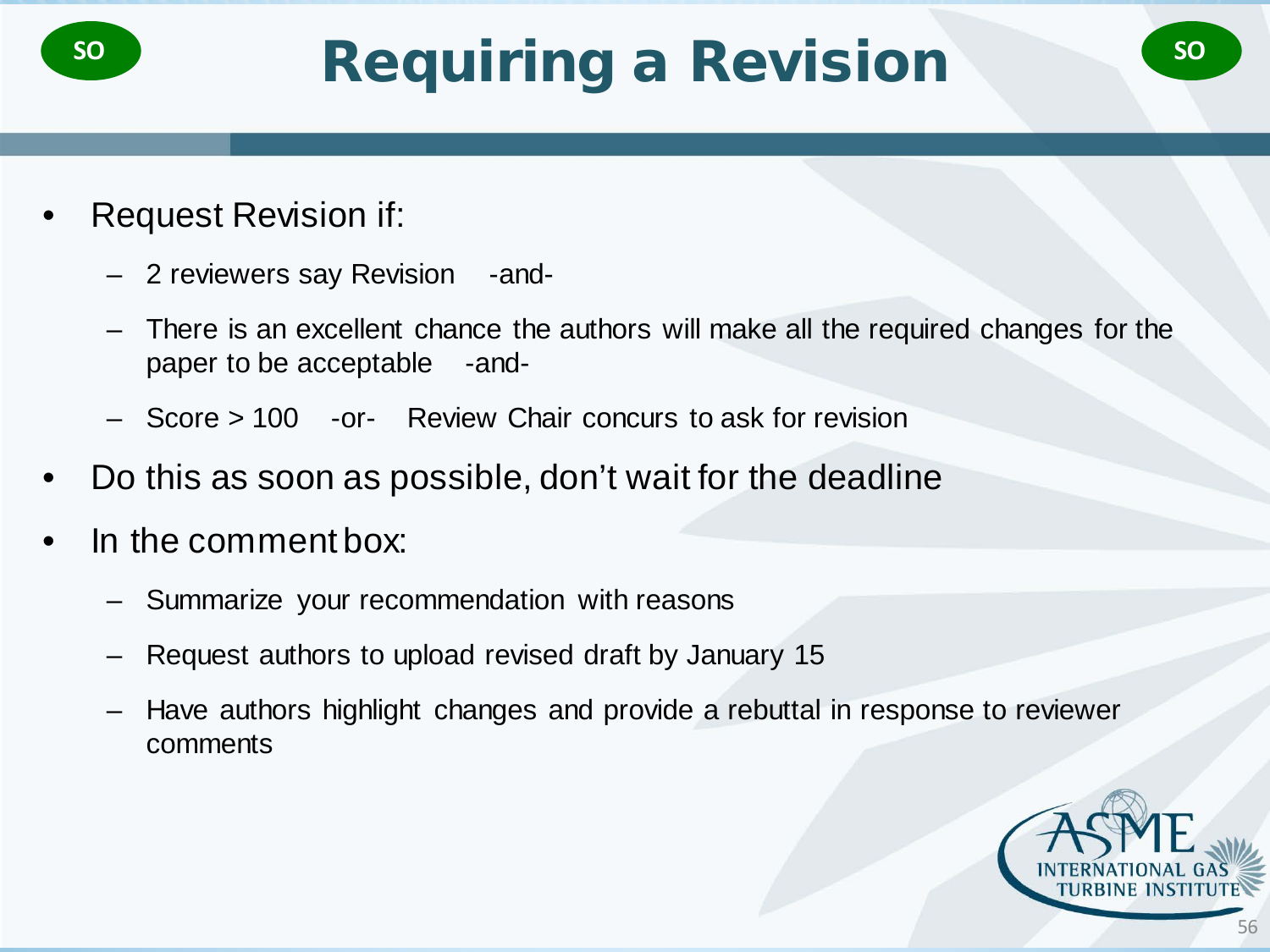#### Example SO comments

I am recommending that this paper not be accepted in its current form, but I will consider a major revision. This is consistent with the recommendations of the reviewers, who note that this result contradicts other published findings and this issue is not addressed at all in the paper. The current findings must be explained in context of previous work for the paper to be accepted.

You may submit a revised paper for reconsideration before January 15. Please highlight the changes and include a rebuttal that responds to the reviewer comments, especially those deemed necessary for acceptance.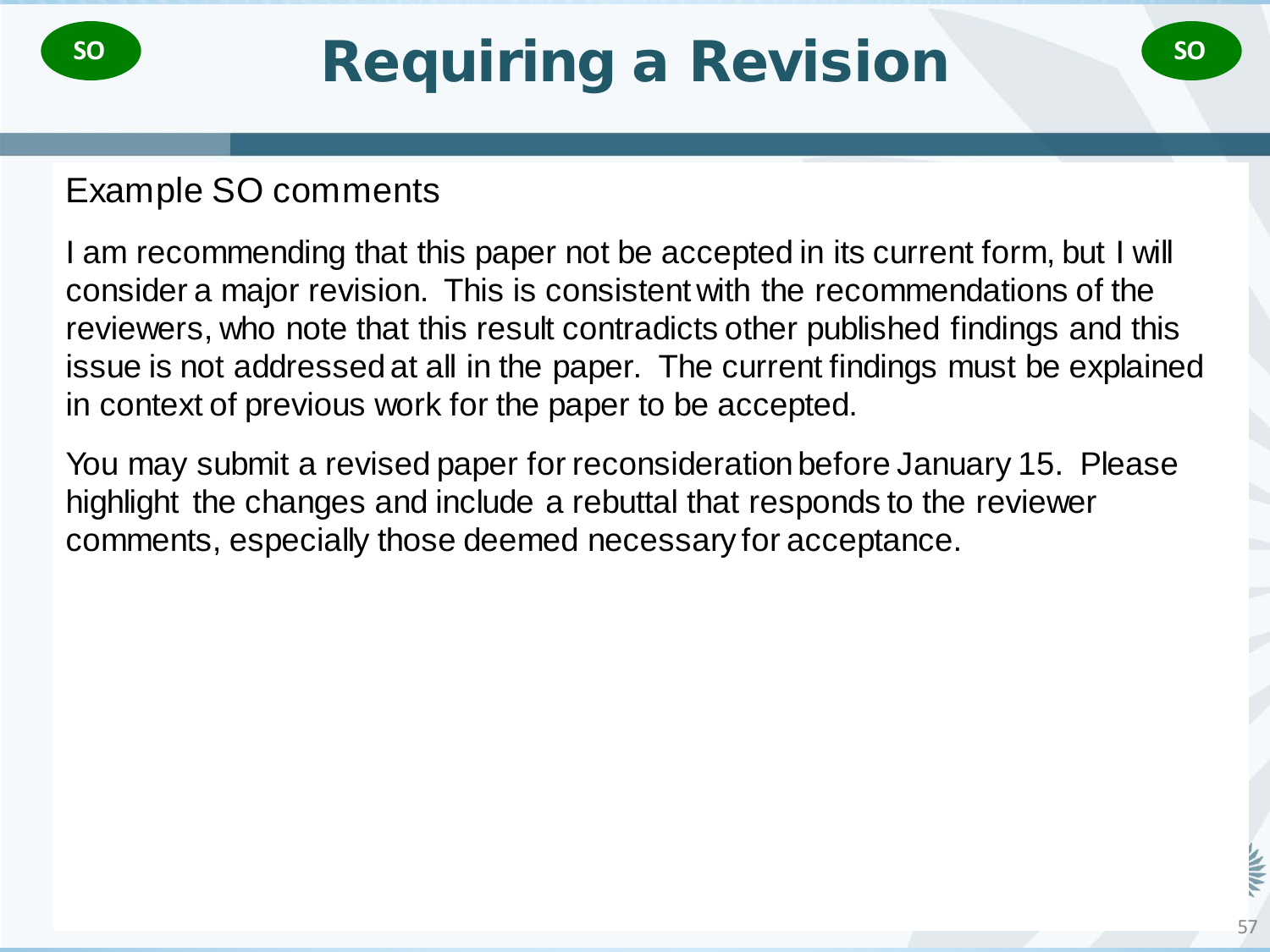## **Reviewing the Revised Draft**

- If you choose to send revised draft out for re-review:
	- Do this immediately; request re-review in the tool by January 22.
	- Do not ask for a re-review from a reviewer who said Accept. This is a waste of time.
- If you choose to assess the paper yourself:
	- Assess versus the criteria laid out as necessary for acceptance in the comments
	- Consider re-reviews together with original positive reviews
- Make your recommendation on revised draft by February 5
	- Engage the Review Chair if decision is still unclear.
	- In comments, clearly explain your reasoning.
	- No second revisions you must Accept or Reject the revision.



58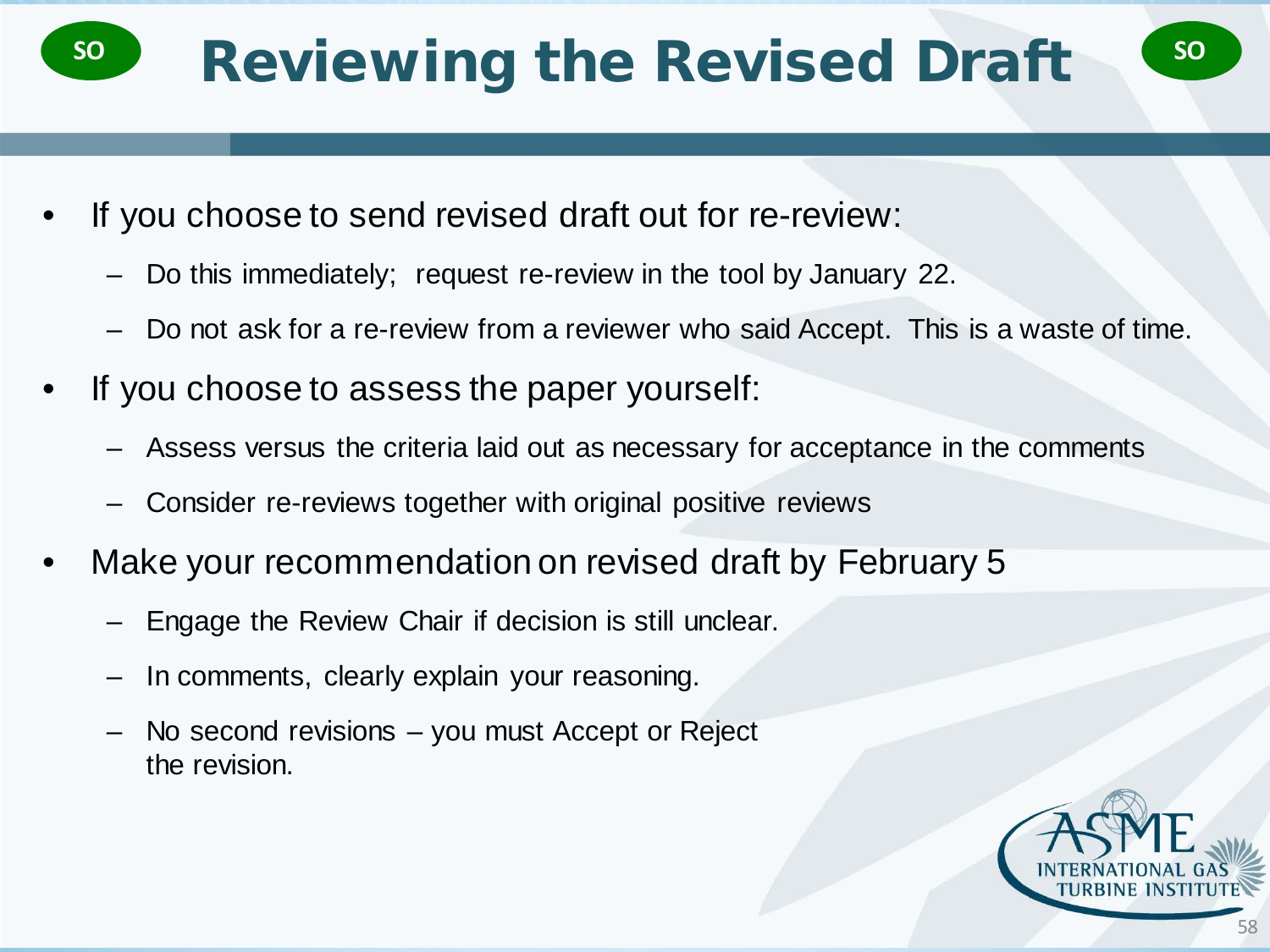- In the comment box, give a summary of reviewer comments substantiating your recommendation and the reasons for rejection.
- If there was only one reject recommendation, you should have consulted with the review chair. You can note in the comments that the RC concurs with the decision.

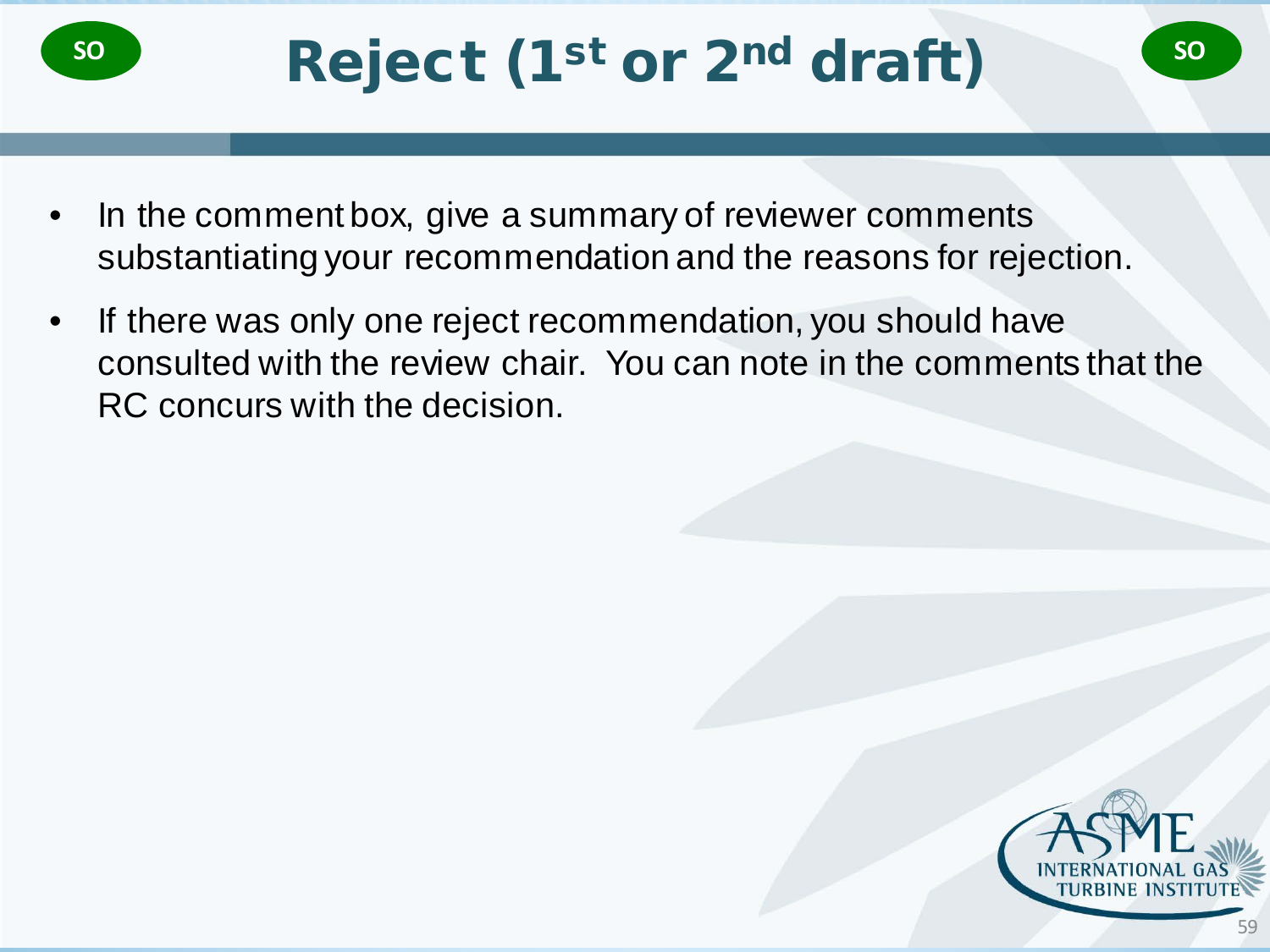### Example SO comments

After extensive consideration of the reviews received, including comments, ratings, and recommendations, I am sorry to say that your paper is not recommended for conference publication because it does not meet ASME and IGTI standards. The reviewers noted several major technical flaws in your approach and arguments, which may have led you to conclusions which are inconsistent with other, previous work.

The Review Chair concurs with this decision. We encourage you to carefully consider the input from the reviewers, and we would welcome the submission of an improved paper for one of the upcoming ASME Turbo Expo events.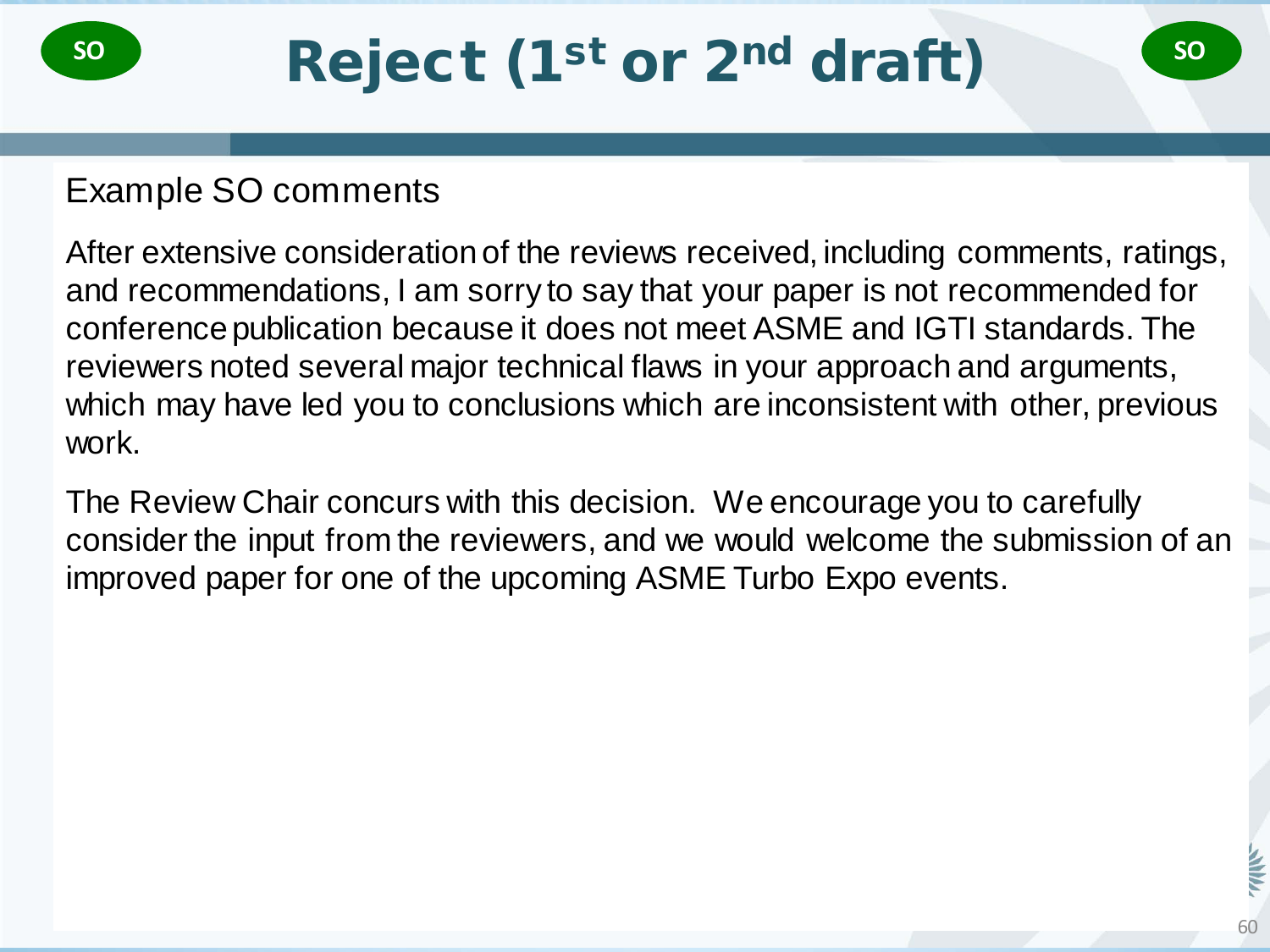### Back to Message

Key ingredients of an effective and efficient review process are:

- **Communication and interaction** between authors, reviewers and session organizers
- Vanguards and committee chairs do quality control
- **Shared responsibility** of reviewers and session organizers

New elements for 2018 are:

- More active engagement of **Review Chairs** earlier in the process
- Emphasis on **raising** minimum quality